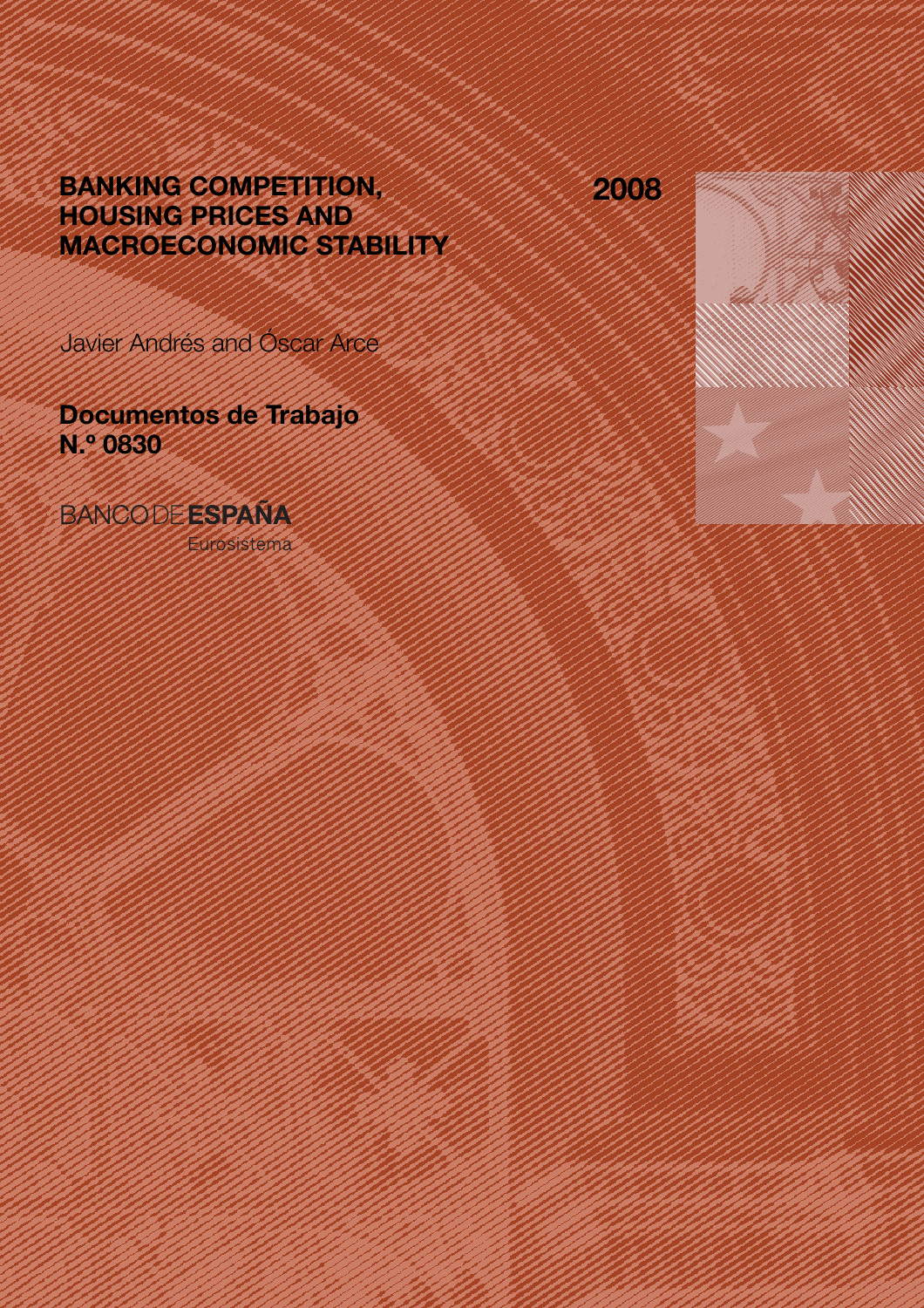BANKING COMPETITION, HOUSING PRICES AND MACROECONOMIC **STABILITY**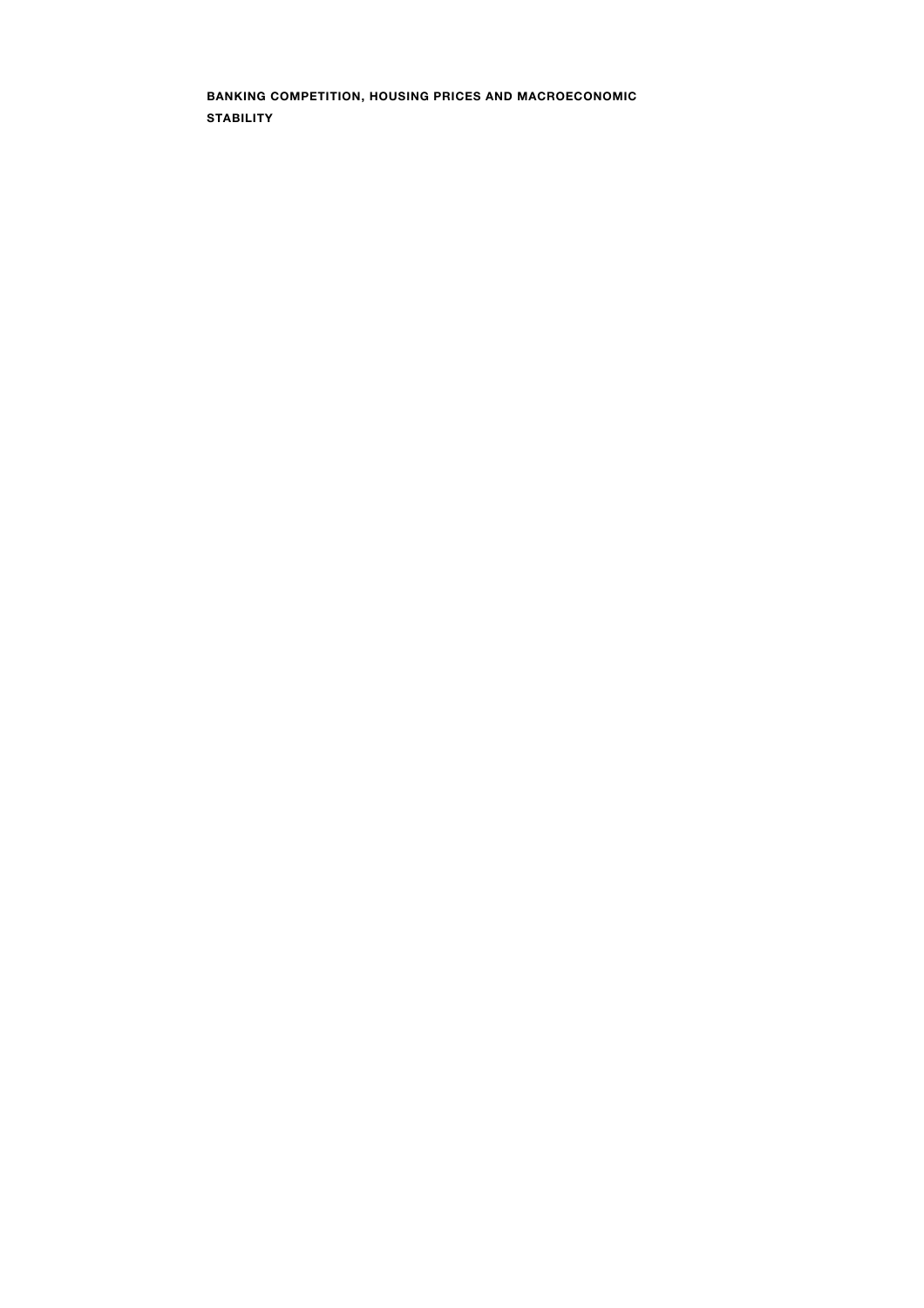## BANKING COMPETITION, HOUSING PRICES AND MACROECONOMIC STABILITY (\*)

Javier Andrés (\*\*)

UNIVERSIDAD DE VALENCIA AND BANCO DE ESPAÑA

Óscar Arce (\*\*\*)

BANCO DE ESPAÑA

(\*\*) Universidad de Valencia and Bank of Spain. E-mail: Javier.Andres@uv.es.

(\*\*\*) Bank of Spain. Research Department, Alcalá 48, 28014 Madrid. E-mail: o.arce@bde.es.

<sup>(\*)</sup> We are grateful to Larry Christiano, Giancarlo Corsetti, Giovanni Dell'Ariccia, Martin Ellison, Jordi Galí, Matteo Iacoviello, Juan F. Jimeno, David López-Salido, Caterina Mendicino, Gabriel Pérez-Quirós, José-Víctor Ríos-Rull, Jesús Saurina, Carlos Thomas, Garry Young and seminar participants at the 2nd International Conference on Macroeconomics at Fundación Rafael del Pino (Madrid), Bank of Spain, CCBS/WGEM Workshop at Bank of England, Sveriges Riksbank workshop on "Household Indebtness, House Prices and the Economy" and EACBN/CREI conference on "Business<br>Cycle Developments, Financial Fragility, Housing and Commodity Prices". The opinions expressed here are solely those<br>o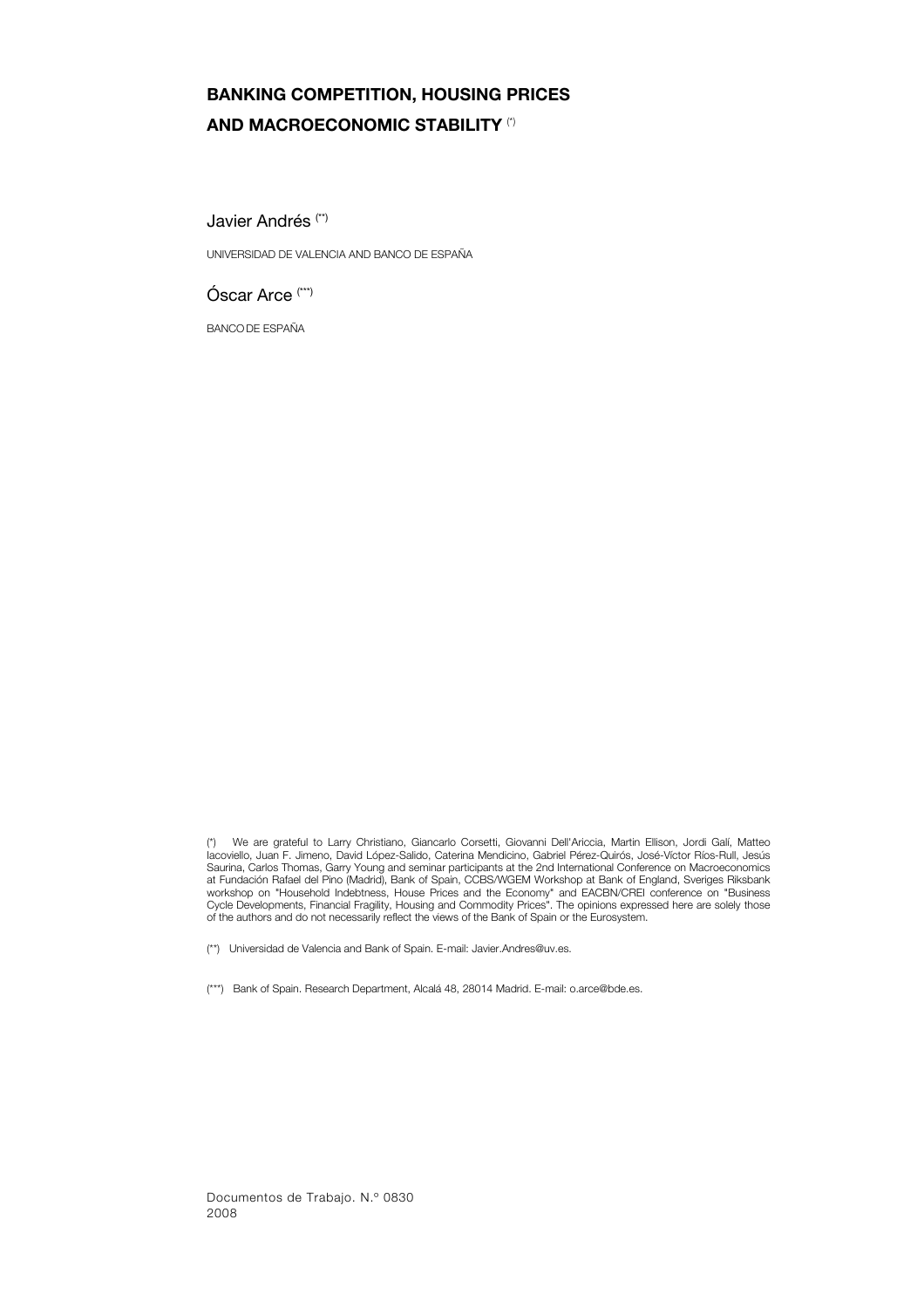The Working Paper Series seeks to disseminate original research in economics and finance. All papers have been anonymously refereed. By publishing these papers, the Banco de España aims to contribute to economic analysis and, in particular, to knowledge of the Spanish economy and its international environment.

The opinions and analyses in the Working Paper Series are the responsibility of the authors and, therefore, do not necessarily coincide with those of the Banco de España or the Eurosystem.

The Banco de España disseminates its main reports and most of its publications via the INTERNET at the following website: http://www.bde.es.

Reproduction for educational and non-commercial purposes is permitted provided that the source is acknowledged.

© BANCO DE ESPAÑA, Madrid, 2008

ISSN: 0213-2710 (print) ISSN: 1579-8666 (on line) Depósito legal: Unidad de Publicaciones, Banco de España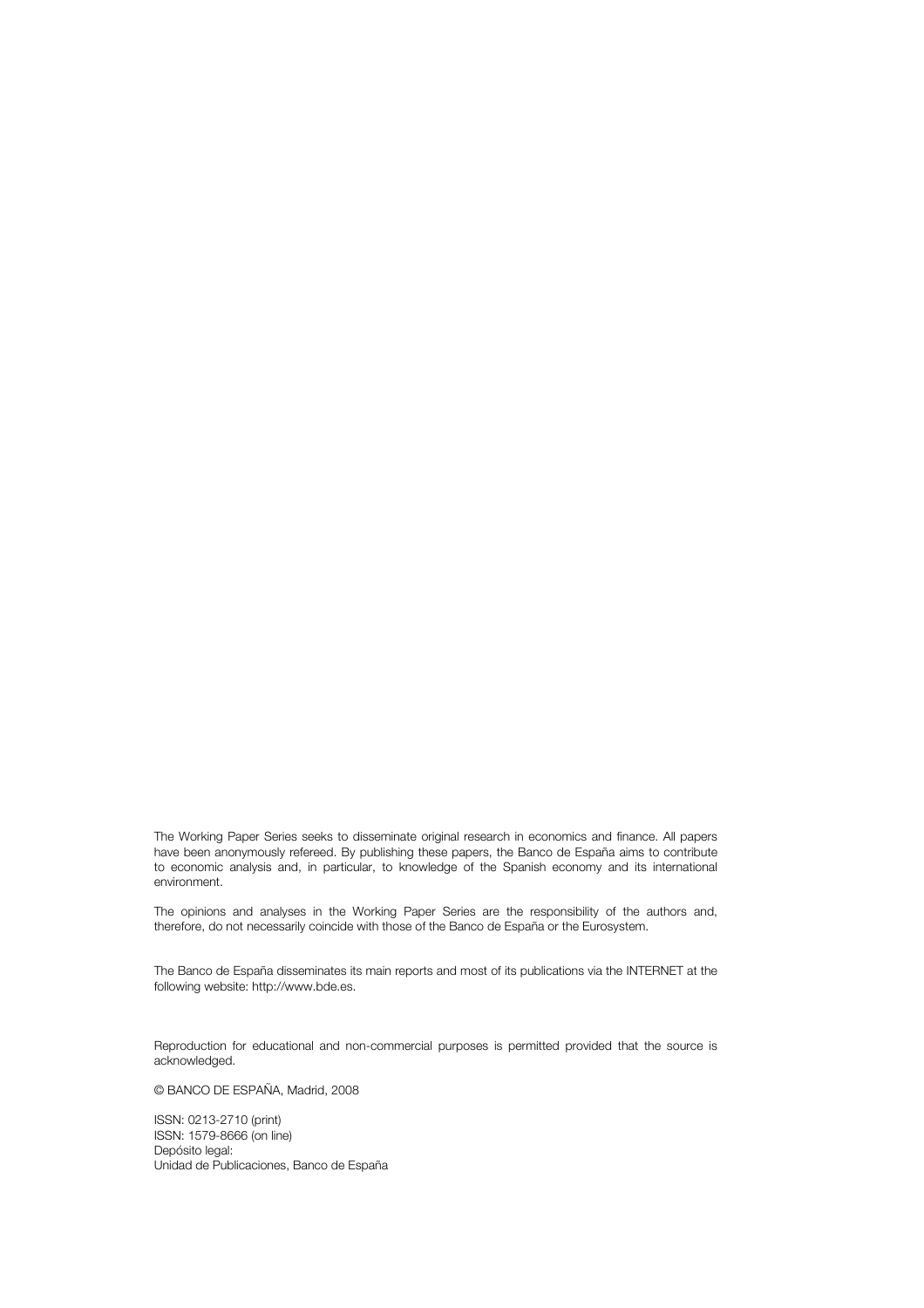#### Abstract

We develop a dynamic general equilibrium model with an imperfectly competitive bank-loans market and collateral constraints that tie investors credit capacity to the value of their real estate holdings. Banks set optimal lending rates taking into account the effects of their price policies on their market share and on the volume of funds demanded by each customer. Lending margins have a significant effect on aggregate variables. Over the long run, fostering banking competition increases total consumption and output by triggering a reallocation of available collateral towards investors. However, as regards the short-run dynamics, we find that most macroeconomic variables are more responsive to exogenous shocks in an environment of highly competitive banks. Key to this last result is the reaction of housing prices and their effect on borrowers' net worth. The response of housing prices is more pronounced when competition among banks is stronger, thus making borrowers' net worth more vulnerable to adverse shocks and, specially, to monetary contractions. Thus, regarding changes in the degree of banking competition, the model generates a trade-off between the long run level of economic activity and its stability at the business cycle frequency.

Keywords: Banking competition, collateral constraints, housing prices.

JEL numbers: E32, E43, E44, G21.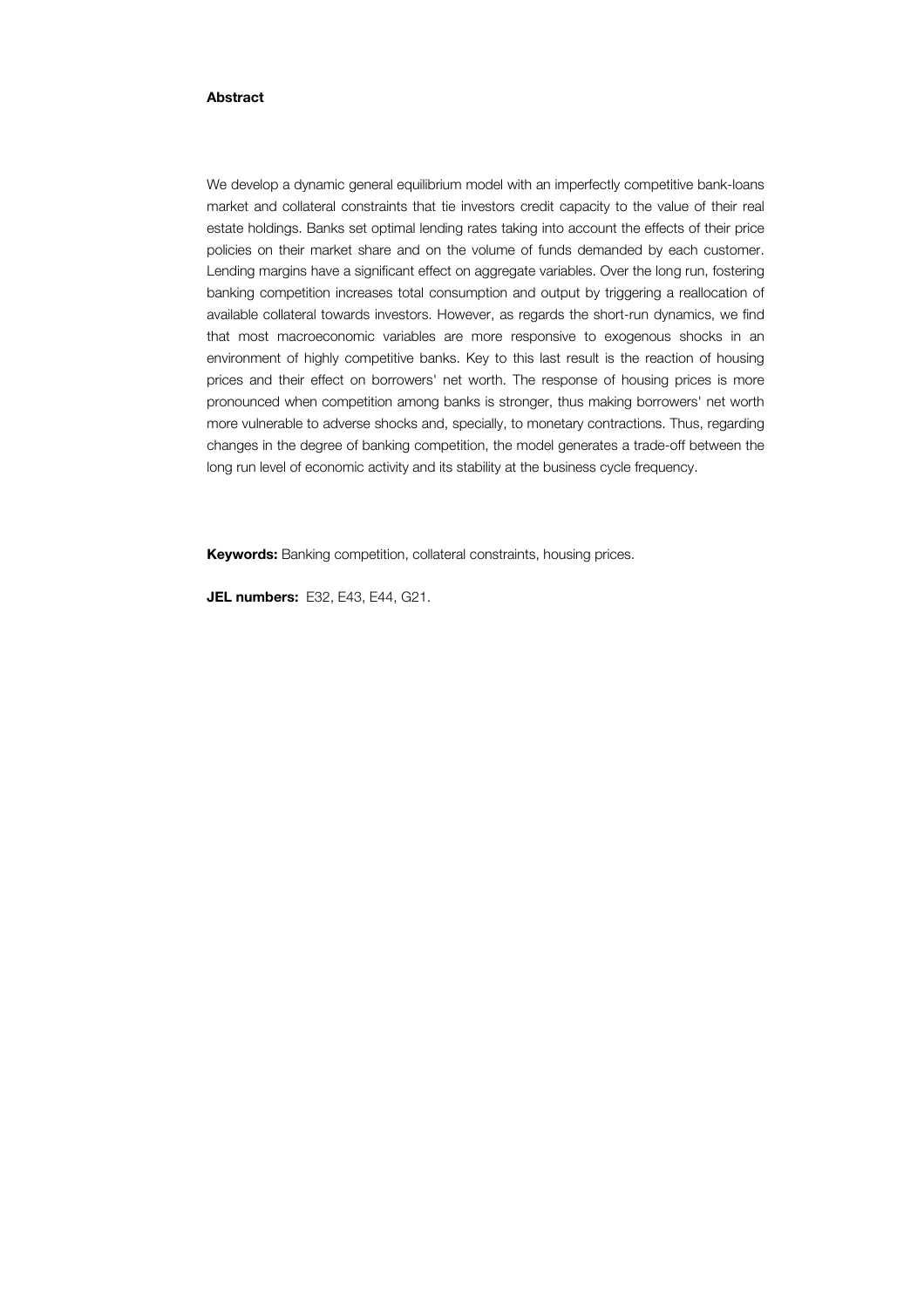## 1 Introduction

The role of nancial intermediaries in the monetary transmission mechanism has been largely neglected in the study of macroeconomic fluctuations. Most dynamic stochastic general equilibrium models (DSGE) that are used to conduct monetary policy analyses incorporate a frictionless financial sector. One key implication of this assumption is that the interest rate set by the central bank coincides with the rate that affects agents' lending and borrowing decisions. However, interest rate spreads are neither zero nor constant in real economies. In fact, differentials between lending and borrowing rates are non-negligible and tend to vary signicantly over the cycle, specially at times of financial stress. Furthermore, to the extent that such differentials respond themselves to changes in the monetary policy rate, amplifying or dampening the effects of the initial monetary impulse, it becomes clear that a solid framework for monetary policy analysis must include a sound analysis of the optimal pricing rules followed by financial intermediaries.

Bernanke, Gertler and Gilchrist (1999; BGG, henceforth) provide a comprehensive framework that links financial imperfections, interest rate spreads and monetary policy that builds upon the financial accelerator model of Bernanke and Gertler (1989). That theory contends that a positive spread, which they call *external finance premium* and define as the gap between the cost of external funding and the opportunity cost of internal funds, is a natural outcome in an environment featuring principal-agent conflicts between borrowers and lenders. Such external premium depends inversely on the strength of the borrower's nancial position, understood in terms of factors akin to the borrowers capacity to offer collateral (net worth, cash flows,...). BGG show that under reasonable parametrizations. of a DSGE model, this financial friction may significantly amplify the effects of real and monetary shocks to the economy.

The theory we develop in this paper shares some features with BGG, chief among them is the role played by the ability of borrowers to supply collateral, yet we start from different grounds. We place imperfect competition among banks in the market for loans at the center of the analysis of endogenous interest rate spreads, which we henceforth refer to as lending margins. We think of this departure from the standard Walrasian model of non-intermmediated credit market as a natural route to explain, at least partially, the existence of interest rates spreads. In so doing, we see the mechanism studied here as an alternative to the one emphasized by BGG. Clearly, in reality, both underlying frictions, imperfect competition among banks and asymmetric information and agency costs in lending relationships, are likely to coexist. In short, the central question we pose in this paper is the following: How does the degree of banking competition shapes the response of the economy to different shocks?

To answer the previous question we develop a general equilibrium version of the spatial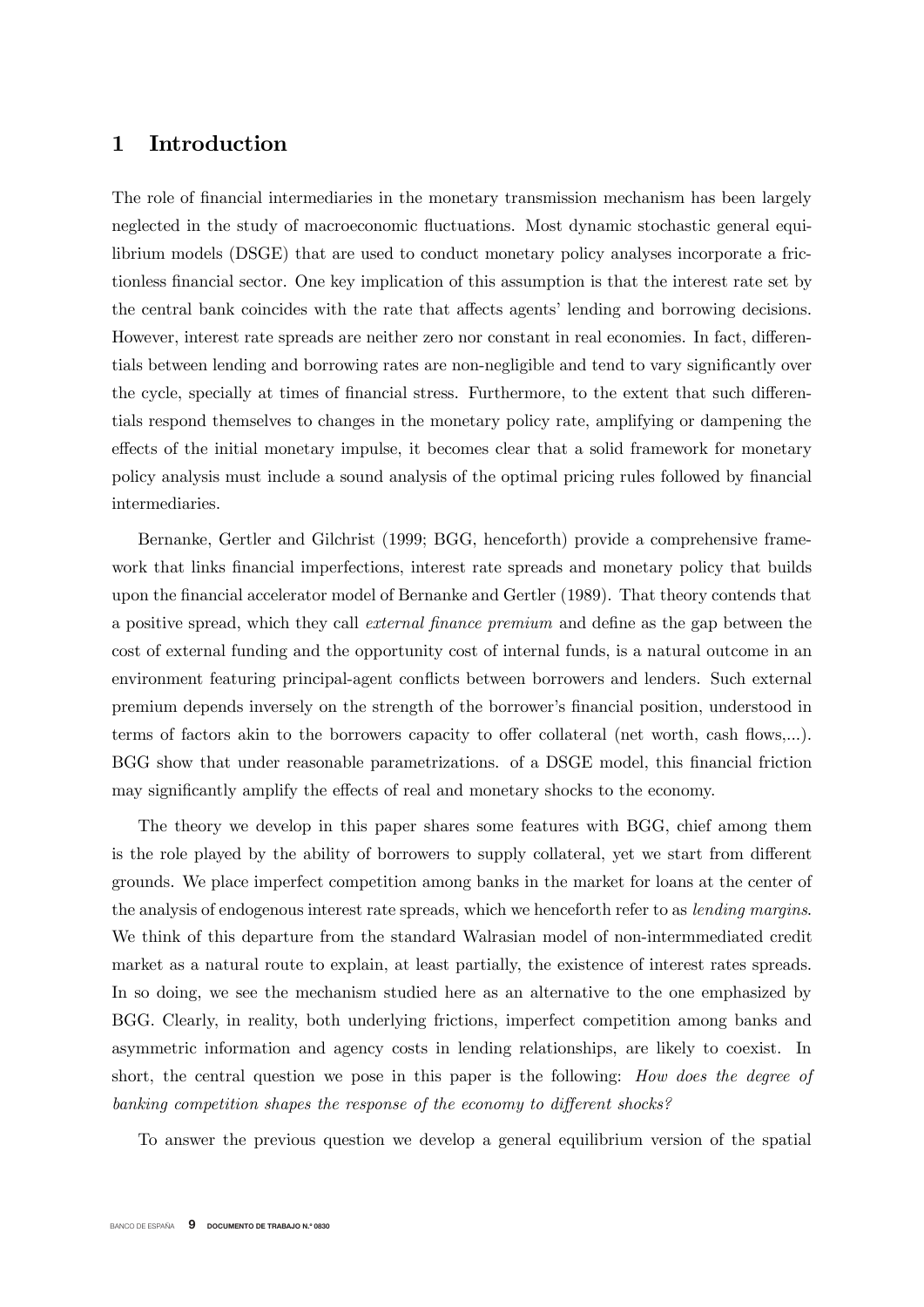monopolistic competition model of Salop (1979) in which the borrowers' demand for external funding is modelled explicitly as the outcome of an intertemporal problem of utility maximization.<sup>1</sup> Overall, the modelling strategy in this paper can be summarized as follows: we pose a banking structure that is compatible with banks charging a positive lending margin and study the economic factors that determine the degree of elasticity of the demand for loans faced by banks and, hence, the behavior of margins. The merit of using a general equilibrium model is that it allows us to pose the reverse question, i.e. how lending margins, in turn, affect aggregate prices and allocations.

As the source of monopolistic power we assume that borrowers suffer a utility cost when traveling to a bank.<sup>2</sup> Given this cost, borrowers optimally choose period by period their lending bank as well as the amount of borrowing to maximize the discounted present value of their lifetime utility. Banks set profit-maximizing lending rates taking into account that a higher lending rate raises unit margins at the cost of reducing the individual demand for funds *(inten*sive margin) and its market share (extensive margin). This modelling choice delivers a good compromise between simplicity and economic content. On one end, the model is sufficiently simple so as to deliver closed-form solutions for the equilibrium lending margins while, on the other, it is rich enough to accommodate a number of complexities that arise from the funding demand side. As regards the latter, we consider an economy with a real estate asset (housing, for short) and endogenous collateral constraints of the kind analyzed by Kiyotaki and Moore (1997) that link the credit capacity of borrowers to the value of their real estate holdings, in the spirit of Iacoviello (2005). Beside collateral constraints, the economy is subject to two standard nominal frictions: nominal (non-indexed) debt and goods-price rigidity. Asset prices (interest rates and the price of housing) are flexible and the total stock of housing is fixed.

In the equilibria we analyze here, (patient) households provide deposits to the banks that use them to make loans to (impatient) entrepreneurs who find optimal to exhaust their collateral constraints.3 Hence, it follows that the demand for funds faced by banks is related not only to the interest rate on loans but also to the expected rate of growth of housing prices and to the tightness of the borrowing constraints, as both affect also the amount of collateral pledged by debtors. Both, housing price inflation and maximum leverage ratios, are major determinants of

 $1<sup>1</sup>$ The Salop model of monopolistic competition has been extensively used in the literature on banking industrial organization. In this context, this model has been used including, among others, by Chiappori et al. (1995), Freixas and Rochet (1997), Dell'Ariccia and Repullo (2004).

<sup>2</sup>Of course, this utility cost is a pragmatic modelling device aimed at capturing the sources of monopolistic power by banks over and above those strictly related to literal transportation cost. But even the literal interpretation of geographical distance between lenders and borrowers as an explanatory variable for pricing and availability of credit has received some attention in the empirical literature (see e.g. Petersen and Rajan (2002) and Degryse and Ongena (2005)). Indeed, Petersen and Rajan (1995) use borrower-bank distance as a proxy for monopolistic banking power.

<sup>&</sup>lt;sup>3</sup>In a previous version (available upon request), we provide an extended model that also includes a group of impatient households that are also financially constrained. The main results presented here are unchanged.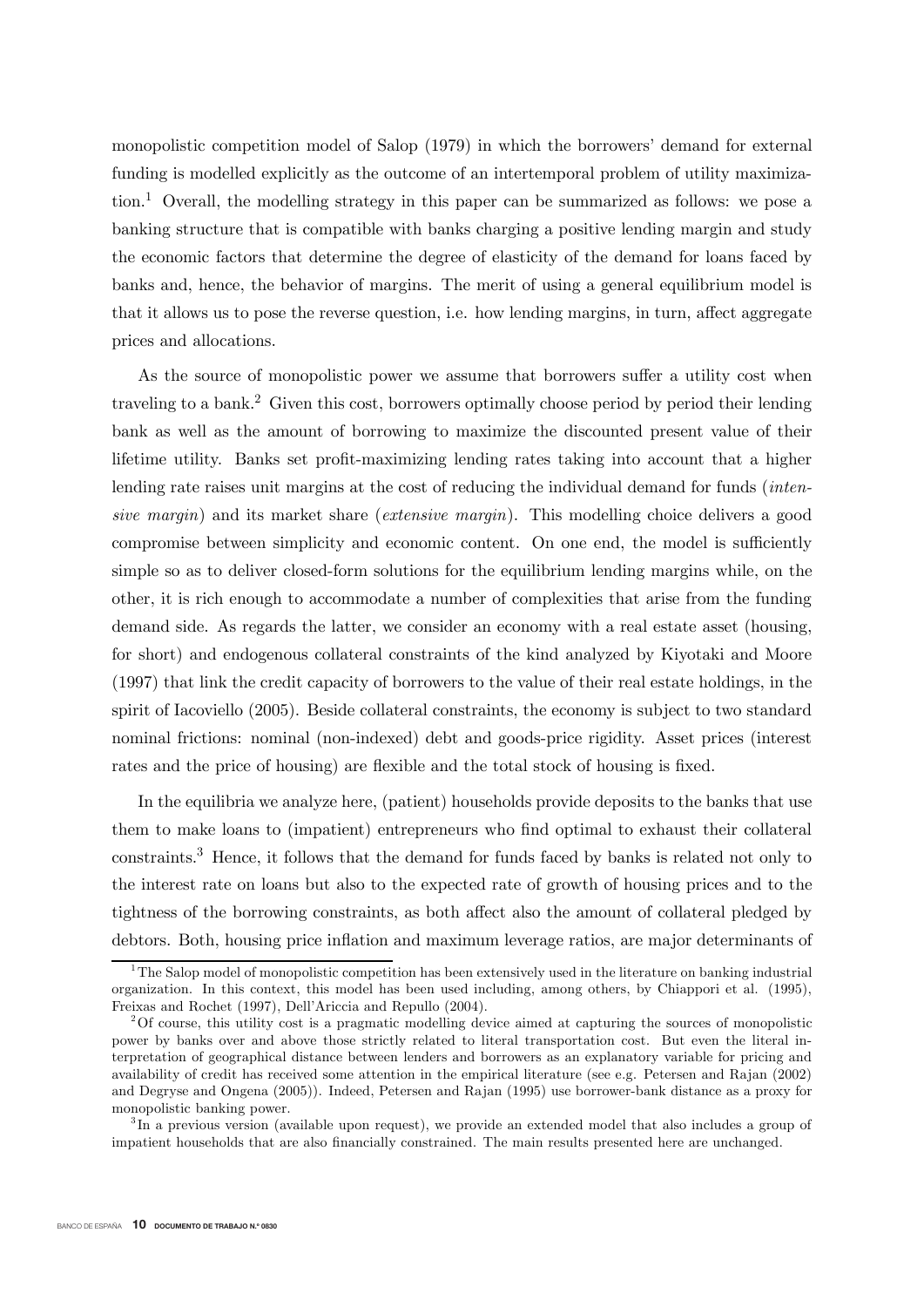the elasticity of the demand for funds at the individual level with respect to the loans interest rate and, thus, of the lending margins. In particular, such elasticity increases whenever housing prices are expected to rise and when borrowing constraints are loose, for in either case a small change in the lending rate triggers a large increase in the amount of collateral in hands of the borrowers, thus, raising their demand for funds and inducing lower lending margins. The model also produces a positive relationship between the banks marginal cost, which corresponds to the monetary policy rate, and the lending margin. Thus, the model generates a monetary policy accelerator, since a shock to the policy rate translates into a more than proportional change in the lending rate.

As regards the behavior of the extensive margin, we find that stronger banking competition, say, due to an increase in the number of banks or a fall in transportation costs, goes hand in hand with lower margins. In addition to this intuitive result, we show that the previous determinants of the elasticity of the intensive margin (i.e. housing price inflation, leverage and cost of funds faced by banks) play a similar role with respect to the extensive margin. For instance, when housing price inflation is expected to be high, a marginal increase in the lending rate by a given bank causes a large outflow of borrowers from that bank towards its competitors. Thus, in our model rising housing prices, loose credit limits and low cost of bank liabilities which, arguably are all natural features of housing booms, tend to depress lending margins and to further impulse credit growth.

In order to analyze the macroeconomic effects of imperfect banking competition we first study the steady state properties of the model. The main result here is that stronger competition among banks stimulates consumption, investment and, hence, total output over the long-run. As banks charge lower margins, the relative user cost of housing for debtors vis-à-vis savers falls, since the user cost is positively related to the lending rate for the former and to the deposits rate to the latter. This, in turn, implies a reallocation of the available stock of housing from savers to debtors who also value houses for their services as collateral. Such reallocation of the pledgeable asset towards debtors rises overall investment, output and consumption. Thus, stronger banking competition "greases the economy's wheels" in the long run.

Yet, the fact that lower lending margins are associated with higher leverage ratios for borrowers bears some risks in the short-run in the form of increased output and consumption volatility. For instance, following an adverse monetary shock both housing prices and total output fall more as the banking sector becomes more competitive. On the one hand, stronger banking competition implies a weaker positive response of lending margins, which tends to mitigate the adverse effects on housing prices, consumption and output. On the other, lower lending rates are consistent with higher leverage in the first place. Thus, when the shock hits the economy, the subsequent negative debt-deflation, and collateral (housing price deflation)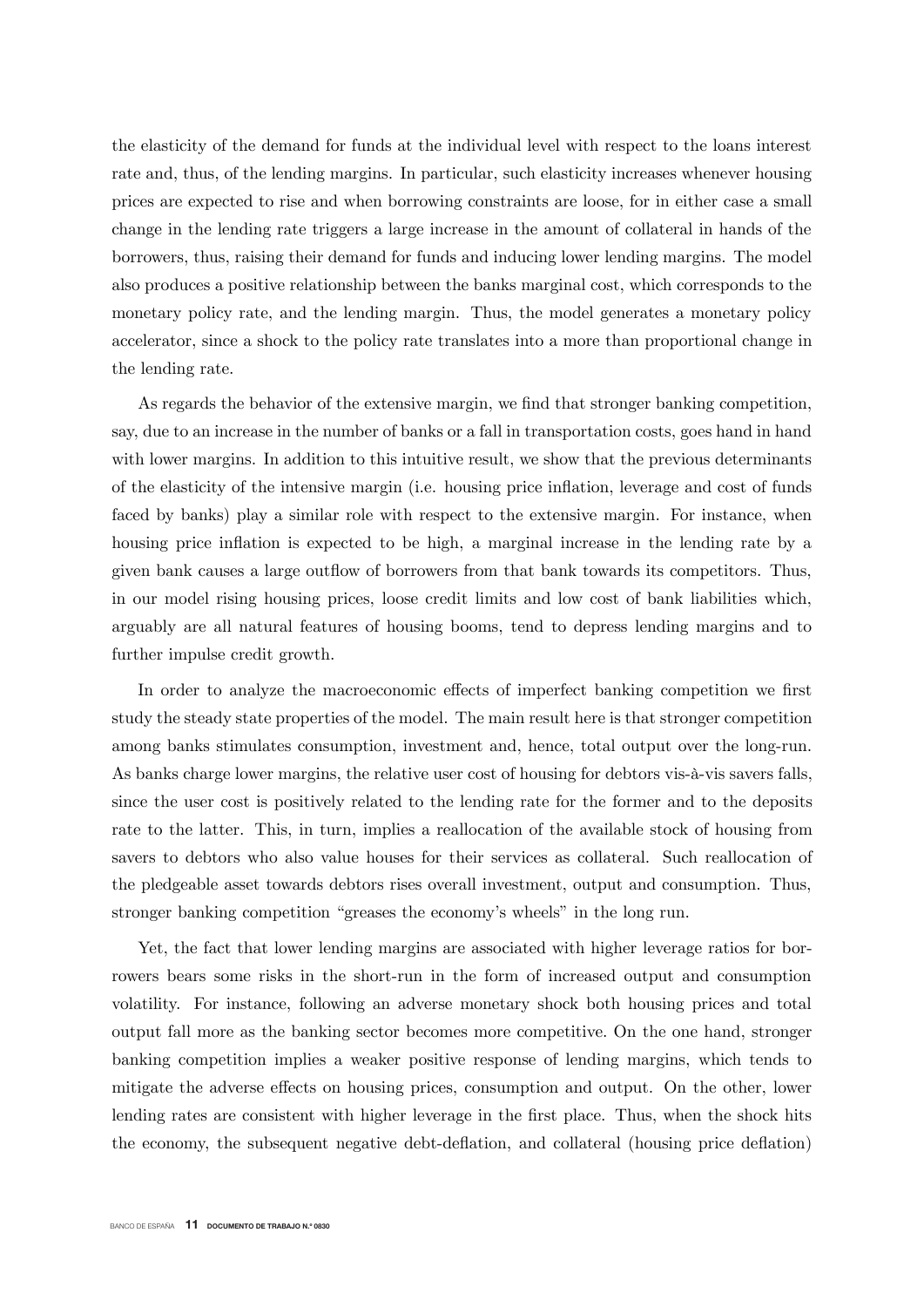effects both get amplified in the presence of a larger stock of outstanding debt relative to internal funds for debtors. For reasonable parametrizations. of the model, the latter (negative) borrowers net-worth effects overcome the former (positive) lending margin effect. As regards the magnitude of the net effect, we find that the accumulated output loss following an unexpected rise in the policy rate after 40 quarters is around 27 per cent (40) larger in an economy with a fully competitive banking sector than in economy with steady state lending margins of 250 basis points per annum  $(400 \text{ basis points})$ <sup>4</sup> Hence, stronger banking competition works as a powerful amplification mechanism of net-worth effects.

Our paper is related to several strands of literature on financial frictions and the macroeconomy. Regarding the central hypothesis of imperfect banking competition, the closest models to ours are those by Aliaga-Díaz and Olivero (2006), Mandelman (2006) and Stebunovs (2008). In Aliaga-Díaz and Olivero market power arises from switching costs faced by costumers when trying to move from one bank to another. Mandelman models banking competition as an entry game in which potential competitors face fixed settlement costs and incumbents play strategies aimed at deterring entry. Stebunovs (2008) also provides a model of spatial monopolistic banking competition with endogenous entry of firms, in which new entrants borrow from banks to finance some start-up costs. He finds that stronger monopoly power in the banking industry increases the financial burden faced by borrowers, thus reducing the number of firms in the market and the aggregate level of output. In these circumstances a positive technology shock has a proportionally higher effect on total production than in a perfectly competitive banking environment.

Apart from differences in the strategy followed to model banking competition with respect to the one pursued here, the above papers study non-monetary economies in which banking monopolistic power is the only financial friction. In contrast, key to the arguments developed in the present paper is the idea that investing agents also face borrowing constraints that limit their ability to obtain external finance, linking such constraints to the value of their pledgeable assets. In fact, the positive relationship between the degree of banking competition and the responsiveness of the main macro aggregates in our model hinges crucially on the way in which the two nancial frictions -imperfect competition and endogenous borrowing limits- interact with each other. Importantly, the aforementioned models find that weaker banking competition is associated with a larger output response to productivity shocks due to countercyclical lending margins. While our model also features countercyclical lending margins, we emphasize that the main channel through which margins affect our economy is related to the strength of the net worth effects rather than intertemporal substitution effects.

 $^{4}$ These differences are smaller in the case of a technology shock since in that case the prices of maturing debts and housing run in opposite directions, so that the overall effect on the borrowers' net worth is weaker.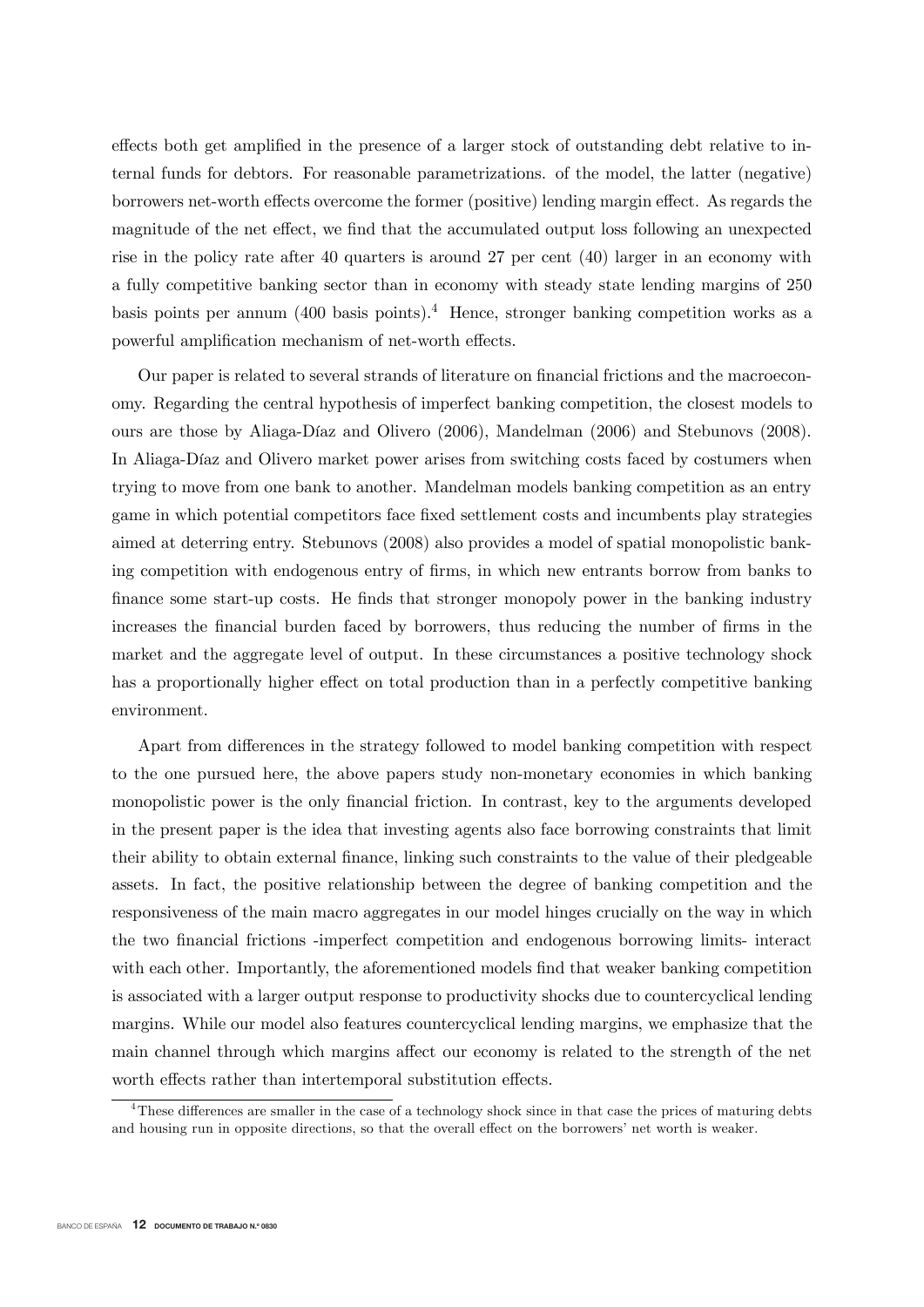Huelsewig et al. (2006) and Gerali et al. (2008) both provide economies featuring an imperfectly competitive banking sector, in which banks compete à la Dixit-Stiglitz, and examine the macroeconomic consequences of sluggishness in banks interest rates. Here we are rather interested in exploring the determinants of the elasticity of the demand for funds and, hence, of bank lending margins, and the links between these and some macroeconomic variables. In so doing, we find natural to assume fully flexible interest rates.

Goodfriend and McCallum (2007), Christiano *et al.* (2007) and Canzoneri *et al.* (2008) also provide recent analyses on the role of banks in general equilibrium monetary models although none of them consider imperfect banking competition. Rather, the interest in these papers is to analyze how different banking technologies to produce loans out of labor, capital, etc., influence the equilibrium determination of the different interest rates and how such technology tends to either amplify or attenuate the effects of macroeconomic shocks. In contrast, we are mainly interested in isolating the macroeconomic effects of imperfect banking competition and, to this aim, we instead consider a very simple technology for loan production.

On the empirical front, Goodhart, Hofmann and Segoviano (2004) using a sample of OECD countries, find that measures taken towards fostering banking competition were associated with an increased sensitivity of bank lending to real estate price movements, thus strengthening the links between bank credit and business cycles. Interestingly, they point towards the strengthened of the borrowers' net worth channel following financial liberalization as a prime cause of such increased sensitivity, thus, in line with the results of our model. Likewise, Adams and Amel  $(2005)$  find that in the U.S. the impact of monetary policy on banks loan originations is weaker in less competitive markets.

The paper is organized as follows. Section 2 introduces the model. Section 3 is devoted to derive the analytical solution of the profit maximization problem solved by the banks. Section 4 contains the analysis of the deterministic steady state of the model. Section 5 discusses fluctuations around the steady-state in response to monetary and technology shocks using a linearized version of the model. Section 6 concludes.

## 2 The model

The economy consists of continuum of households with measure 1, and a continuum of entrepreneurs of mass 1 producing a homogenous consumption good, a continuum of retailers of mass 1 that differentiate the output of the entrepreneurs, a fixed number  $n > 2$  of banks and a central bank in charge of monetary policy. Households, who provide work effort to produce goods, and entrepreneurs obtain utility from consumption of a composite good. Also, the flow of services produced by their housing stocks delivers utility directly to households, while entrepreneurs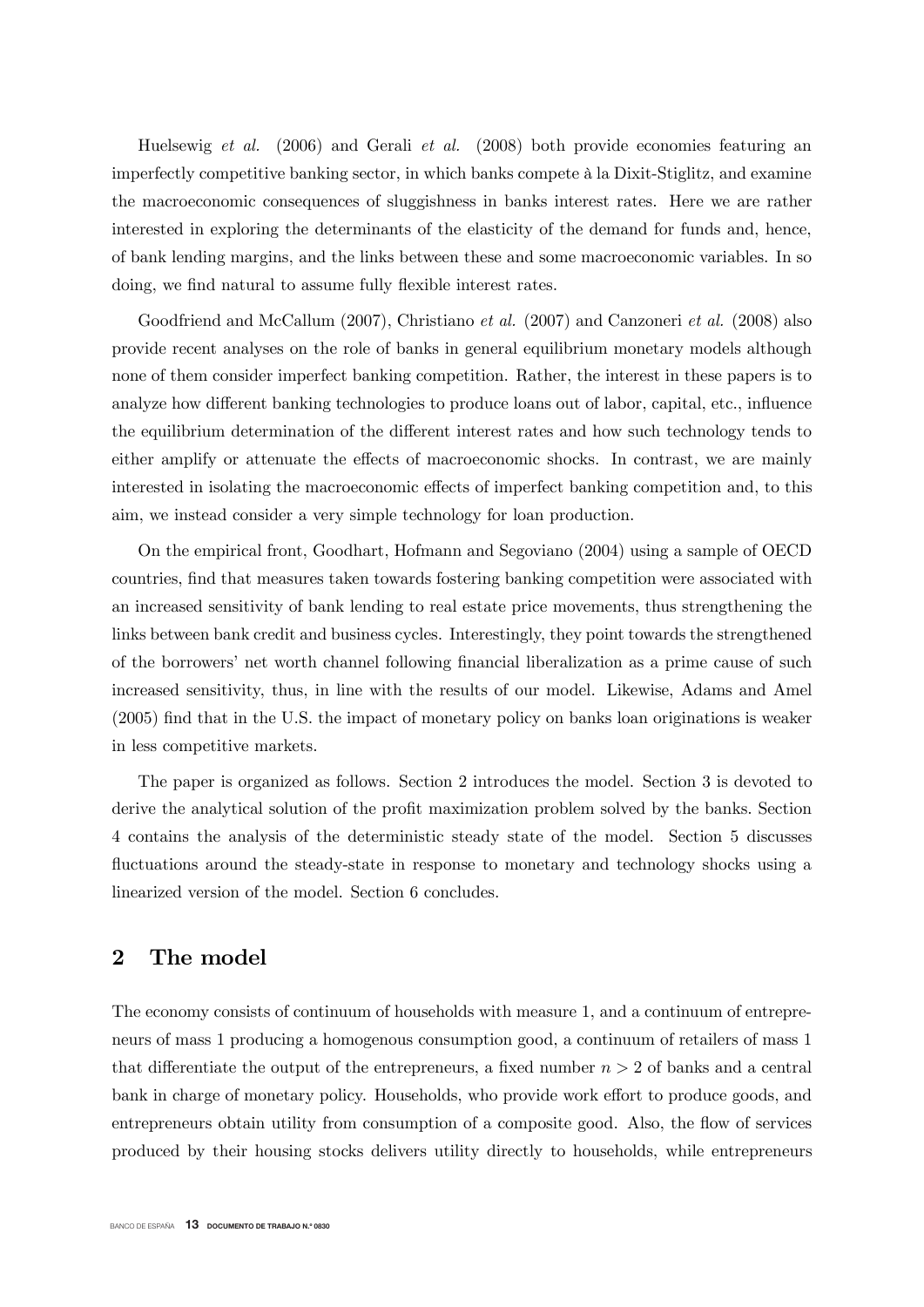employ housing services as a production factor. The total housing stock  $\overline{H}$ , is fixed.

Households and entrepreneurs participate in the credit market either lending or borrowing funds. As in Iacoviello (2005), we assume that the entrepreneurs are less patient so that they discount future utility more heavily than the households.<sup>5</sup> This assumption will give rise to a sharp qualitative steady state equilibrium effect, namely, that the households optimally choose to lend while the entrepreneurs borrow. Only bank-intermediated credit is available so that the households supply funds (henceforth, *deposits*) to the banking sector and the latter make *loans* to the entrepreneurs. Throughout the paper, we maintain the assumption that competition in the loans market is imperfect so that each bank enjoys some monopolistic power whereas the market for deposits is perfectly competitive. Also, we assume a cash-less economy and abstract from any role of money in the economy beyond that of serving as numeraire.

In order to model imperfect competition in the loans market we use a version of Salop's  $(1979)$  circular-city model. Specifically, we assume that entrepreneurs are distributed uniformly on a circumference of unit length. Individual locations vary each period according to an i.i.d. stochastic process. Changing individual locations in that way rules out the possibility that banks learn about lenders position which, in turn, simplies the analysis by removing dynamic strategic interactions among banks, as those studied by Dell'Ariccia (2001). Banks are located symmetrically on this circumference. Their position is time-invariant. Whenever an entrepreneur asks for credit he has to travel to a bank incurring a utility cost which is proportional to the distance between his and the bank's location. With this spatial environment in mind we next describe the objectives and constraints faced by each type of agent.<sup>6</sup>

#### 2.1 Households

Let  $C_t$ ,  $H_t$ , and  $L_t$  represent consumption, housing services and hours worked for a household who has a subjective discount factor  $\beta \in (0,1)$  and seeks to maximize

$$
U_0 = E_0 \sum_{t=0}^{\infty} (\beta)^t \left( \log C_t - L_t + \vartheta \log H_t \right),\tag{1}
$$

subject to the sequence of budget constraints

$$
C_t + I_t + \frac{\phi I_t^2}{2K_{t-1}} + P_t^h (H_t - H_{t-1}) + D_t = W_t L_t + Q_t^k K_t + Q_t^z Z_t + \int_0^1 \Gamma_{jt} dj + \int_0^n \Omega_t^i di + \frac{R_{t-1}^d D_{t-1}}{\pi_t},
$$
 (2)

<sup>&</sup>lt;sup>5</sup>A similar assumption is made by Campbell and Hercowitz (2006).

<sup>&</sup>lt;sup>6</sup>The reasons for choosing Salop's approach to imperfect competition, instead of the more popular Dixit-Stiglitz differentiated product framework, are twofold. First, loans are far more homogenous products than those composing the consumption basket; and second, we are interested on exploring endogenous variations of the elasticity of the demand for loans as well as lending margin uctuations that are not necessarily associated to sticky rates.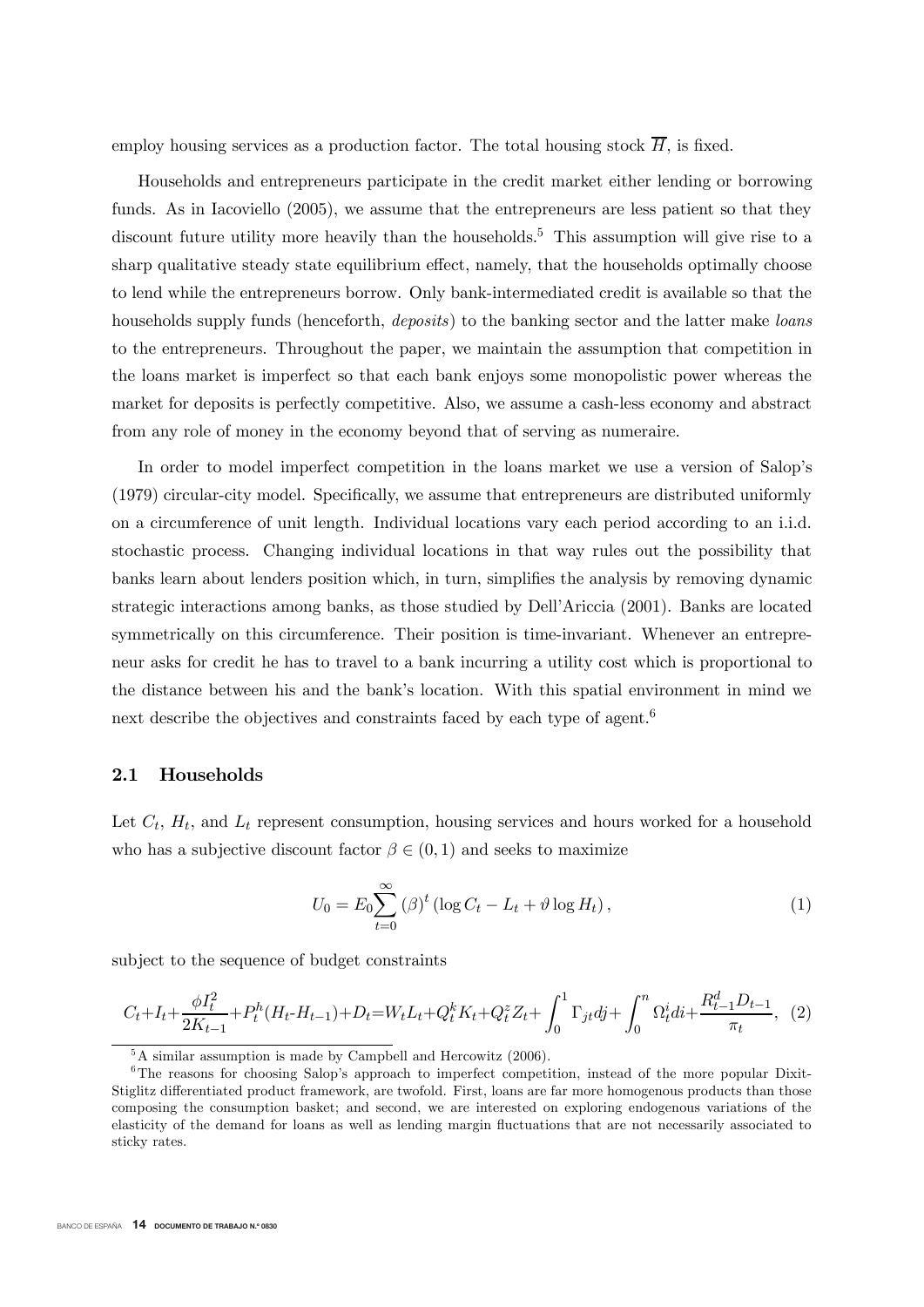and the capital accumulation equation

$$
K_t = I_t + (1 - \delta) K_{t-1}.
$$
\n(3)

At the beginning of period t the household receives labor income  $W_t L_t$ , where  $W_t$  is the real wage, and income from renting his capital holdings,  $K_t$ , to entrepreneurs at a real rental price  $Q_t^k$ .  $\Gamma_{jt}$  and  $\Omega_t^i$  are dividends from ownership of the  $j_{th}$  retail firm and the  $i_{th}$  bank, respectively.  $D_{t-1}$  is the real value of nominally risk-free one-period bank deposits carried over from  $t-1$ , which pay a nominal gross rate  $R_{t-1}^d$  at the beginning of t, and  $\pi_t$  is the gross inflation rate.  $I_t$  represents capital investments and the term  $\phi(I_t^2/2K_{t-1})$  captures capital adjustment costs with a non-negative constant  $\phi$ .  $H_t$  stands for the stock of houses owned and occupied by the household and  $P_t^h$  is the unit housing price in terms of consumption goods. Implicit in the layout of the problem is the assumption that the flow of housing services that produce utility to the home-owner is equal to the housing stock. Houses do not depreciate while capital depreciates at a rate  $\delta$ .

The first order conditions for consumption  $(4)$ , labor supply  $(5)$ , owner-occupied housing demand (6), deposits (7) and capital supply (8) are

$$
\frac{1}{C_t} = \lambda_t,\tag{4}
$$

$$
\lambda_t W_t = 1,\tag{5}
$$

$$
\lambda_t P_t^h = \frac{\vartheta}{H_t} + \beta E_t \left( \lambda_{t+1} P_{t+1}^h \right), \tag{6}
$$

$$
\lambda_t = \beta E_t \left( \lambda_{t+1} R_t^d / \pi_{t+1} \right), \tag{7}
$$

$$
\left(P_t^k - Q_t^k\right)\lambda_t = \beta E_t \left\{\lambda_{t+1} \left[\frac{\phi}{2}\left(\frac{I_{t+1}}{K_t}\right)^2 + (1-\delta)P_{t+1}^k\right]\right\},\tag{8}
$$

where  $\lambda_t$  is the Lagrange multiplier on the flow of funds constraint (2). The shadow value of installed capital,  $P_t^k$ , is the Tobin's Q, and satisfies  $P_t^k = 1 + \phi I_t / K_{t-1}$ .

We define the housing user cost for a household, denoted by  $\varpi_t$ , as the marginal rate of substitution between consumption of goods and housing services. Combining (4) and (6), we can therefore express the user cost as,

$$
\varpi_t \equiv \frac{\vartheta C_t}{H_t} = P_t^h - \beta E_t \left( P_{t+1}^h \frac{C_t}{C_{t+1}} \right). \tag{9}
$$

Thus, the user cost is positively related to the current price  $P_t^h$  and negatively related to the expected resale price  $P_{t+1}^h$ . It is also positively related to expected consumption growth, as this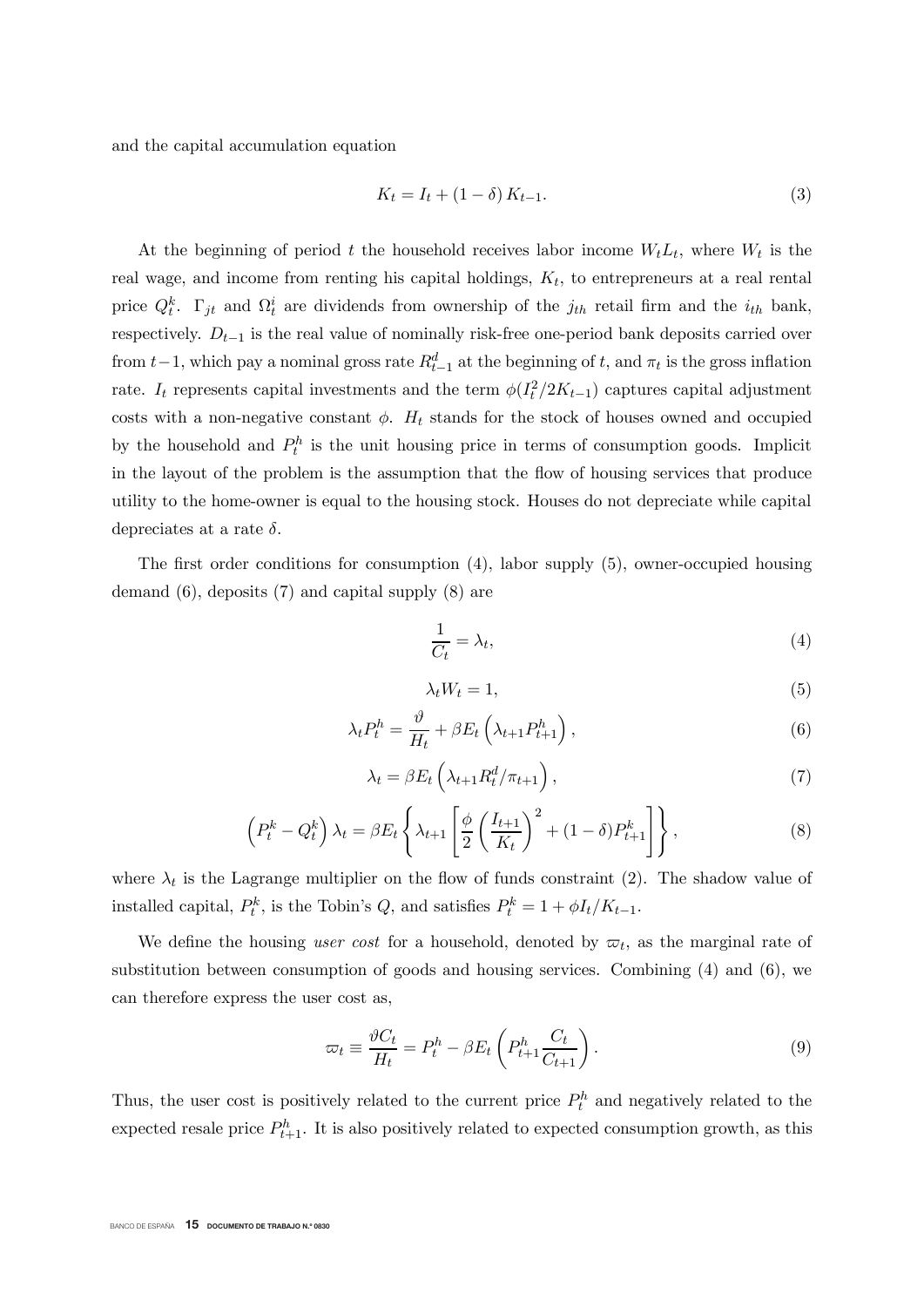term captures the utility cost of an extra housing unit due to deferred consumption.

#### 2.2 Production

#### 2.2.1 Entrepreneurs

The representative entrepreneur produces an intermediate good in an amount  $Y_t$  using the following constant returns-to-scale technology,

$$
Y_t = A_t (K_t^e)^{\mu} (L_t^e)^{(1-\mu-\nu)} (H_{t-1}^e)^{\nu}, \qquad (10)
$$

where  $A_t$  is an exogenous productivity index,  $K_t^e$  is capital,  $L_t^e$  is labor and  $H_t^e$  is real estate. Entrepreneurs are assumed to be more impatient than savers, so that their subjective discount factor  $\beta^e$  satisfies  $\beta^e < \beta$ .

As for the objective function, we assume that an entrepreneur located at point  $k \in (0,1]$ seeks to maximize the following utility function,

$$
U_0^e = E_0 \sum_{t=0}^{\infty} (\beta^e)^t \left[ \log C_t^e - \alpha^e d_t^{k,i} \right],\tag{11}
$$

where  $C_t^e$ ,  $d_t^{k,i}$  and  $\alpha^e$  denote consumption, the distance between the entrepreneur k and bank  $i$ , and the utility loss per distance unit, respectively. The entrepreneur faces the following flow of funds constraint

$$
C_t^e + P_t^h(H_t^e - H_{t-1}^e) + R_{t-1}^e B_{t-1}^e / \pi_t = B_t^e + Y_t / X_t - W_t L_t^e - Q_t^k K_t^e, \tag{12}
$$

and the borrowing limit,

$$
B_t^e \le m^e E_t P_{t+1}^h \frac{\pi_{t+1}}{R_t^e} H_t^e,\tag{13}
$$

where  $m^e < 1$ .  $B_t^e$  is the real value of a nominal one-period bank loan taken at t, and  $R_t^e$  is the gross nominal interest rate on such loan, payable at the beginning of  $t + 1$ .  $X_t$  denotes the markup of final over intermediate goods charged by retailers.

The first order conditions of the representative entrepreneur for consumption  $(14)$ , capital demand (15), labor demand (16), debt (17), and housing demand (18) are,

$$
\frac{1}{C_t^e} = \lambda_t^e,\tag{14}
$$

$$
Q_t^k = \frac{\mu Y_t / X_t}{K_t^e},\tag{15}
$$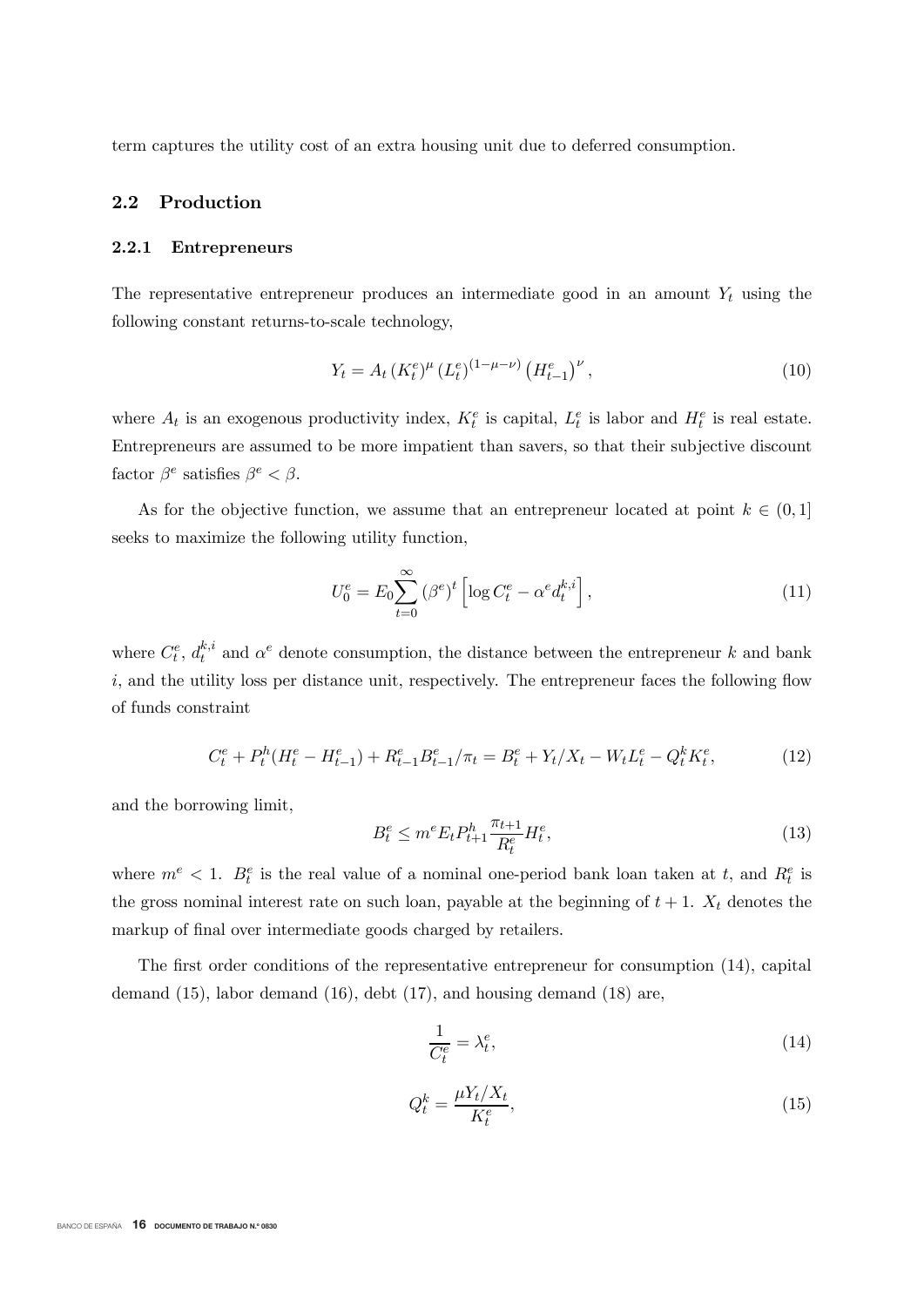$$
W_t = \frac{(1 - \mu - \nu) Y_t / X_t}{L_t^e},\tag{16}
$$

$$
\lambda_t^e = \beta^e E_t \left( \lambda_{t+1}^e \frac{R_t^e}{\pi_{t+1}} \right) + \xi_t^e,\tag{17}
$$

$$
\lambda_t^e P_t^h = \beta^e E_t \left\{ \lambda_{t+1}^e \left( P_{t+1}^h + \frac{\nu Y_{t+1} / X_{t+1}}{H_t^e} \right) \right\} + \xi_t^e m^e E_t P_{t+1}^h \frac{\pi_{t+1}}{R_t^e}.
$$
 (18)

We will look at equilibria in which  $R_t^e$  is low enough so that (13) binds and its corresponding multiplier  $\xi_t^e$ , is positive. Now, the user cost for an entrepreneur,  $\varpi_t^e$ , is given by the ratio of marginal utility of consumption to the expected marginal product of housing properly discounted, i.e.

$$
\varpi_t^e = E_t \left( \frac{\beta^e \lambda_{t+1}^e}{\lambda_t^e} \right) \frac{\nu Y_{t+1}}{X_{t+1} H_t^e},
$$

which using (14) and (18) can be written as

$$
\varpi_t^e = P_t^h - E_t \left( \beta^e \left( \frac{C_t^e}{C_{t+1}^e} \right) + \xi_t^e m^e C_t^e \frac{\pi_{t+1}}{R_t^e} \right) P_{t+1}^h, \tag{19}
$$

which has a similar interpretation as the households user cost except for the fact that  $\varpi_t^e$  features an additional term that captures the value of an additional unit of housing as collateral. This last term is  $\xi_t^e m^e C_t^e E_t \left(\pi_{t+1} P_{t+1}^h\right) / R_t^e$ .

#### 2.2.2 Final goods producers

Aggregate final output  $Y_t^f$  is a composite of different varieties produced by monopolistically competitive retail firms with elasticity of substitution in the consumers preferences  $\varepsilon$ . A retail firm producing variety  $j$  buys the output of competitive wholesale firms and converts it into a variety  $Y_{jt}$  that is sold in the market at a price  $P_{jt}$ . The demand for variety j is given by  $\mathbf{Y}_{jt} = (P_{jt}/P_t)^{-\varepsilon} Y_t^f$ , where the aggregate price is defined by  $P_t = \left[\int_0^1 (P_{jt})^{1-\varepsilon} dj\right]_0^{\frac{1}{1-\varepsilon}}$ .

Prices are sticky in the retail sector. Following Calvo (1983), each period a random fraction of firms adjust prices. Let  $P_{j,t}$  be the optimal price of the representative firm changing prices at t and  $1 - \theta$  the probability that a firm adjusts prices. Also we assume that those firms that do not set their prices optimally at  $t$  follow a simple indexation rule to steady-state inflation of the form  $P_{j,t} = \pi P_{j,t-1}$ . The optimal price maximizes the expected present discounted value of future dividends subject to the demand function

$$
\widetilde{p}_{jt} = \left(\frac{\varepsilon}{\varepsilon - 1}\right) \frac{E_t \sum_{\widetilde{k}=0}^{\infty} (\beta \theta)^{\widetilde{k}} \zeta_{j,t,t+\widetilde{k}} mc_{j,t,t+\widetilde{k}} Y_{j,t+\widetilde{k}} \prod_{i=1}^{\widetilde{k}} \pi_{t+i}}{E_t \sum_{\widetilde{k}=0}^{\infty} (\beta \theta)^{\widetilde{k}} \zeta_{j,t,t+\widetilde{k}} Y_{j,t+\widetilde{k}} \prod_{i=1}^{\widetilde{k}} (\pi)^{\widetilde{k}-1}},
$$

where  $\zeta_{i,t,t+\tilde{k}}$ ,  $mc_{i,t+\tilde{k}}$ , and  $P_{i,t+\tilde{k}}$  are the firm's discount factor, the marginal cost and the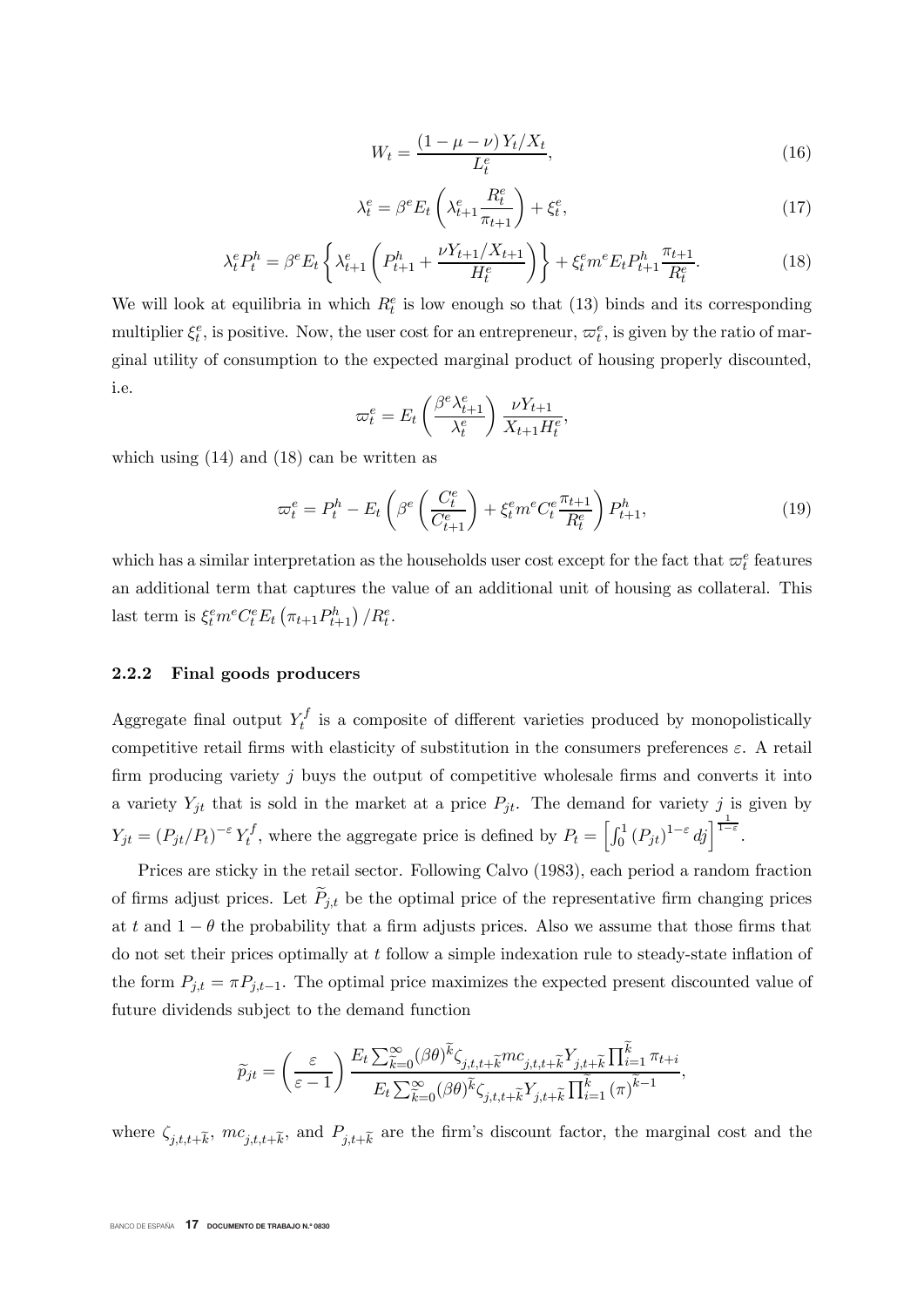aggregate price, respectively and  $\tilde{p}_{jt} = \frac{P_{jt}}{P_t}$ . The aggregate price level satisfies,

$$
1 = \left[\theta\left(\frac{\pi}{\pi_t}\right)^{1-\varepsilon} + (1-\theta)\tilde{p}_t^{(1-\varepsilon)}\right]^{\frac{1}{1-\varepsilon}}.
$$

We assume that retail firms are owned by savers. Then, the relevant discount rate in pricing  $\zeta_{j,t,t+\widetilde{k}}$  can be expressed as  $E_t \zeta_{j,t,t+1} = \beta^s E_t \lambda_{t+1}^s / \lambda_t^s$ . Finally, since retailers do not use other inputs in production, the expected marginal cost of the optimizing firm at  $t + \widetilde{k}$  equals the inverse of the markup,  $X_t$ , i.e. $mc_{j,t,t+\tilde{k}} = mc_{t+\tilde{k}} = 1/X_{t+\tilde{k}}$ . Thus, the profits of the firms in this sector are  $\Gamma_{jt} = \frac{X_{jt}-1}{X_{jt}} Y_{jt}$ . Finally note that aggregate output can be expressed either as the CES aggregator over  $Y_{jt}$  ( $\forall j$ ) or as the sum of total production by competitive intermediate firms. Thus in aggregate we write  $Y_t^f = Y_t$ .

#### 2.3 Banks

Bank *i* chooses the interest rate on loans to entrepreneurs  $R_t^{i,e}$ , and the volume of deposits  $D_t^i$ , in order to maximize

$$
E_0 \sum_{t=0}^{\infty} \prod_{s=0}^{t} \left( \beta \frac{C_{s-1}}{C_s} \right) \Omega_t^i,
$$

where  $\Omega_t^i$  stands for the bank's dividends, subject to the set of flow of funds constraints

$$
\Omega_t^i + B_t^i + R_{t-1}^d D_{t-1}^i / \pi_t = R_t^{i,e} B_{t-1}^i / \pi_t + D_t^i,
$$

and the balance-sheet identity,  $D_t^i = B_t^{i.7}$  Each bank takes all prices, including the interest rate  $R_t^d$  (which is set by the central bank), the interest charged on loans made by its competitors, and the entrepreneurs demand for funds functions as given. In order to solve for the optimal loan interest rate rules followed by bank  $i$ , it is convenient to express its total demand for loans in terms of an intensive and an extensive margin as follows,

$$
B_t^i \equiv b_t^i \widetilde{b}_t^i,
$$

where,  $b_t^i$  represents the individual demand for funds by the representative entrepreneur faced by bank i at time t (i.e. the intensive margin), and  $b_t^i$  denotes the measure of entrepreneurs that borrow from that bank (i.e. the extensive margin).

The first order conditions of this profit maximization problem can then be written in compact

 $^{7}$ This is a very stylized representation of a banks balance-sheets along which we are abstracting, among other things, from reserve requirements.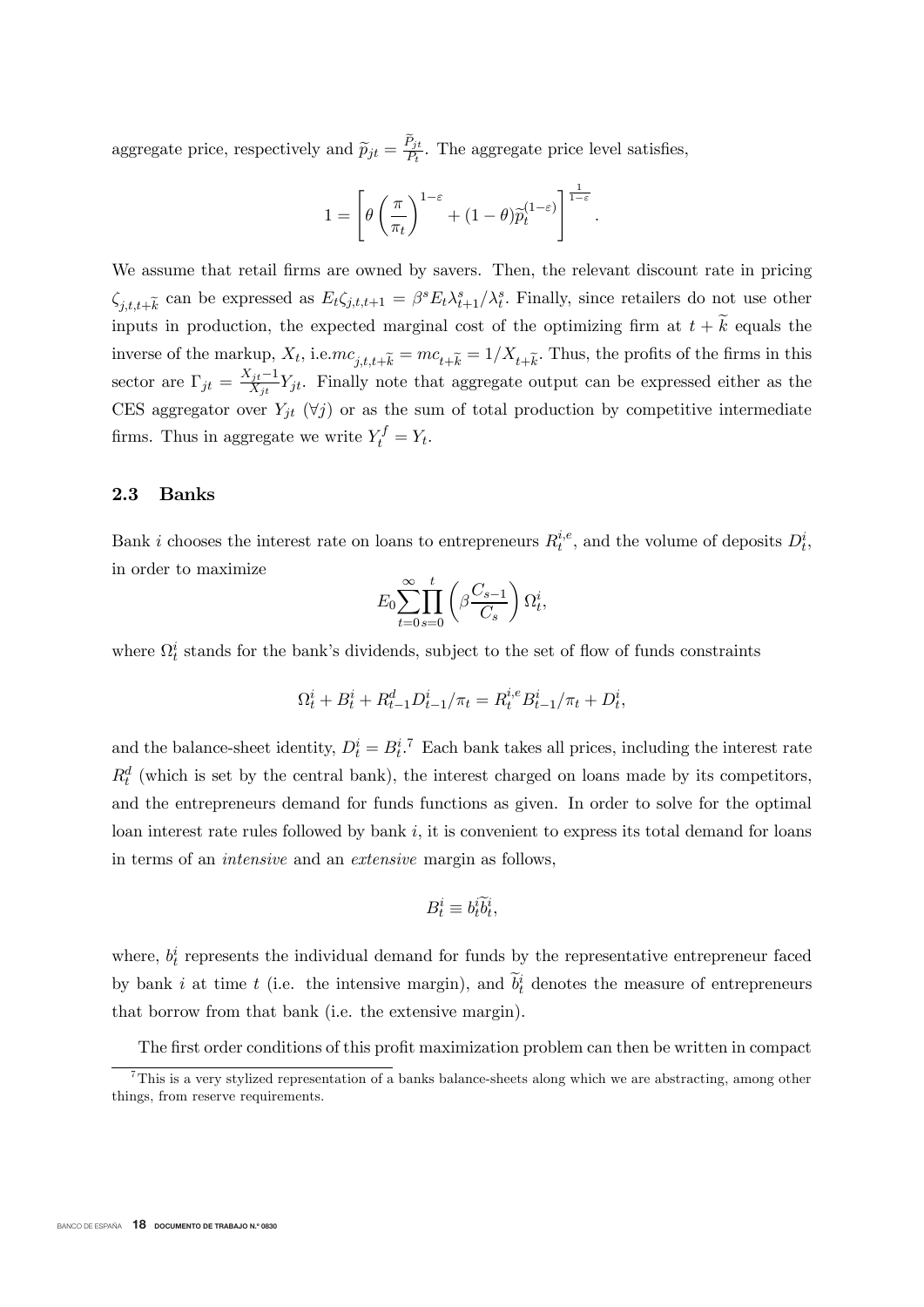form as,

$$
R_t^{i,e} = R_t^d + \frac{1}{\Lambda_t^i + \widetilde{\Lambda}_t^i},\tag{20}
$$

where,  $\Lambda_t^i \equiv$  $\frac{\partial b_t^i}{\partial R_t^{i,e}}$  $\frac{1}{b_t^i}$  represents the semi-elasticity of the entrepreneurial debt intensive margin, respectively, while  $\widetilde{\Lambda}_t^i \equiv \frac{\partial \widetilde{b}_t^i}{\partial R_t^{i,e}}$ 1  $\frac{1}{\tilde{b}_t^i}$  denotes the semi-elasticity of the extensive margin.

#### 2.4 Monetary policy

We assume that the central bank sets the interest rate  $R_t^d$  according to a Taylor rule of the form:

$$
R_t^d = \rho_r R_{t-1}^d + (1 - \rho_r) \left( \frac{\pi}{\beta^s} + \rho_\pi (\pi_t - \pi) \right) + \epsilon_t^R,
$$
\n(21)

that represents a smoothed response of the interest rate to deviations of current inflation from its steady-state target,  $\pi$ . The term  $\epsilon_t^R$  is an innovation to monetary policy.

#### 2.5 Equilibrium

Given a sequence of shocks, we define a symmetric equilibrium in which all banks set the same interest rates  $(R_t^{i,e} = R_t^e$ , for all  $i = 1, ..., n$ , maintain the same volume of deposits and loans  $(D_t^i = D_t^B, B_t^i = B_t^B$ , for all  $i = 1, ..., n$ ) and, hence, dividends  $(\Omega_t^i = \Omega_t)$ , as an allocation {Fw> F<sup>h</sup> <sup>w</sup> > Kw> K<sup>h</sup> <sup>w</sup> > Ow> O<sup>h</sup> w> Nw> Lw> N<sup>h</sup> <sup>w</sup> > Gw> G<sup>E</sup> <sup>w</sup> > E<sup>h</sup> <sup>w</sup> > E<sup>E</sup> <sup>w</sup> > <sup>w</sup>> w}" <sup>w</sup>=0 and a vector of prices {Sw>  $P_t^h$ ,  $P_t^k$ ,  $\widetilde{P}_t$ ,  $W_t$ ,  $X_t$ ,  $Q_t^k$ ,  $R_t^d$ ,  $R_t^e$ ,  $\widetilde{P}_{t=0}$ , such that the households and the entrepreneurs solve their respective maximization problem and all markets clear: (goods)  $Y_t = C_t + C_t^e + I_t + \frac{\phi(I_t)^2}{2K_{t-1}},$ (housing)  $\overline{H} = H_t + H_t^e$ , (capital)  $K_t = K_t^e$ , (labor)  $L_t = L_t^e$ , (deposits)  $D_t = nD_t^B$ , and (loans)  $B_t^e = n B_t^B$ .

### 3 Equilibrium lending margins

In this section we study the determinants of the equilibrium lending margin,  $R_t^e - R_t^d$ . To this aim we derive the analytical expressions for the semi-elasticities appearing in the first order condition of the banks' problem, (20). In order to obtain an expression for the lending rate, we first derive a closed form solution for the individual demand for funds function,  $B_t^e$ . In so doing we exploit the familiar result that under logarithmic utility an entrepreneur saves a fraction  $\beta^e$ of his net worth and consumes the remaining fraction,  $1 - \beta^e$ . An entrepreneur's net worth can be written as

$$
NW_t^e = P_t^h H_{t-1}^e + \nu Y_t / X_t - \frac{R_{t-1}^e}{\pi_t} B_{t-1}^e.
$$
\n
$$
(22)
$$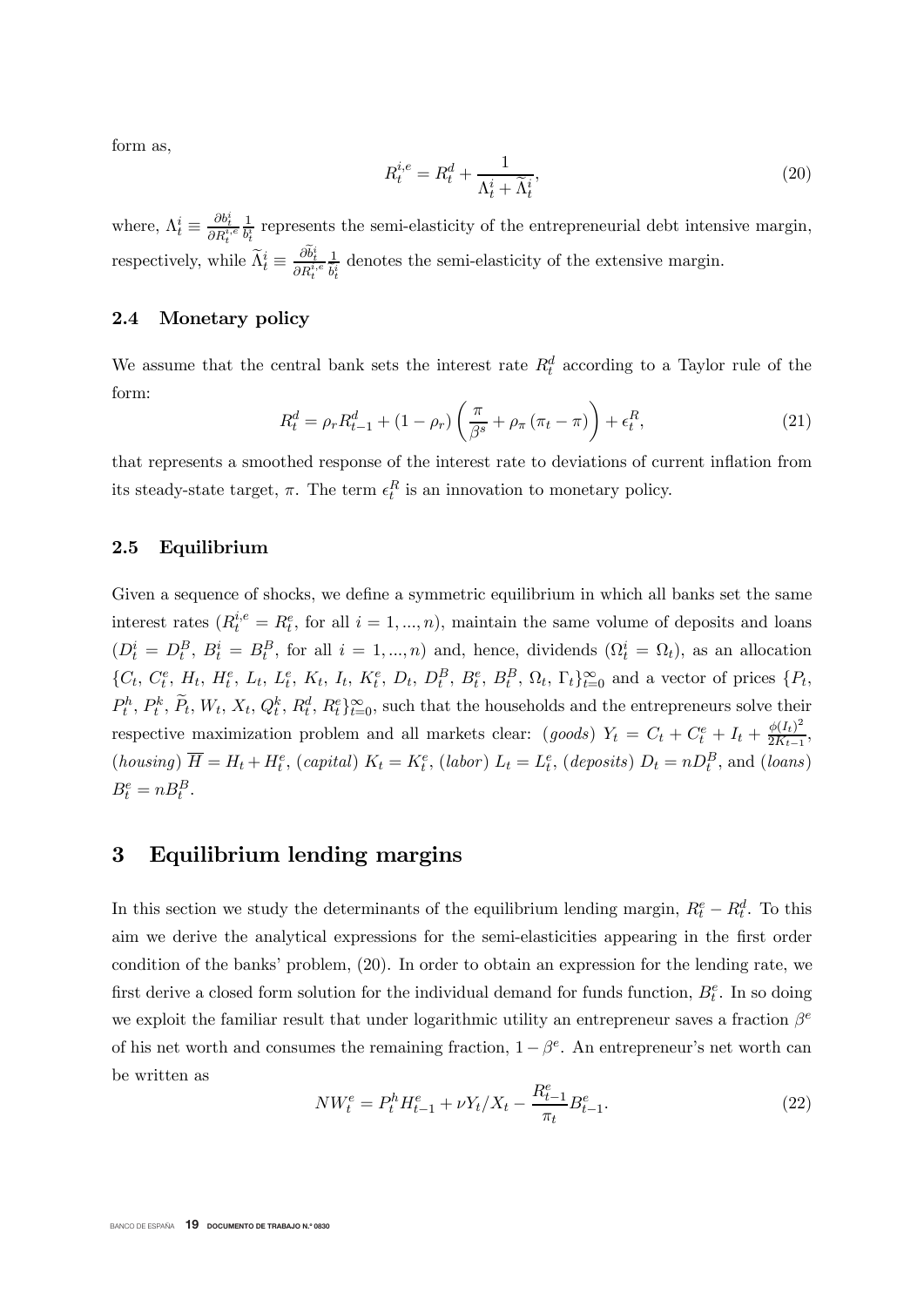That is, the net worth is composed of the total value of the beginning-of-period real estate holdings,  $P_t^h H_{t-1}^e$ , plus the output share accruing to the entrepreneur's stock of real estate,  $\nu Y_t/X_t$ , net of maturing debts,  $R_{t-1}^e B_{t-1}^e/\pi_t$ . Now, using the constraint (12), we obtain the following expressions for the entrepreneur's time  $t$  total net investment,

$$
P_t^h H_t^e - B_t^e = \beta^e N W_t^e,\tag{23}
$$

and consumption,

$$
C_t^e = (1 - \beta^e) N W_t^e. \tag{24}
$$

Then, combing (23) with the borrowing constraint (13) holding as an equality, we can write the demand for funds of an entrepreneur who travels to bank  $i$  at time  $t$  as

$$
B_t^e = \frac{\beta^e N W_t^e}{P_t^h \left[ m^e E_t \left( P_{t+1}^h \pi_{t+1} \right) / R_t^{i,e} \right]^{-1} - 1}.
$$
 (25)

(Note that we are using the superscript i on  $R_t^{i,e}$  in (25) whereas we write  $R_{t-1}^e$  in (22). We follow this notational convention to emphasize that the entrepreneur's banking choice at  $t-1$ is irrelevant for the current one. Furthermore,  $R_{t-1}^e$  is taken as an element of a past symmetric equilibrium and, hence, it is common for all banks.)

From (25), we learn that the demand for funds by an entrepreneur borrowing from bank i depends positively on his net worth,  $NW_t^e$ , the loan-to-value ratio,  $m^e$ , and the expected housing inflation rate  $E_t \pi_{t+1}^h$ , with  $\pi_{t+1}^h \equiv P_{t+1}^h / P_t^h$ , and negatively on the real interest rate  $E_t(R_t^{i,e}/\pi_{t+1})$ . As expected, neither the number of banks, n, nor the utility cost,  $\alpha^e d_{j,t}^{ki}$ , have a direct effect on the intensive margin (although there is an *indirect* effect through  $R_t^{i,e}$  as shown below).

The previous expression (25) allows us to arrive at the following closed-form solution for the semi-elasticity of bank  $i$ 's intensive margin,

$$
\Lambda_t^i = \left\{ R_t^{i,e} - m^e E_t \left( \pi_{t+1}^h \pi_{t+1} \right) \right\}^{-1}.
$$
\n(26)

From (26) we see that entrepreneurial debt is more sensitive to changes in the nominal lending rate when expected capital gains from housing investments, in nominal terms,  $E_t\left(\pi_{t+1}^h \pi_{t+1}\right)$ , are high. This reflects the fact that high expected capital gains tend to amplify the effect of a change in  $R_t^{i,e}$  on the amount of pledgeable collateral in hands of entrepreneurs, and hence, the response of their demand for funding. Also, higher values of  $m^e$  tend to raise  $\Lambda_t^i$  when there is a positive expected nominal whereas decrease  $\Lambda_t^i$  when  $E_t\left(\pi_{t+1}^h \pi_{t+1}\right) < 0$ .

We next focus on the extensive margin of the demand for funds faced by bank  $i$ . We proceed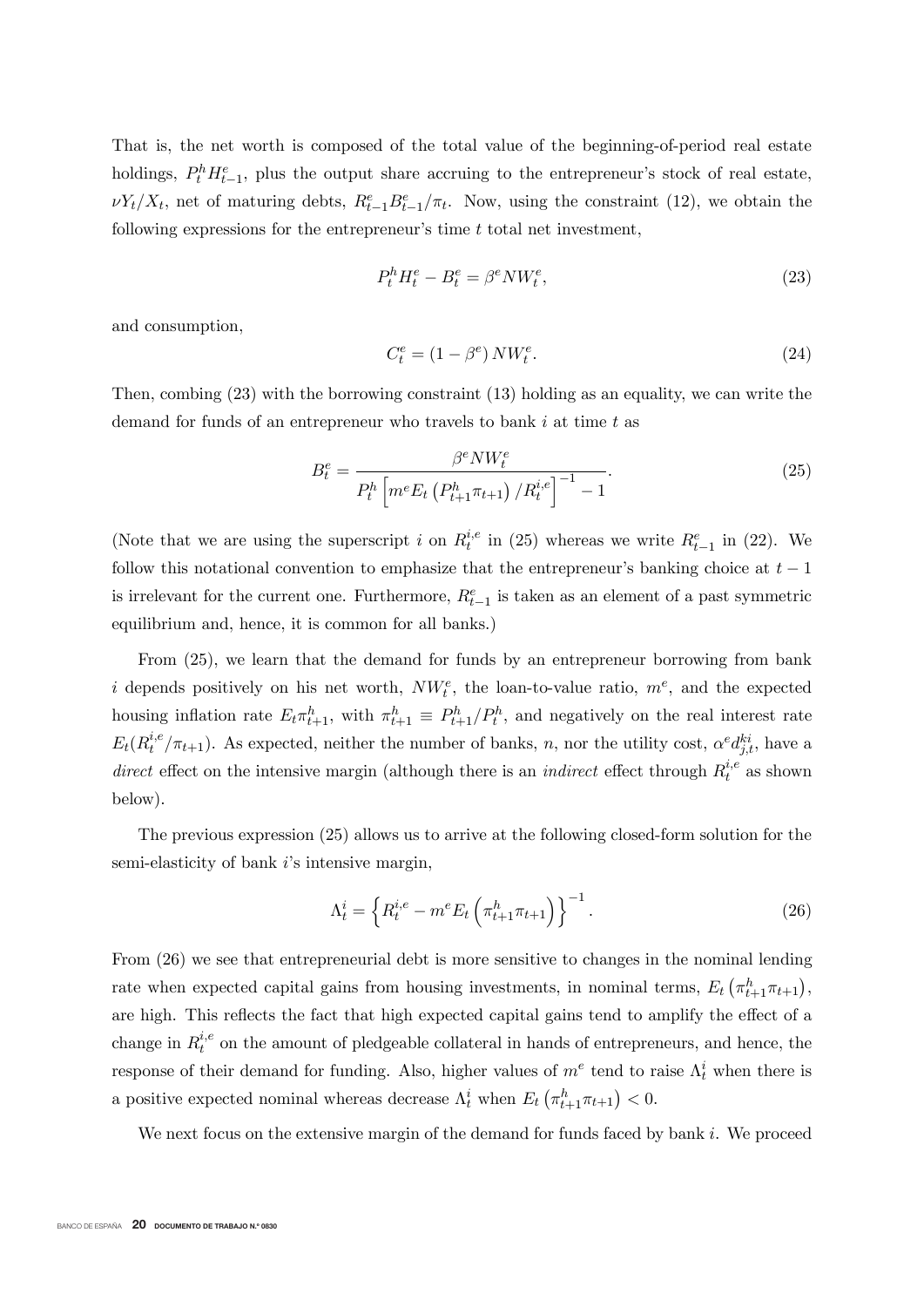by first identifying the entrepreneur k located between banks i and  $i-1$  who is indifferent between the loan rates offered by both banks (henceforth, the "pivotal entrepreneur"). We do this by equalizing the pivotal entrepreneur's total discounted utility values (i.e. the time  $t$ version of  $(11)$ ) that would obtain conditional on borrowing at time t from bank i as opposed to bank  $i + 1$ . To clear the desk, it is helpful to note that current consumption,  $C_t^e$ , according to (22) and (24), is independent of the entrepreneur's current banking choice. Also, as each borrower decides optimally his lending bank period by period and without any history-given constraint, we learn that the utility-cost terms  $d_s^{k,i}$  for  $s > t$ , are independent of the current banking choice, as well. Hence, the pivotal entrepreneur is implicitly identified through the following equality,

$$
E_t \left\{ \sum_{s=t+1}^{\infty} (\beta^e)^{s-t} \log C_s^{e,i} \right\} - \alpha^e d_t^{k,i} = E_t \left\{ \sum_{s=t+1}^{\infty} (\beta^e)^{s-t} \log C_s^{e,i+1} \right\} - \alpha^e d_t^{k,i+1},\tag{27}
$$

where  $C_s^{e,i}$  and  $C_s^{e,i+1}$  are interpreted as the optimal level of consumption conditional on the entrepreneur having obtained a loan at time t from bank i or bank  $i + 1$ , respectively. An important feature of this problem is that the current banking choice displays persistent effects on consumption at all future dates. To see this, we combine  $(22)$  and  $(23)$  with  $(13)$  holding as an equality and express entrepreneurial net worth at  $t+1$  as a function of its own lagged value,

$$
NW_{t+1}^{e,i} = \beta^e \frac{\nu Y_{t+1} / \left(X_{t+1} H_t^e\right) + P_{t+1}^h - m^e E_t \left(P_{t+1}^h \pi_{t+1}\right) / \pi_{t+1}}{P_t^h - m^e E_t \left(P_{t+1}^h \pi_{t+1}\right) / R_t^{i,e}} NW_t^e.
$$
 (28)

Importantly, the ratio  $Y_{t+1}/(X_{t+1}H_t^e)$  is independent of the lending rate,  $R_t^{i,e}$ . This is due to the fact that the markets for capital and labor are both competitive, which together with a Cobb-Douglas technology imply that the optimal output-housing ratio can be expressed as a function of the wage and the rental price of capital. Formally, combining (10), (15) and (16), we learn that,

$$
\frac{Y_{t+1}/X_{t+1}}{H_t} = \left\{ \frac{A_t}{X_{t+1}} \left( \frac{1-\mu-\nu}{W_{t+1}} \right)^{1-\mu-\nu} \left( \frac{\mu}{Q_{t+1}^k} \right)^{\mu} \right\}^{1/\nu}.
$$

Hence, the only channel through which  $R_t^{i,e}$  affects  $NW_{t+1}^{e,i}$  is through the direct effect of  $R_t^{i,e}$ on the (constrained) amount of external funding that the entrepreneur borrows at  $t$ .

The following expression extends (28) to future dates,

$$
NW_{t+s+1}^{e,i} = \beta^e \frac{\nu Y_{t+s+1}/\left(X_{t+s+1}H_{t+s}^e\right) + P_{t+s+1}^h \cdot m^e E_{t+s}\left(P_{t+s+1}^h \pi_{t+s+1}\right)/\pi_{t+s+1}}{P_{t+s}^h \cdot m^e E_{t+s}\left(P_{t+s+1}^h \pi_{t+s+1}\right)/R_{t+s}^e} NW_{t+s}^{e,i}, \tag{29}
$$

which is valid for  $s \geq 1$ . (Following the same argument as before, we are using the superscript i on  $NW_{t+s}^{e,i}$  for  $s \geq 1$ , in expressions (28) and (29) to emphasize that the net worth at future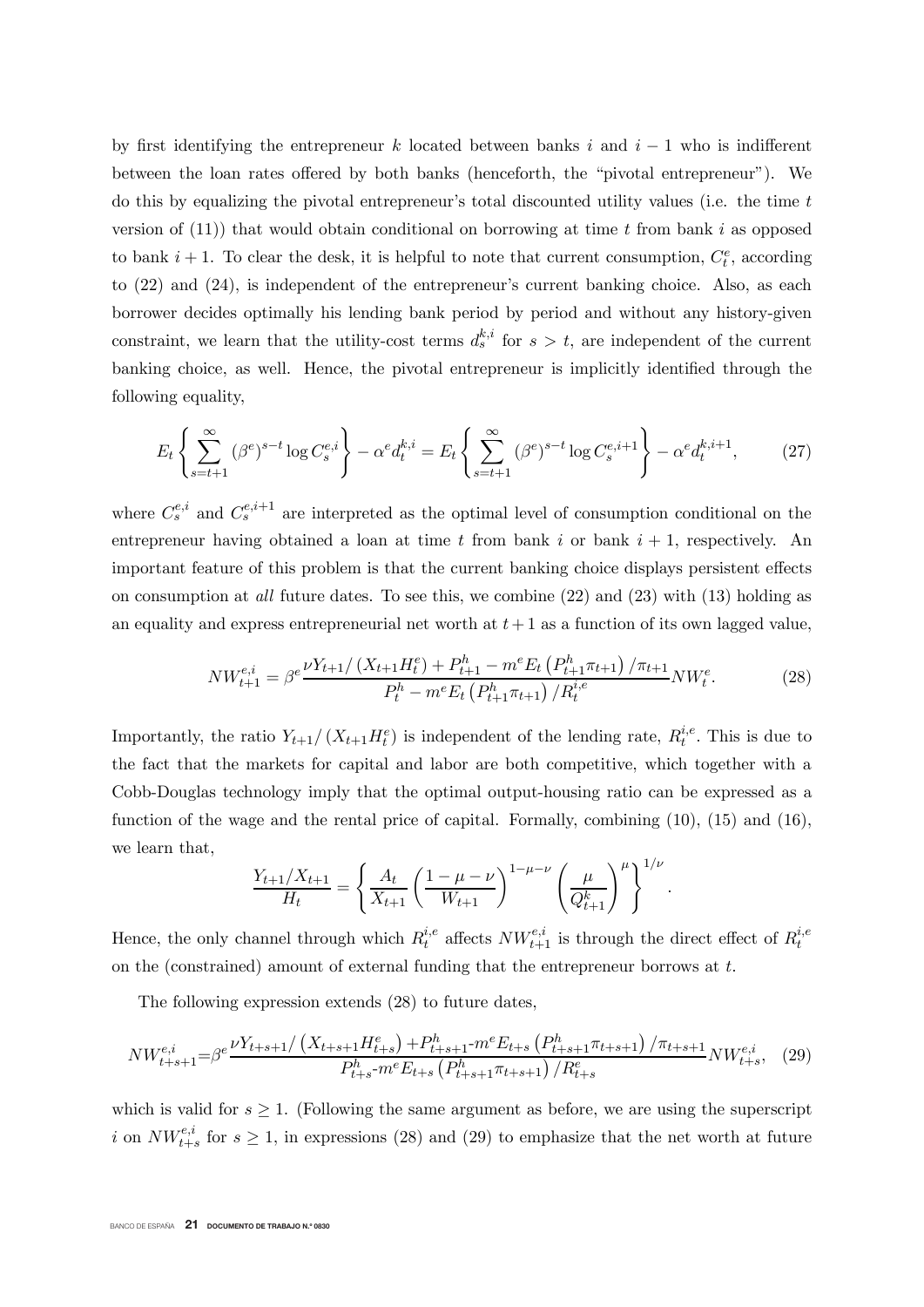dates depends on the time t banking choice via  $R_t^{e,i}$ , while such distinction is irrelevant for  $NW_t^e$ ).

Then, given that  $d_t^{k,i+1} = 1/n - d_t^{k,i}$ , we next use the consumption function (24) together with the recursive representation of the net worth in (29), to express (27) as

$$
\frac{\beta^e}{1-\beta^e}E_t\left(\log N W^{e,i}_{t+1} - \log N W^{e,i+1}_{t+1}\right) = \alpha^e\left(2d_t^{k,i} - 1/n\right).
$$

The intuition behind this equality is the following. By lowering its lending rate, bank  $i$  tends to attract entrepreneurs that are further away from its own position (i.e. higher  $d_t^{k,i}$ ), since a lower  $R_t^{i,e}$  increases net worth at  $t+1$ , which, in turn, allows for higher consumption not only at  $t+1$ but also in the future. We then apply the same reasoning to identify the pivotal entrepreneur between banks i and  $i-1$ , denoted by k', to write the market share (extensive margin) of bank *i* as  $\widetilde{b}_t^i = d_t^{k,i} + d_t^{k',i}$ , or

$$
\widetilde{b}_t^i = 1/n + \left[ \frac{1}{2\alpha^e} \frac{\beta^e}{1 - \beta^e} E_t \left( 2 \log N W_{t+1}^{e,i} \log N W_{t+1}^{e,i+1} \log N W_{t+1}^{e,i-1} \right) \right]. \tag{30}
$$

This last expression makes clear that the extensive margin depends negatively on the number of competing banks. The second term in the right hand side of  $(30)$  reflects the fact that an increase in  $R_t^{i,e}$  reduces the utility surplus that entrepreneurs obtain from borrowing at bank i as compared with borrowing at either alternative,  $i - 1$  or  $i + 1$ . That surplus is comprised of the discounted value stream of utility gains from  $t + 1$  on. Also the sensitiveness of the market share to variations in the surplus falls as  $\alpha^e$  increases; if the utility cost of moving to other bank increases, then the incentive to do so will be reduced.

Finally, using the expression for  $NW_{t+1}^{e,i}$  in (28) to obtain  $\frac{\partial \tilde{b}_t^i}{\partial R_t^{i,e}}$ , and then imposing symmetry, we obtain the semi-elasticity of the market share,

$$
\widetilde{\Lambda}_t = \frac{n}{\alpha^e} \frac{\beta^e}{1 - \beta^e} \left\{ \left( \frac{R_t^e}{m^e E_t \left( \pi_{t+1}^h \pi_{t+1} \right)} - 1 \right) R_t^e \right\}^{-1},\tag{31}
$$

where we have used the fact that in a symmetric equilibrium the market share of each bank is simply  $1/n$ . Equation (31), when combined with (26), can also be expressed as

$$
\widetilde{\Lambda}_t = \frac{n}{\alpha^e} \left\{ \frac{\beta^e}{1 - \beta^e} m^e \frac{E_t \left( \pi^h_{t+1} \pi_{t+1} \right)}{R_t^e} \right\} \Lambda_t.
$$
\n(32)

This last expression is intuitive in light of the previous discussion around its intensive margin counterpart,  $\Lambda_t$ . As the time t volume of collateral varies strongly with the lending rate, i.e.  $\Lambda_t^i$ is high, so does time  $t + 1$  net worth and, hence, consumption at that date. In short, a large value of  $\Lambda_t^i$ , given everything else, implies that a small increase in bank *i*'s lending rate causes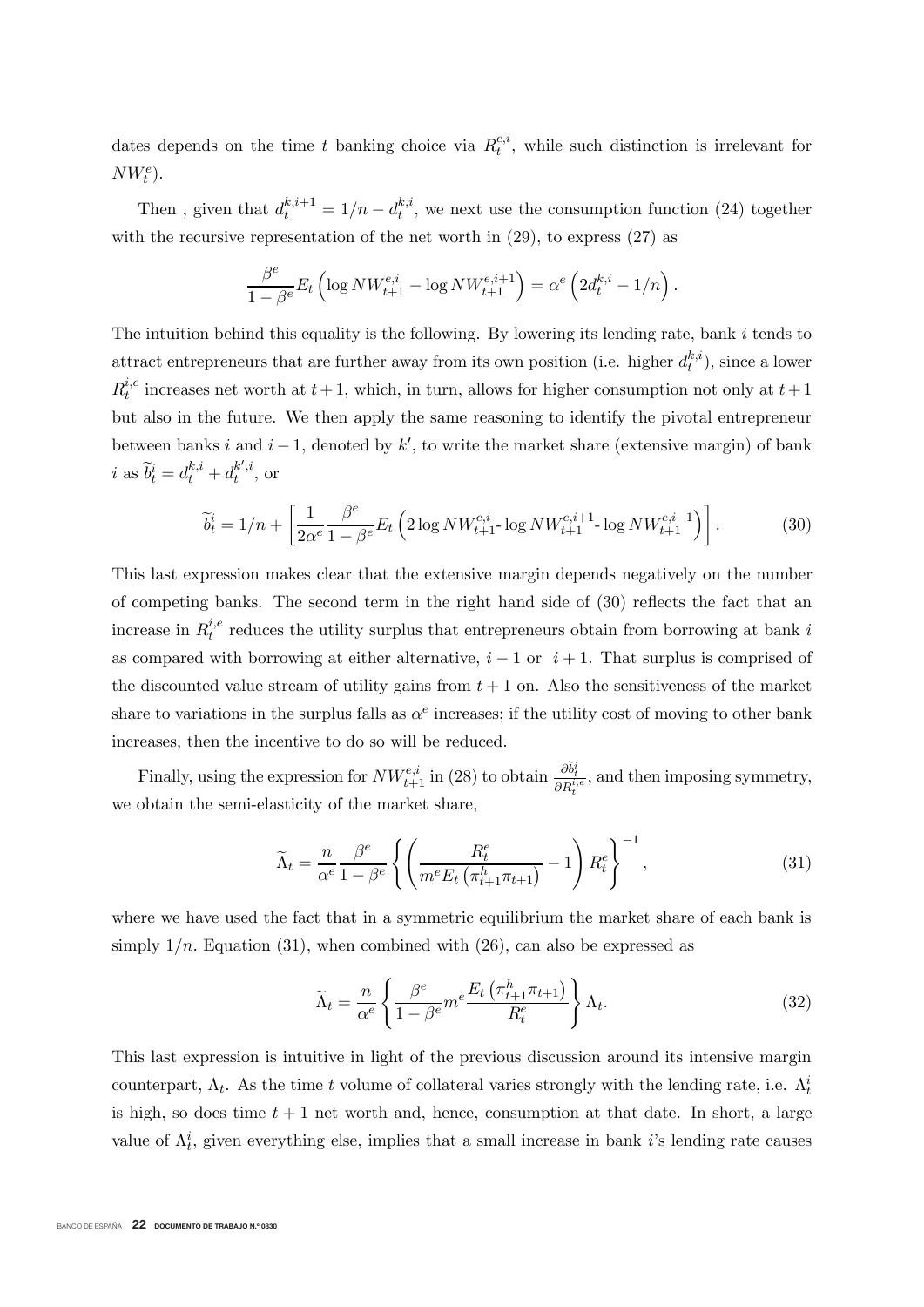a large outflow of potential borrowers and vice versa. Furthermore, the fact that innovations in the net worth at  $t + 1$  unchain wealth effects over the entire time horizon implies that a given degree of sensitiveness of the intensive margin gets amplied over the extensive margin, as formally captured by the term in brackets in the right side of  $(32)$ . Finally, the effect of the term  $n/\alpha^e$  (which can be thought as of representing the "effective degree of bank competition") on  $\tilde{\Lambda}^e_t$  is straightforward. High values of  $n/\alpha^e$  imply a low degree of local monopoly power which, in turn, translates into higher sensitivity of the market share with respect to the lending rate.

We are now in a position to obtain the following expression for the symmetric equilibrium lending margin,  $R_t^e - R_t^d$ , by combining (20), (26) and (31),

$$
R_t^e - R_t^d = \frac{1 - m^e E_t \left( \pi_{t+1}^h \pi_{t+1} / R_t^d \right)}{\eta^e m^e E_t \left( \pi_{t+1}^h \pi_{t+1} / R_t^d \right) - 1} R_t^d,
$$
\n(33)

where  $\eta^e \equiv 1 + \frac{n}{\alpha^e}$  $\frac{\beta^e}{1-\beta^e}$ .

Equation (33) shows in rather transparent manner how the model links collateral constraints with an imperfectly competitive banking sector to produce an endogenous external finance premium. This mechanism shares an important feature with the central proposition of BGG which contends that, in a context with principal-agent conflicts, the external finance premium paid by a borrower depends inversely on the soundness of the borrower's nancial position, measured in terms of factors akin to the borrowers capacity to offer collateral, such as net worth, liquidity, cash flows, etc. In our set up, a negative relationship between the external finance premium and the borrowers capacity to pledge collateral, as captured by the term  $m^e E_t \left( \pi_{t+1}^h \pi_{t+1}/R_t^d \right)$  in (33), obtains, as well. In contrast to the BGG framework, however, the channel we study in this paper emphasizes the idea that the degree of competition among lenders shapes the function that links a borrower's capacity to pledge collateral and the incentives faced by the lender when setting its lending rate. As such, we think of the mechanism explored here as working parallel and, potentially, amplifying the one highlighted in BGG.

#### 4 Steady state analysis

In this section we examine the long-run implications of changes in the degree of banking competition. To this aim, we first study the determinants of the steady-state lending margins and then, with the help of some numerical exercises, we analyze how the degree of banking competition influences some variables of interest.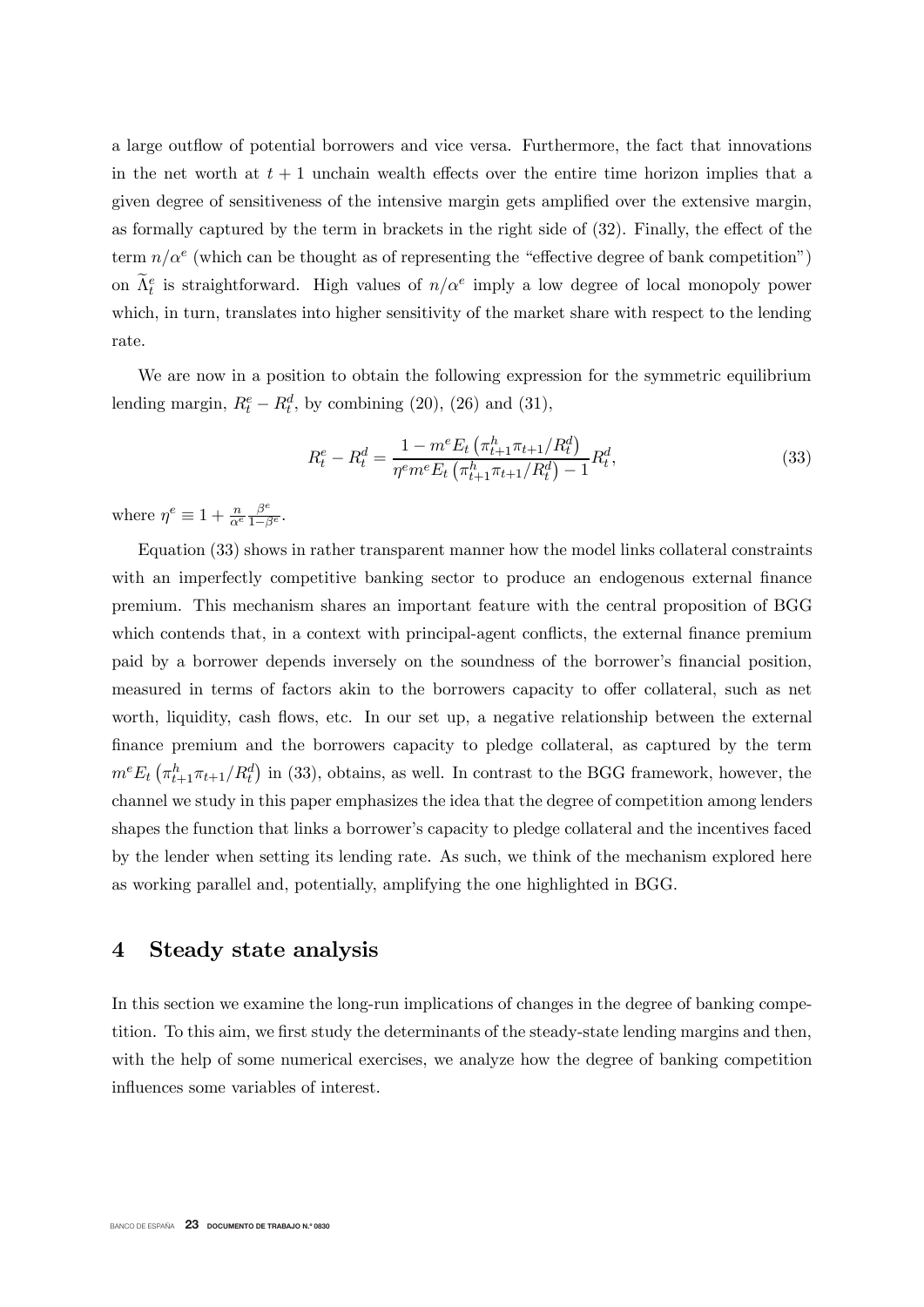#### 4.1 Steady state margin

In the steady state the households subjective discount factor determines the real interest rate paid on deposits through the Euler equation (7), such that  $r^d = 1/\beta$ , where  $r^d \equiv R^d/\pi$ . (We drop the time subscript to denote a variable in the steady state.) Then, by combining the steady state version of (7) with that of (17) we can express the multiplier associated with the borrowing constraints as  $\xi^e = \left(1 - \frac{\beta^e}{\beta} \frac{r^e}{r^d}\right)$  $\int \lambda^e$ , where  $r^e \equiv R^e / \pi$ . In the special case in which  $r^d = r^e$  (i.e. zero real lending margins), the assumption that savers are more patient than the other agents in the economy ensures that  $\xi^e$  is positive, which implies that impatient entrepreneurs are financially constrained. Furthermore, if an interest rate differential arises in the steady-state equilibrium, then the value of the multiplier associated to the collateral constraint is lower than in the zero-margin case, since the willingness to borrow falls. As long as the corresponding lending markup  $r^e/r^d$ , is bounded above by  $\beta/\beta^e$ , entrepreneurs will optimally exhaust their borrowing limits in a steady state. We henceforth restrict our analysis to steady states in which this bound is respected.<sup>8</sup>

Using (33), we obtain the following expression for the lending margin,

$$
r^e - r^d = \frac{r^d - m^e}{\eta^e m^e - r^d} r^d.
$$
\n
$$
(34)
$$

This expression reflects the role of the different model components on the margin. In particular, we find that higher steady-state deposit rates  $r^d$ , which in the current context are to be understood as a lower discount factor for savers  $\beta$ , go hand in hand with higher margins. Stricter collateral requirements, as captured by lower  $m<sup>e</sup>$ , also contribute to rise lending margins. This latter feature of the model reflects the idea that collateral constraints not only limit the *amount* of credit but may also influence its *price*. Finally, as expected, the margin is positively associated with larger banking monopolistic power, as captured by low values of  $\eta^e$ .

#### 4.2 Calibration

To evaluate numerically the main properties of the model in the steady state we next assign values to the parameters. We start with those governing the bank lending margins. The savers subjective discount factor  $\beta$ , is set in our central scenario at 0.9926, which produces an annual real interest rate on deposits of 3 per cent. We then chose a discount factor for impatient entrepreneurs  $\beta^e = 0.97$ , which is within the range of the normal bands used in the previous

 ${}^{8}$ In the dynamic stochastic analysis of next section we exploit a continuity argument and consider disturbances that are small enough so that the borrowing constraint also binds even when the economy temporarily departs from its steady state.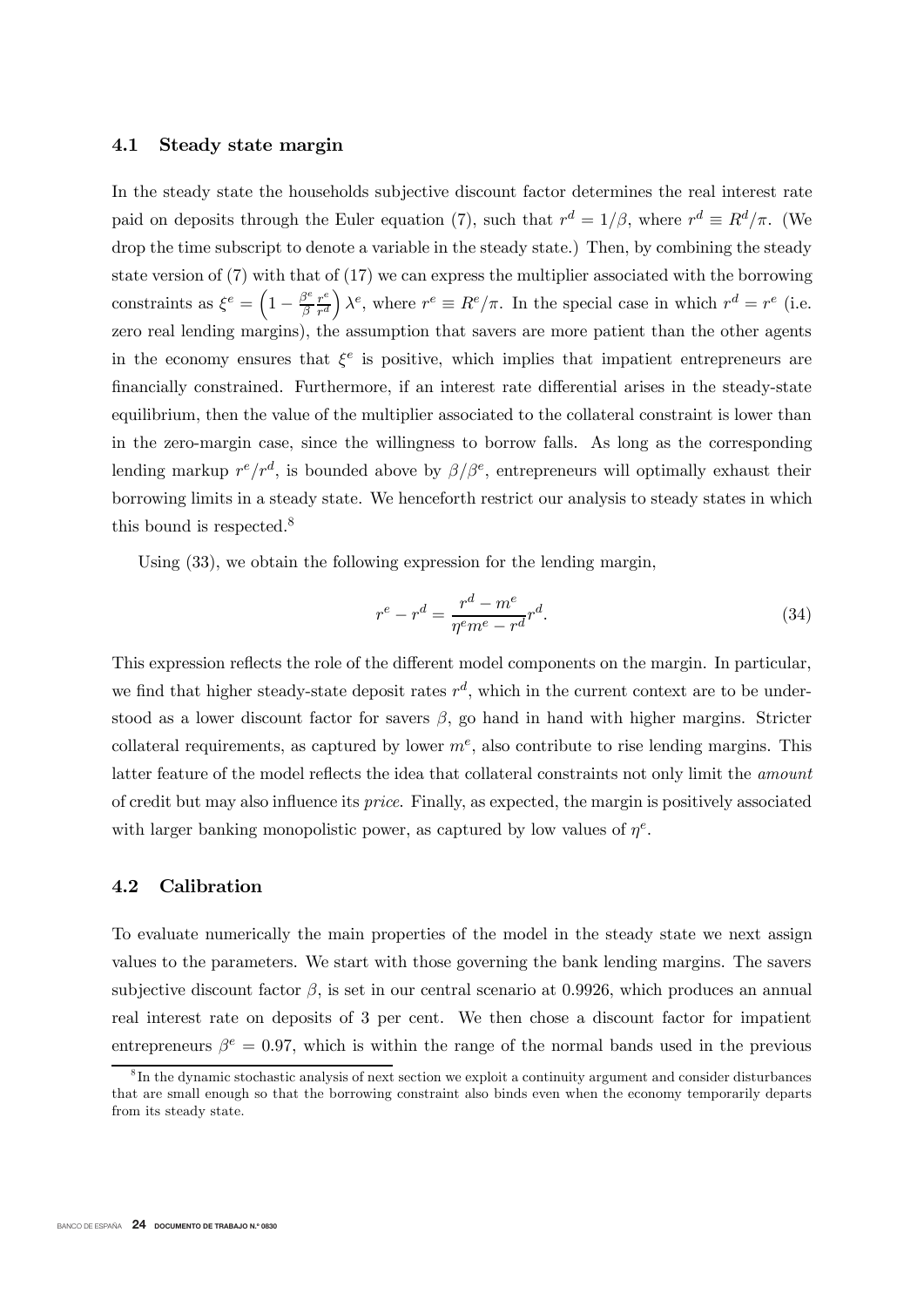literature (see Iacoviello (2005) and the references therein).<sup>9</sup> We also set  $m^e = 0.85$ , which is in line with recent estimations for the U.S.<sup>10</sup> We normalize the number of banks at 10 and set  $\alpha^e = 11$  that yields a real annual lending margin of 250 basis points. This is roughly the mean value of the interval considered by Christiano et al. (2007) who present some previous estimates for the U.S. economy.

As regards the parameters governing the distribution of the housing stock between the entrepreneurs and households sectors, we set  $\vartheta = 0.1$  and  $\nu = 0.05$ , which together imply, first, that 20 per cent of the housing stock is owned by the entrepreneurs and, second, that the value of the stock of real estate used as a production factor is around 65 per cent of annual output. These values are in line with those reported by Iacoviello (2005).

The remaining parameters are more standard and we select values for them that are within the range usually considered in the literature. Thus,  $\mu$ ,  $\varepsilon$ ,  $\theta$ ,  $\pi$ ,  $\rho_r$ ,  $\rho_{\pi}$  and  $\psi$  equal 0.35, 8, 0.75, 1.005, 0.7, 1.3, and 2, respectively.

#### 4.3 Long run effects of imperfect banking competition

The panels in figure 1 represent the steady state value of several magnitudes along different levels of the annualized lending margin measured in real terms. The latter ranges from zero, which corresponds to a perfectly competitive banking sector (i.e.  $\alpha^e = 0$ ) to 400 basis points, which obtains by setting  $\alpha^e = 17.6$ . All variables are normalized to take a value of 100 in the benchmark case described above (i.e.  $\alpha^e = 11$ ).

Figure 1.1 shows that the steady state level of output is positively related to the degree of banking competition. In fact, investment and consumption of both households and entrepreneurs (figures 1.2-1.4) all rise as  $\alpha^e$  and, hence, lending margins fall. The sensitiveness of the long-run level of entrepreneurial consumption with respect to the lending margin is naturally higher than the one corresponding to households. Thus, putting things together, the model predicts that stronger banking competition "greases the economy's wheels" in the long run.

In order to get intuition into the mechanism behind the above result, it is helpful to examine how competition among banks affects the distribution of the housing stock between households and entrepreneurs. To this aim we next analyze how the user cost for an entrepreneur relative to that of a household varies with  $\alpha^e$ . Using (9) and (19) and substituting out for  $\xi^e$ , we can

<sup>&</sup>lt;sup>9</sup>The degree of impatience implicit here is higher than the one calibrated by Krusell and Smith (1998) and Campbell and Hercowitz (2006a, 2006b), who set  $\beta^e = 0.985$ . Since in our set up there is a positive lending margin, we choose a lower  $\beta^e$  to ensure that in the vicinity of the steady state the borrowing constraint is always binding even when we consider unrealistically high margins.

 $10$ Cambell and Hercowitz (2006b) calculate that the average equity share of new home owners in the U.S. for the last decade has been around  $17.5\%$ ., which is consistent with a loan-to-value ratio of 82.5%. Likewise, Iacoviello (2005) obtains an estimation of the loan-to-value for U.S. entrepreneurial debt at 89%.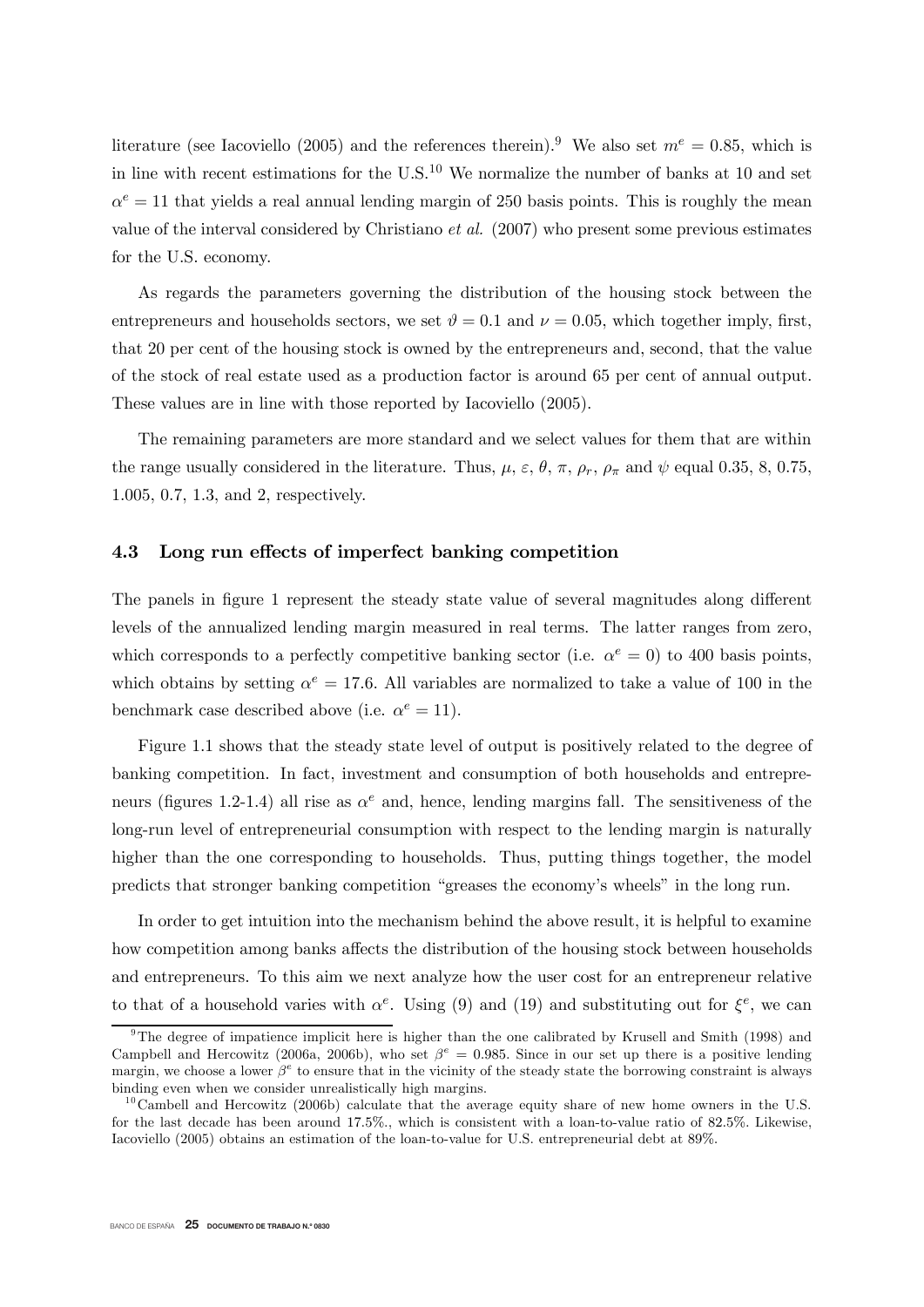write the relative user cost for an entrepreneur vis-à-vis a household as,

$$
\frac{\varpi^e}{\varpi} = \frac{1 - \beta^e - \left(\frac{1}{r^e} - \frac{\beta^e}{\beta} \frac{1}{r^d}\right) m^e}{1 - \beta}.
$$
\n(35)

The relative user cost of housing as expressed in (35) is an increasing function of  $\alpha^e$  (figure 1.6). This is an intuitive result. As  $\alpha^e$  goes down, the interest rate paid by the entrepreneurs falls for any given a rate on deposits,  $r^d$ . Since the latter, which is the relevant intertemporal price for the households user cost, is unaffected by the fall in  $\alpha^e$ , using housing services becomes relatively less expensive for entrepreneurs, thus raising their demand,  $H<sup>e</sup>$  (see figure 1.5). The rise in the use of housing services in the production function (10), in turn, increases output. The latter pushes up wages and entrepreneurial net worth which trigger a rise in households and entrepreneurs consumption, respectively.

## 5 Dynamic analysis

In this section we analyze the dynamics of a number of variables at the business cycle frequency in response to transitory shocks. The presence of collateral constraints and monopoly power in banking may induce very different responses of these variables as compared with models without these frictions. The role of housing as a pledgeable asset in a context with collateral constraints has been analyzed in Aoki, Proudman and Vlieghe (2004), Iacoviello (2005) and Calza, Monacelli and Stracca (2007), among others. Our main focus here is on the way in which short-run dynamics are affected by the presence of monopoly power in the banking industry.

Lending rates turn out to be key components of the transmission mechanism of shocks. As discussed before, weaker competition in the banking sector raises lending rates in the steady state, reducing consumption expenditure of savers and more so that of borrowers due to a reallocation of available collateral from the latter to the former. The responses of the main aggregate variables to various shocks will not be independent to the structure of this industry either. In what follows we illustrate this by analyzing the response function of some aggregate variables after two types of  $AR(1)$  shocks: monetary policy ( $\rho_r = 0.1$ ) and technology ( $\rho_r = 0.9$ ) shocks.

#### 5.1 Monetary policy shocks and banking competition

Herein we focus on the effects of an unanticipated temporary monetary shock, implemented as a positive innovation  $\epsilon_t^R$  in the monetary policy rule (21), that raises the nominal rate  $R_t^d$ . Figure 2 compares the accumulated response of output corresponding to the benchmark calibration with long-run annual real lending margins of 250 b.p., with two other economies, one featuring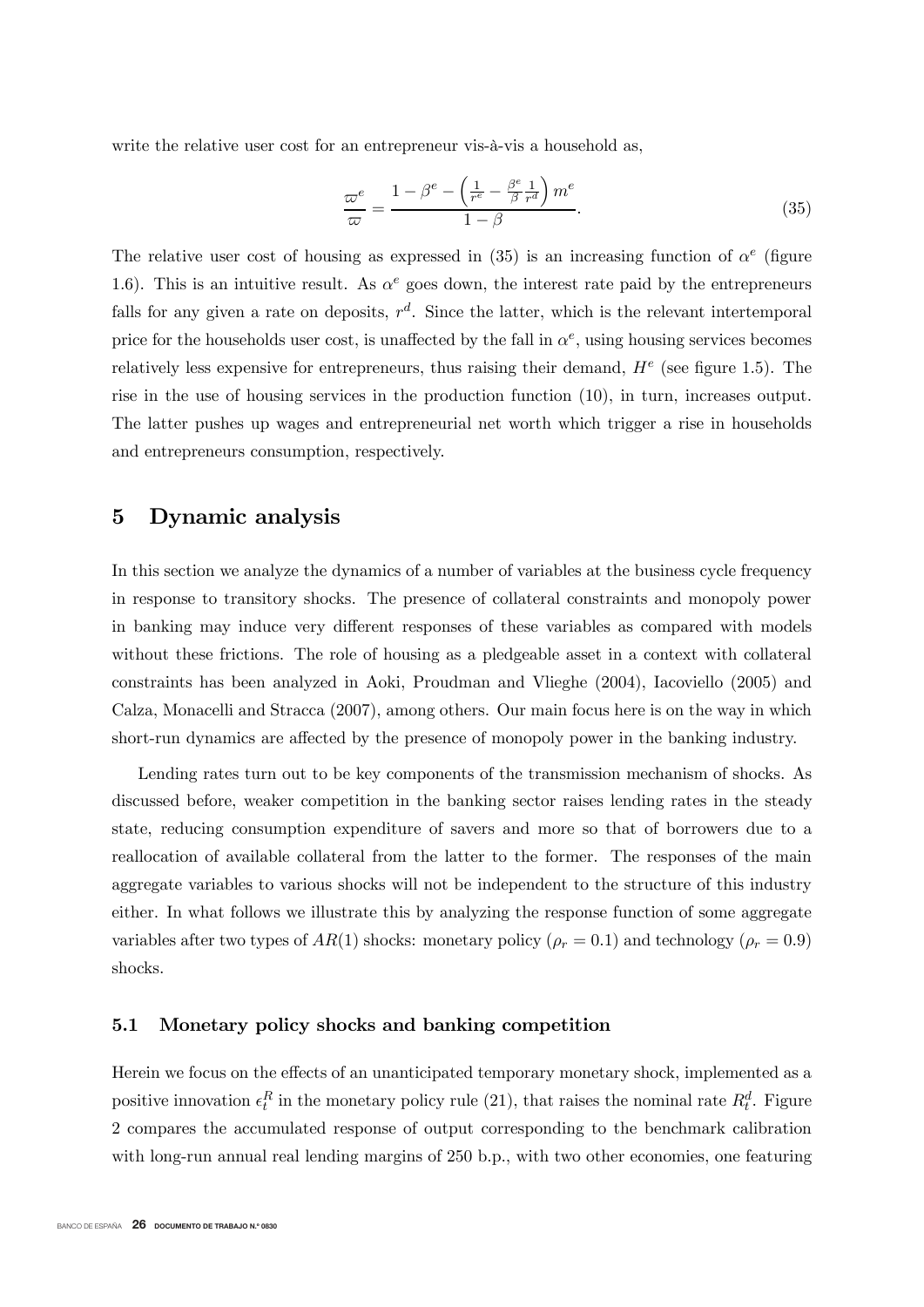a perfectly competitive banking sector, i.e.  $\alpha^e = 0$  and a zero margin, and another with high banking monopolistic power ( $\alpha^e = 17.6$ ) in which the lending margin reaches 400 b.p. This figure shows that weaker competition in the banking industry tends to induce a milder and less persistent response of output. Specifically, the accumulated output loss in the economy with perfectly competitive banks is 27 per cent (40) higher than in the benchmark (low competition) case.

For illustrative purposes, it is worth noticing that the previous relative output losses across different levels of banking competition are even of higher order of magnitude than those reported by Iacoviello (2005) when comparing the output loss in his benchmark economy with debt deflation and collateral effects against (i) an economy with no debt deflation and collateral effects (lost output over 40 quarters is  $16$  per cent higher than in the benchmark) and (ii) an economy with neither debt deflation nor collateral effects (33 per cent higher than in the benchmark). The fact that fostering banking competition produces an impact on the volatility of output seemingly comparable to that stemming from looser borrowing constraints suggests that strong banking competition might be a potentially powerful destabilizing channel in economies in which productive agents face endogenous credit limits.

In order to get intuition on the previous numerical findings, we next focus on three important channels through which monetary shocks affect the variables of this economy: sticky prices in the manufacturing sector, endogenous lending margins and net worth effects.

Price rigidity. The presence of nominal rigidities has the usual effect in this model. The interest rate innovation causes an upward reaction of the real interest rate that diminishes consumption, via intertemporal substitution, and investment spending. From causal inspection of figure 3.1, it is clear that price rigidity is unlikely to account for the sizeable differences in the output response. In fact the dynamics of inflation across banking structures are remarkably similar and that implies that the sacrifice ratio, in terms of output loss relative to inflation, is also significantly higher in the economy with a more competitive banking industry.

Endogenous lending margins. The contribution of rigid prices to the dynamics of output via higher real interest rates is reinforced by the countercyclical response of real lending margins in the economies with banking monopolistic power (see figure  $3.2$ ). The following expression is the log-linearized version of the margin equation  $(33)$ , in which both sides have been deflated by expected inflation in order to deal with real margins and interest rates,

$$
(\widehat{r^e - r^d})_t = c_1 \widehat{r}_t^d - c_2 \widehat{\pi}_{t+1}^h,\tag{36}
$$

where a hatted variable denotes deviations of that variable with respect to its steady state value.  $r_t^e$  and  $r_t^d$  are the *ex ante* real interest on loans and deposits, respectively, i.e.  $r_t^e = R^e / \pi_{t+1}$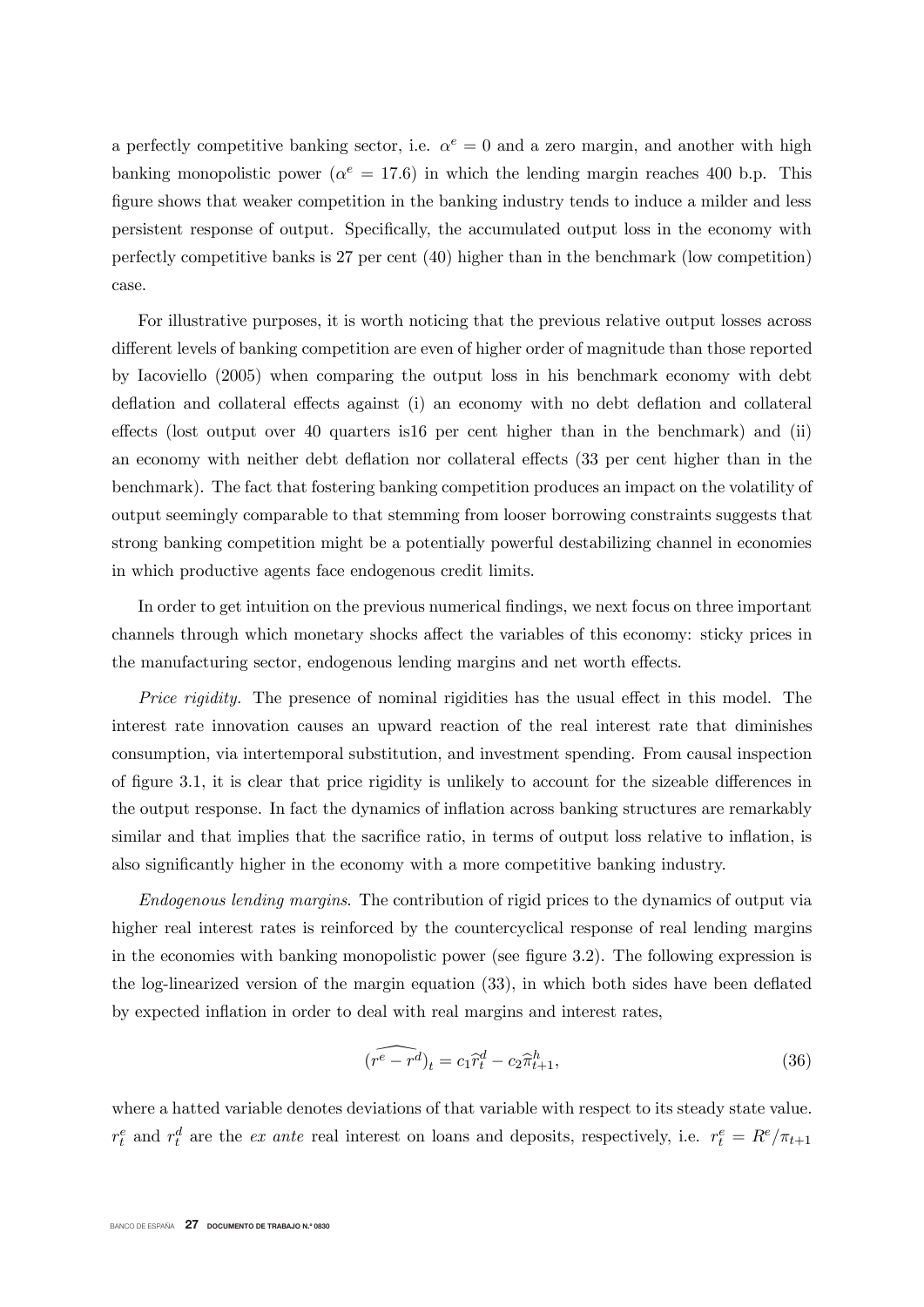and  $r_t^d = R^d / \pi_{t+1}$ . The multipliers are  $c_1 \equiv \left[ \eta^e m^e / r^d + r^d / (r^e - r^d) \right] / (\eta^e m^e / r^d - 1)$  and  $c_2 \equiv$  $\left[\eta^e m^e / r^d + m^e / (r^e - r^d)\right] / (\eta^e m^e / r^d - 1)$ . Thus, from (36) we see that the positive impact of the monetary shock on the real lending margin is the net result of two opposite effects. On the one hand, the initial increase in the real marginal cost faced by banks  $(\hat{r}_t^d > 0)$ , gives rise to an increase in the real lending rate  $(\hat{r}_t^e > 0)$ , that makes the individual demand for funds less sensitive with respect to  $\hat{r}_t^e$ , i.e. both intensive- and extensive-margin semielasticities fall. On the other hand, positive house price inflation following the shock,  $(\hat{\pi}_{t+1}^h > 0)$ ; see figure 3.3), unchains the opposite effect. Intuitively, as the house price recovers towards its steady state value, a unit of internal funds invested in housing allows an entrepreneur to rise more debt since the resale value of housing is growing. This, in turn, raises both the leverage ratio  $B_t^e/P_t^h H_t^e$ , and the sensitiveness of the individual demand for bank loans. Thus, this latter effect partially dampens the upwards response of the margin.

Taking the response of lending margins in isolation, one would conclude that stronger banking competition helps to dampen output fluctuations following monetary shocks. Since the interest rate faced by investing agents rises more than one-to-one respect to the policy rate, weaker banking competition leads to an amplification of the effects of original disturbance. The effect of banking competition operating through the lending margin is akin to the financial accelerator mechanism in BGG. However, our economy also incorporates borrowing limits and nominal debt. Both elements, as explained below, interact to undo the previous stabilizing role of stronger banking competition that obtains through a reduction in the countercyclical pattern of lending margins.

Collateral and net worth effects. The differences in the accumulated output response for the various levels of banking competition in figure 2 are mainly due to the strong influence of interest rate margins on the behavior of constrained entrepreneurs. In fact, the downwards adjustment in the consumption of savers is in line with what one would expect in a standard Ricardian environment free of financial frictions (see figure 3.5). In short, such response is small, for the only channel through which movements in the interest rate affect consumption of households in this economy is the intertemporal allocation of wealth. The usual substitution and income effects arising from changes in the deposit real interest rate operate in different directions, yet the reduction in other sources of income associated with the fall in the level of activity generates a negative income effect that leads to a small negative net response of consumption.

The previous mild reaction in the consumption of households contrasts with that corresponding to entrepreneurs (figure 3.6). The unexpected rise in the interest rate erodes their net worth, thus reducing their consumption. Hence, both the substitution and the wealth effects operate in the same direction. Unlike in the case of households, entrepreneurs consumption is very sensitive to the degree of competition in the banking sector. In particular, the correspond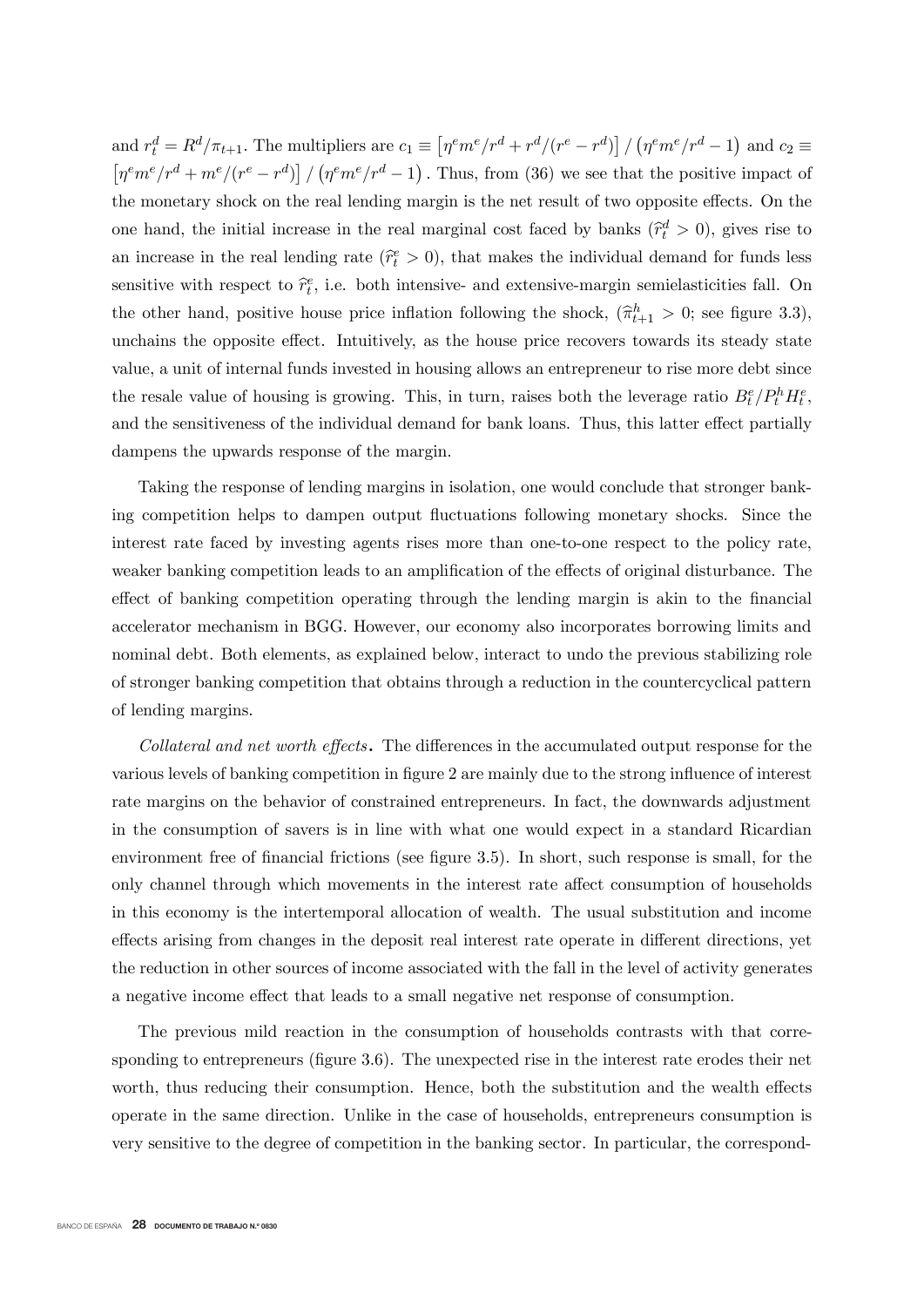ing impact response of entrepreneurs consumption is 20 per cent higher under perfect banking competition than in the low competition environment. This naturally follows from the fact that stronger competition among banks drives lending rates down which raises leverage ratios. To gain some further insights into this latter mechanism, it is helpful to analyze the impact response of entrepreneurs net worth at the time of the shock  $(t = 1)$ . To this aim, we combine (13), holding as an equality, and (22), to express the entrepreneurial net worth at  $t = 1$  as

$$
NW_1^e = \left(1 - m \frac{\pi}{\pi_1}\right) P_1^h H^e + \nu Y_1 / X_1. \tag{37}
$$

Log-linearizing (37) around the steady state gives the following expression for the relative deviation of net worth on impact,

$$
\widehat{NW^e}_1 = \beta^e \frac{r^e}{r^e - m^e} \left[ \widehat{P}_1^h + m^e \widehat{\pi}_1 + \nu \frac{Y}{X} \left( \widehat{Y}_1 - \widehat{X}_1 \right) \right]. \tag{38}
$$

The term,  $r^e/(r^e - m^e)$  in the above expression corresponds to the steady state ratio of housing investments over net worth, i.e.  $P^{h}H^{e}/NW^{e}$ , which can also be expressed as an increasing function of the leverage ratio,  $B^e/P^hH^e$ , as  $1/\left(1 - B^e/P^hH^e\right)$ . Clearly, the leverage ratio is negatively related to  $r^e$  and, hence, according to (34), it increases with the degree of baking competition. Higher leverage ratios, in turn, amplify the magnitude of changes in the house price, the real value of maturing debts, debt-deation and the marginal productivity of entrepreneurial real estate, all of which are negative. In this context, stronger banking competition tends to amplify the original negative effect on debtors net worth. As this happens, their ability to demand funds in the current period falls even though stronger banking competition keeps margins lower as discussed above. Then, lower access to credit unchains a negative effect on debtors demand for housing that puts extra downward pressure on housing prices (figure 3.3) and, hence, on debtors net wealth, reducing their ability to obtain external funding (see figure 3.4) and curtailing their demand for consumption and capital, with the latter driving down capital investment. These net worth and collateral effects, which quantitatively dominate the margin effect, lie behind the positive association between higher competition and larger falls in housing prices, aggregate consumption, capital investment and output.

In order to provide a general view of the mechanisms described above, we find particularly useful to think about our model as one "nesting" two of the most prominent macroeconomic theories of nancial imperfections. On one end, stronger banking competition triggers a stabilization effect in the form of a less pronounced countercyclical response of lending margins. Along this dimension, our model has an implication that resembles the central one in the financial accelerator framework of BGG, namely, that by alleviating the underlying friction (asymmetric information between borrowers and lenders in BGG and banking monopolistic power here)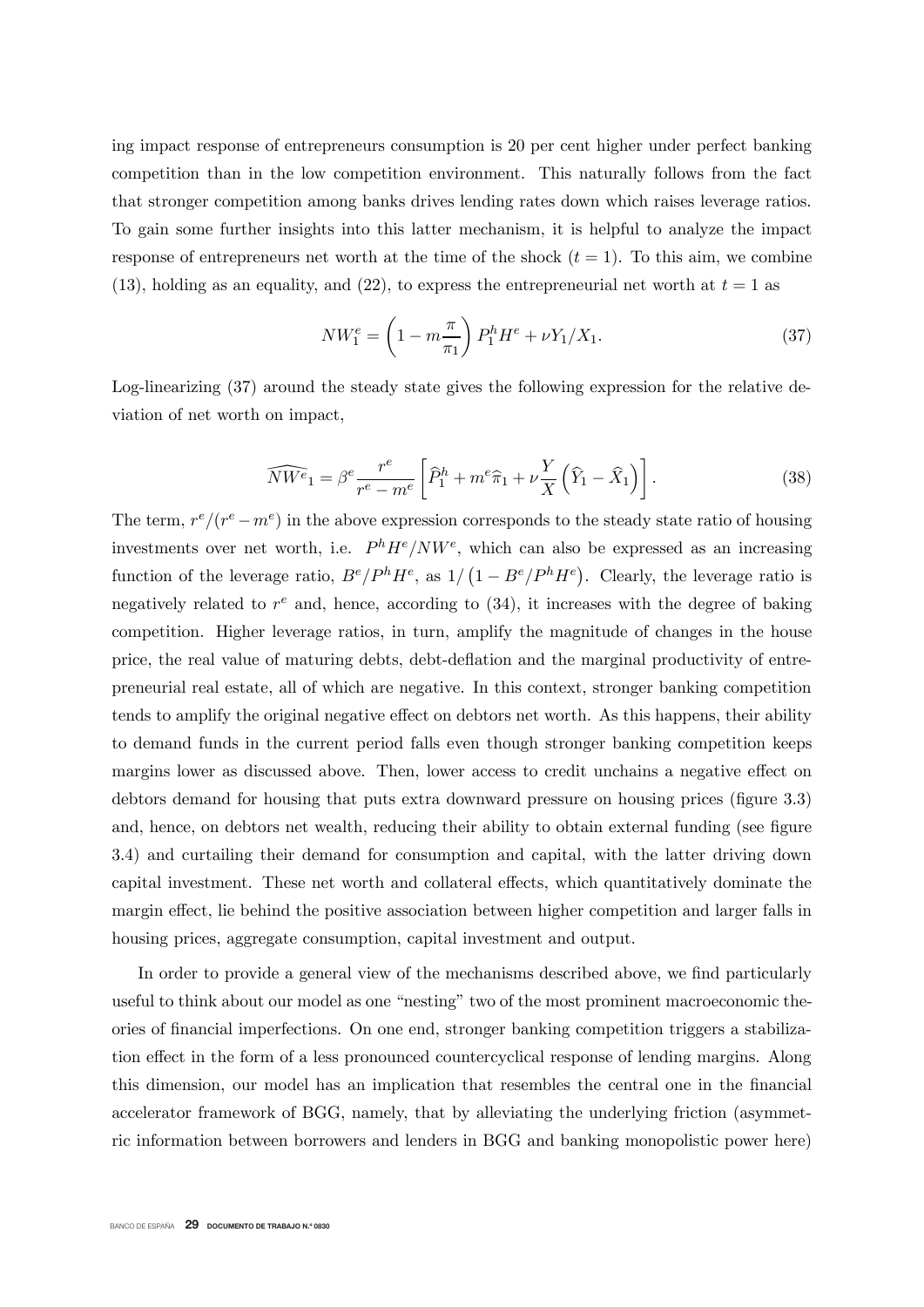the economy becomes less sensitive to monetary shocks. On the other, lower lending margins associated with stronger competition go hand in hand with higher debtors' leverage, which in a context of binding endogenous collateral constraints works as an amplication mechanism of exogenous disturbances, as emphasized by Kiyotaki and Moore (1997). The numerical exercises presented here suggest that the incidence of banking competition on the intensity of the nancial friction that applies directly to the volume of credit is of greater magnitude that the one affecting the *price* of such credit.

So far, we have focused on the effects of changing levels of banking competition on the lending margin and net worth channels. The model also provides clear answers regarding the incidence of the second friction (collateral constraints) on those channels. First, we learn from (38) that higher  $m<sup>e</sup>$  implies a larger multiplier effect of changes in inflation, house and productivity on entrepreneurs net worth, a result which is in line with findings in Iacoviello (2005) and Calza, Monacelli and Stracca (2007). Furthermore, the marginal effect of an increase in  $m<sup>e</sup>$  on the multiplier in (38) is amplified by a higher degree of banking competition, i.e. a lower  $r^{e}$ .<sup>11</sup>

In contrast, the incidence of  $m<sup>e</sup>$  on the response of the lending margin exhibits a negative sign, that is, a higher  $m^e$  reduces the rise in the real margin following the shock, thus contributing to stabilize output. Formally, this latter mechanism works mainly through an increase in the multiplier on the capital gains term in  $(36)$ ,  $c<sub>2</sub>$ , that more than compensates a parallel rise in  $c_1$ . In words, as  $m^e$  takes on higher values, debtors are able to capitalize a greater fraction of the positive house price inflation during the recovery phase following the shock (recall that  $\hat{\pi}_{t+1}^h > 0$ , which allows them to increase their leverage. As this happens, the demand for funds becomes more sensitive to variations in the lending rate, thus putting some downward pressure on the lending margin.

We are now in a position to place these findings in the context of some previous results in the literature. Goodfriend and McCallum (2007) and Christiano et al. (2007) also provide recent analyses on the role of banks in general equilibrium monetary models although neither consider imperfect banking competition. In the model by Goodfriend and McCallum banks employ a technology for producing loans that combines labor, physical capital and collateral. Relative to the benchmark without a banking sector, they find that banks may either amplify or dampen shocks since their model features both an accelerator and an attenuator effect. Focusing, for instance, on an expansionary monetary shock, the former effect induces a larger response of the supply of loans (relative to the benchmark) together with a fall in the lending premium, as a consequence of the rise in the value of banks' collateral. The attenuator effect, however, results from the fact that a higher demand for loans can only be met by rising employment in the

<sup>&</sup>lt;sup>11</sup>Of course, changes in  $m^e$  also affect the endogenous variables in (38). However, the dominant effect comes from the influence of  $m^e$  on the multiplier,  $r^e/(r^e - m^e)$ .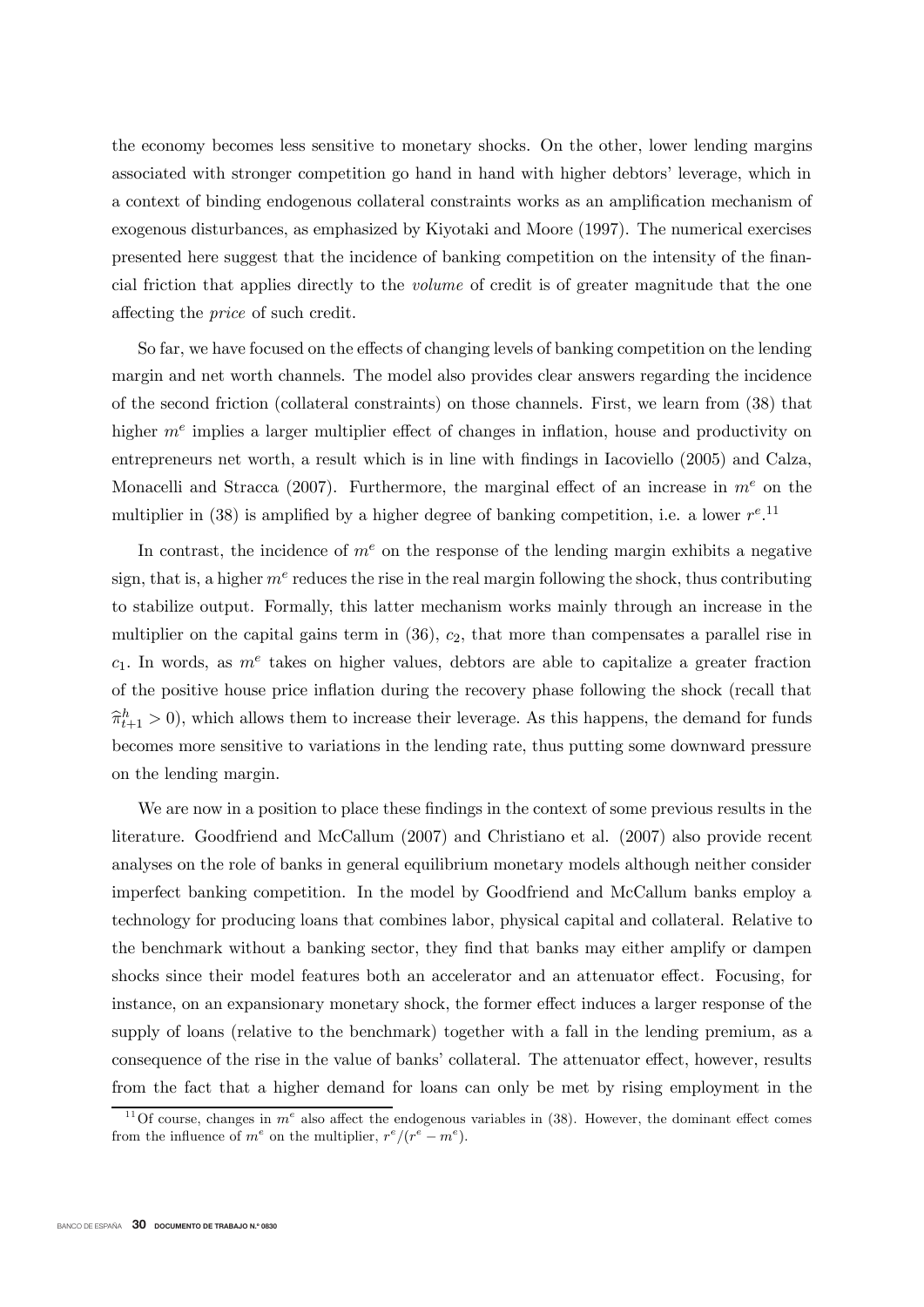banking sector. This last effect, triggers an increase in the marginal cost of banks that tends to rise the external finance premium, thus counteracting the previous expansionary effect. For reasonable calibrations, either effect may dominate. Likewise, Christiano et al. (2007) introduce a production function for banking transaction services that also makes use of labor, physical capital and excess reserves. They find that, relative to an economy without such a banking sector, output responds more strongly following a monetary shock.

#### 5.2 Technology shocks

Figure 4 depicts the 40-period accumulated output response following a positive technology shock. The response is stronger in the economy in which market competition is more intense. Yet, differences in the output response are of a much smaller magnitude in this case. The response under a perfectly competitive banking sector is 7 per cent higher than in the benchmark case and 10.5 per cent higher than in the model in which banking competition is lowest. The reason for this milder incidence of the banking structure comes from the presence of two opposite effects of banking competition on the borrowers' net worth. Following a positive technology shock the rise in the housing price increases the value of collateral in hands of entrepreneurs. But this shock has a deflationary effect on impact that raises the interest payments on outstanding debt; this negative effect on the net worth is increasing in the amount of accumulated debt that is higher in economies with low interest rate margins (see  $(38)$ ). Hence, more competitive banking industries induce stronger responses of both the value of housing and interest rate payments. Although the first effect dominates, the sensitivity of net worth, and hence consumption, is much lower than in the case of a monetary shock.

As with the monetary shock, the role played by the net worth effect on the response of aggregate output is reflected on the unequal reaction of consumption across agents. Whereas the impact response of households consumption (figure  $5.5$ ) is 0.61 per cent of its steady state value in the benchmark, the increase of entrepreneurs' consumption is comparatively larger (around 4 per cent in the benchmark; see figure 5.6). The increase in households consumption is entirely due to the improvement in the efficiency in the economy that increases output, real wages and the value of housing and productive capital. Entrepreneurs, on the other hand, have another important determinant of consumption, namely the value of the collateral that determines the borrowing limit. The increase in housing prices raises their wealth and, hence, their ability to pledge collateral thus pushing up both current consumption and debt. Also, the unequal response of output across different degrees of banking competition is entirely explained by the differences obtained in consumption spending by constrained agents  $(3.7-4.6$  depending on the degree of banking competition), while the reaction of households consumption is virtually unaffected by the degree of competition in the banking industry  $(0.61 - 0.62)$ .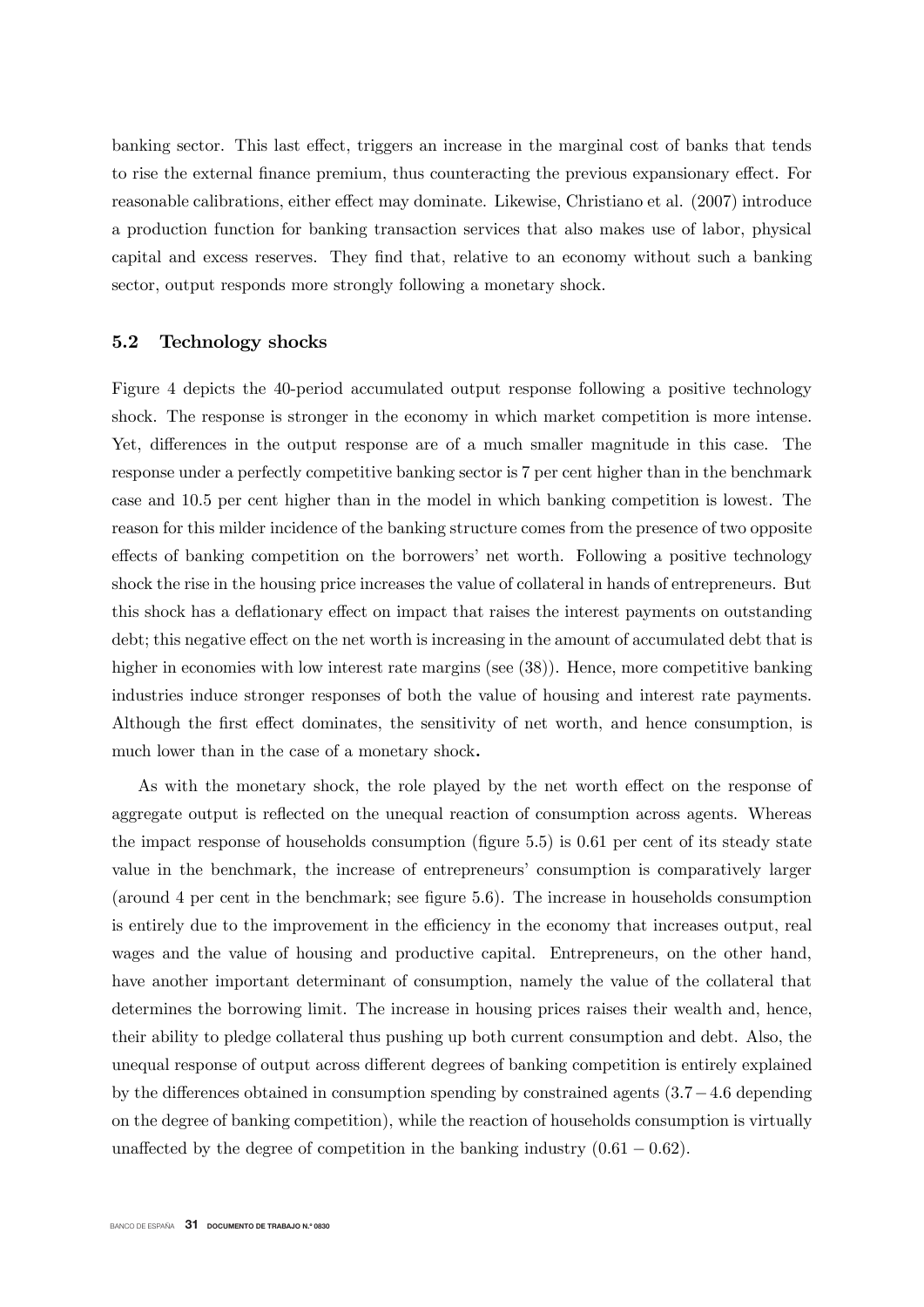The reduction in volatility of macroeconomic variables associated with high market power in the banking industry is in stark contrast with the implication of most previous models that incorporate a banking sector. Aliaga-Díaz and Olivero (2006), Stebunovs (2008) and Mandelman (2006) all develop models with imperfect banking competition and find that higher monopolistic power is associated with a larger output response to productivity shocks. In Aliaga-Díaz and Olivero market power arises from switching costs faced by costumers when trying to move from one bank to another. Such a "lock-in effect" implies that current low rates serve to attract new consumers but also reduce the future profits that a bank obtains from each locked-in customer. Following an expansionary shock, the importance of future market share relative to current profits increases, which motivates a countercyclical lending margin. Relative to an economy with a perfectly competitive banking industry, countercyclical margins unambiguously render the economy more volatile. Mandelman (2006) models banking competition as an entry game in which potential competitors face fixed settlement costs and incumbents play strategies aimed at deterring entry. After a positive productivity shock the aggregate demand for loans expands, thus increasing the number of potential entrants in the industry which leads incumbents to lower their rates. In so doing, banks set countercyclical lending margins which contribute to augment the effect of technology shocks on output. Finally, competition à la Salop in Stebunovs (2008) has a similar effect since the deregulation in the banking industry reduces the lending margin and makes it possible for more firms to enter the market. Higher output and more firms in the steady-state make the competitive economy less responsive to exogenous technology shocks, and then more stable over the business cycle.

Our model shares with these the fact the more competitive banking industries are associated with higher output in the steady-state as well as the countercyclical response of lending margins  $(g)$  (figure 5.2). However, as in the case of monetary shocks, the presence of collateral constraints that are alleviated by positive technology shocks, in particular through the rise in the housing price (figure  $5.3$ ) that fuels credit (figure  $5.4$ ), dominates, making the output response stronger under perfect competition in banking. The latter additional channel, which is missing in the papers above, lies at the core of the positive link between banking competition and output response.12

 $12$ In this sense, our results are consistent with the hypothesis put forward by Goodhart, Hofmann and Segoviano (2004, p.602): "In models with credit-constrained borrowers, a positive productivity shock gives rise to a boom bust cycle in lending, economic activity, and asset prices. A positive productivity shock leads to an increase in the value of collateralizable assets. As the borrowing capacity of entrepreneurs depends on the value of their collateralizable assets, this gives rise to higher lending, which in turn further fuels economic activity and asset prices, which again increases borrowing capacity, and so on."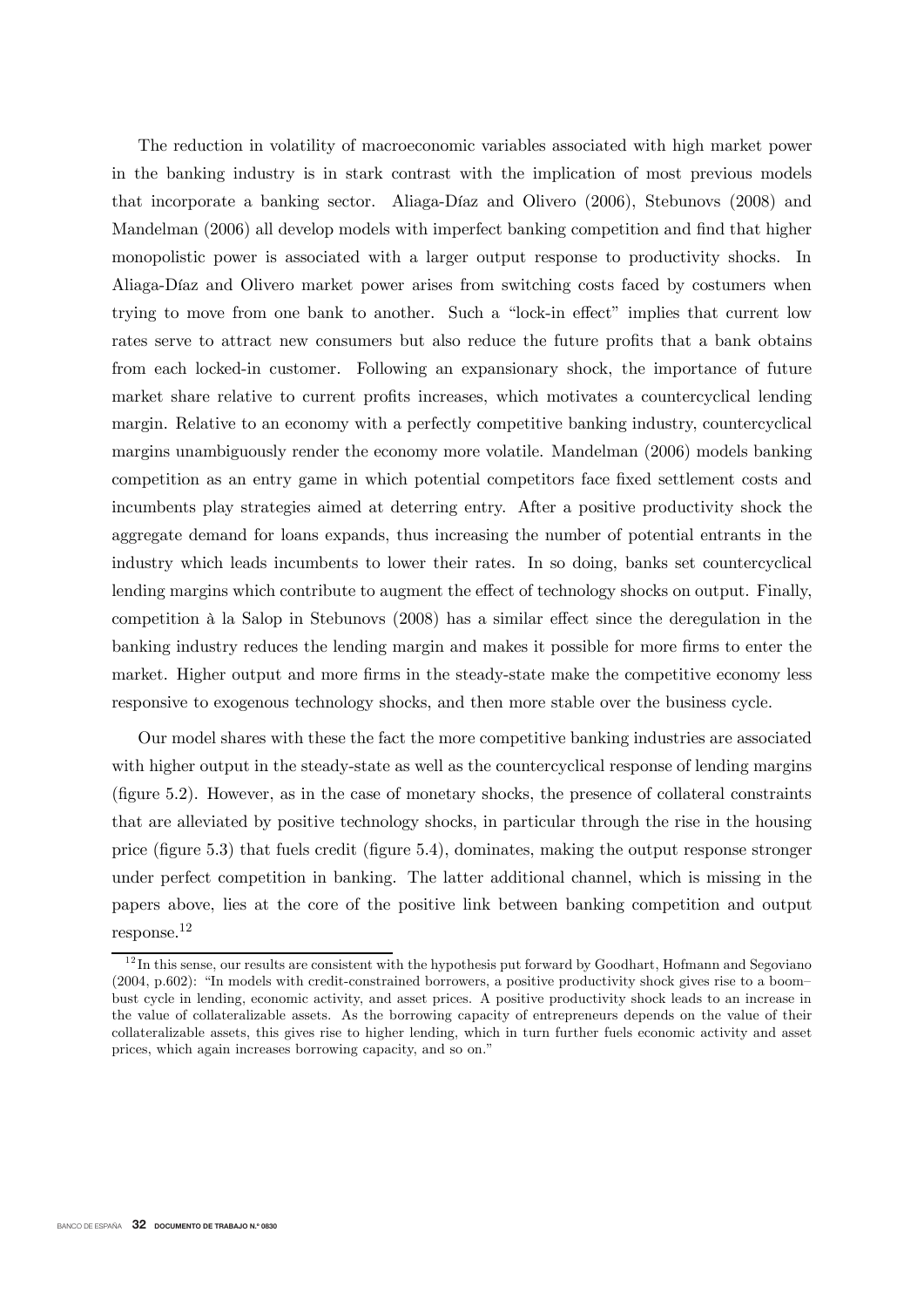## 6 Conclusions

In this paper we develop a dynamic general equilibrium model with an imperfectly competitive banking sector and collateral constraints that tie agents' credit capacity to the value of their real estate holdings. Banks enjoy monopolistic power in the loans market and set optimal lending rates taking into account the effects of their price policies on the market share and on the amount of funds demanded by each customer. Lending margins have a significant effect on aggregate variables. Over the long run, fostering banking competition increases total consumption and output by triggering a reallocation of available collateral towards debtors. However, as regards the short-run dynamics, we find that most macroeconomic variables are more responsive to exogenous shocks in an environment of highly competitive banks. Key to this last result are the reaction of housing prices and the overall volume of outstanding debt. The response of housing prices is more pronounced when competition among banks is stronger and so is the amount of collateral and outstanding debt, making borrowers' net worth more sensitive to shocks and, specially, to monetary ones. Thus, regarding changes in the degree of banking competition, the model generates a trade-off between the long run level of economic activity and its stability at the business cycle frequency.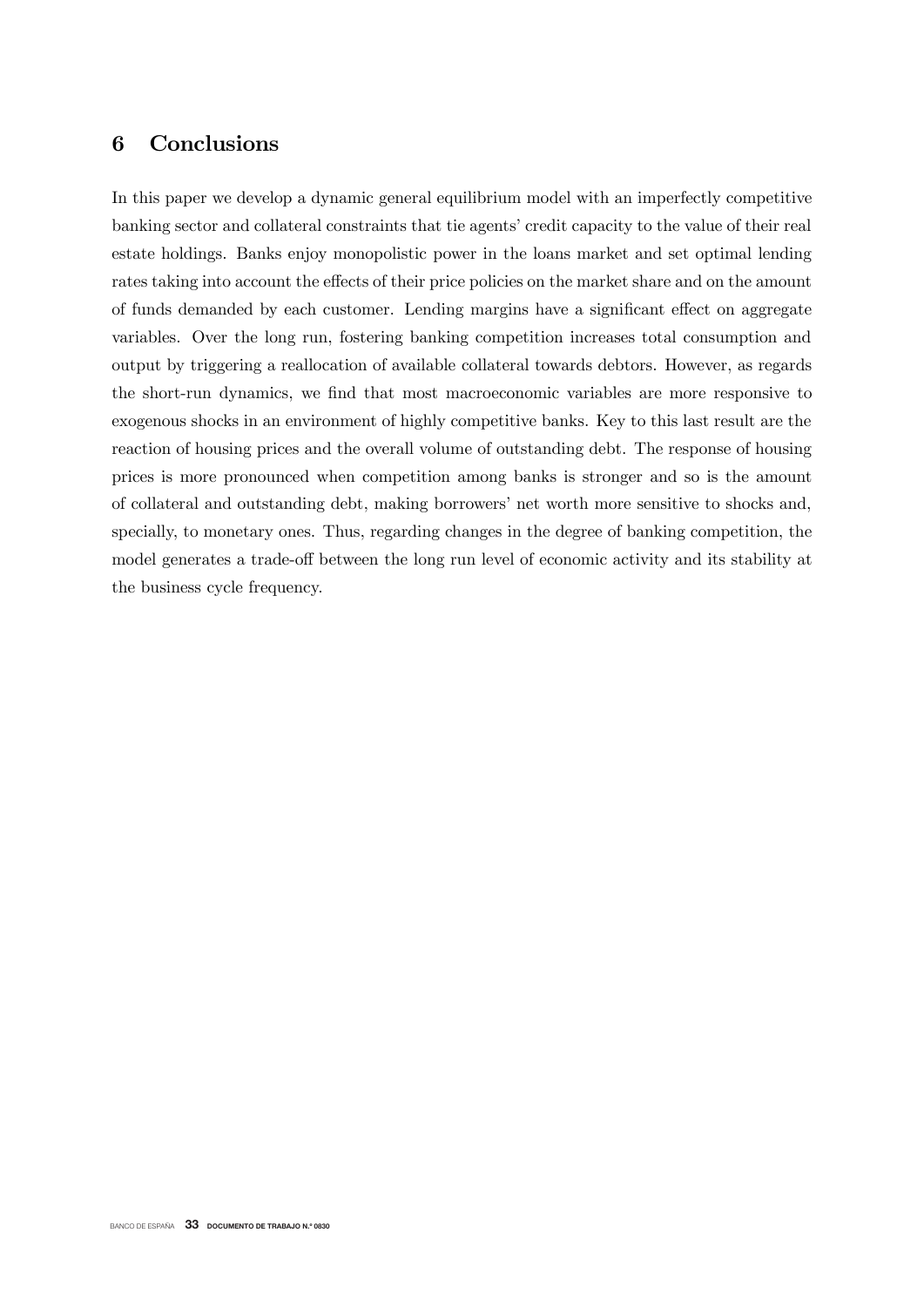## References

- [1] ADAMS, R. M., and D. F. AMEL (2005). The Effects of Local Banking Market Structure on the Bank-Lending Channel of Monetary Policy, Finance and Economics Discussion Series, 2005-16, Board of Governors of the Federal Reserve System.
- [2] ALIAGA-DÍAZ, R., and M. OLIVERO (2006). Macroeconomic Implications of Market Power in Banking, mimeo.
- [3] AOKI, K., J. PROUDMAN and G. VLIEGHE (2004). "House prices, consumption, and monetary policy: a financial accelerator approach", Journal of Financial Intermediation, 13, pp. 414-435.
- [4] BERNANKE, B., and M. GERTLER (1989). "Agency Costs, Net Worth, and Business Fluctuations", American Economic Review, Vol. 79 (1), March, pp. 14-31.
- [5] BERNANKE, B., M. GERTLER and S. GILCHRIST (1999). "The Financial Accelerator in a Quantitative Business Cycle Framework", in J. B. Taylor and M. Woodford (Eds.), Handbook of Macroeconomics, Vol. 1C, Amsterdam: Elsevier Science, North-Holland.
- [6] CALVO, G. (1983). "Staggered Prices in a Utility-Maximizing Framework", Journal of Monetary Economics, 12, pp. 383-398.
- [7] CALZA, A., T. MONACELLI and L. STRACCA (2007). Mortgage Markets, Collateral Constraints and Monetary Policy: Do Institutional Factors Matter?, Center for International Studies, WP 2007/10.
- [8] CAMPBELL, J. R., and Z. HERCOWITZ (2006a). The Role of Collateralized Household Debt in Macroeconomic Stabilization, mimeo.
- $[9] (2006b)$ . Welfare Implications of the Transition to High Household Debt, mimeo.
- [10] CANZONERI, M., R. CUMBY, B. DIBA and D. LÓPEZ-SALIDO (2008). "Monetary Aggregates and Liquidity in a Neo-Wicksellian Framework", Journal of Money, Credit and Banking, forthcoming.
- [11] CHIAPPORI, P.-A., D. PÉREZ-CASTRILLO and T. VERDIER (1995). "Spatial Competition in the Banking System: Localization, Cross Subsidies and the Regulation of Deposits Rates", European Economic Review, 39, pp. 889-918.
- [12] CHRISTIANO, L., R. MOTTO and M. ROSTAGNO (2007). Financial Factors in Business Cycles, mimeo, Northwestern University.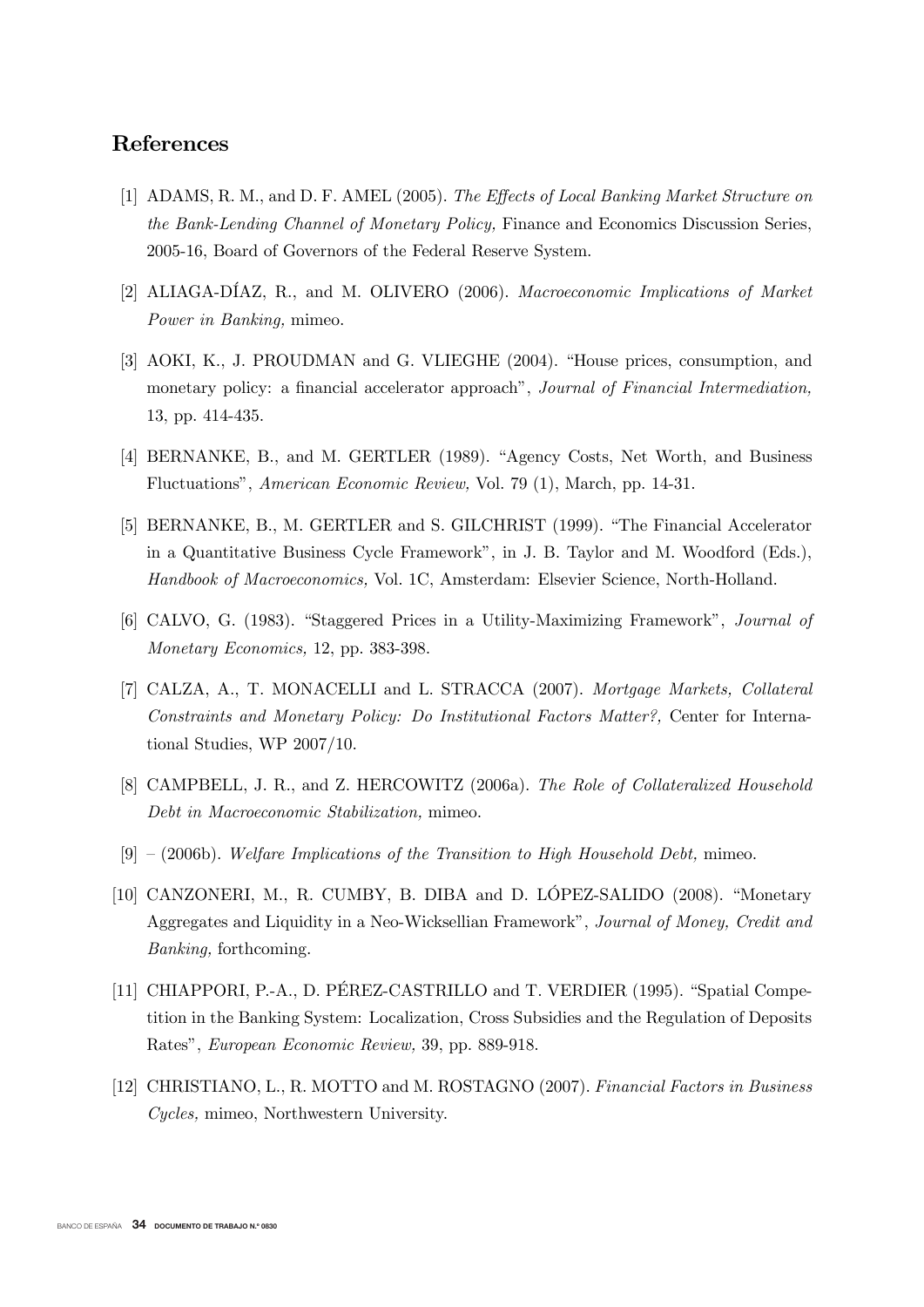- [13] DAVIS, M., and J. HEATHCOTE (2005). "Housing and the Business Cycle", *International* Economic Review, 46 (3), pp. 751-784.
- [14] DEGRYSE, H., and S. ONGENA (2005). "Distance, Lending Relationships, and Competition", Journal of Finance, 60, pp. 231-266.
- [15] DELL'ARICCIA, G. (2001). "Asymmetric Information and the Structure of the Banking Industry", European Economic Review, 45 (10), pp. 1957-1980.
- [16] FREIXAS, X., and J.-C. ROCHET (1997). Microeconomics of Banking, Cambridge: MIT Press.
- [17] GERALI, A., S. NERI, L. SESSA and F. SIGNORETTI (2008). Credit and Banking in a DSGE Model, mimeo, Banca D'Italia.
- [18] GOODFRIEND, M., and B. Mccallum (2007). "Banking and interest rates in monetary policy analysis: A quantitative exploration", Journal of Monetary Economics, 54, pp. 1480-1507.
- [19] GOODHART, C., B. HOFMANN and M. SEGOVIANO (2004). "Bank Regulation and Macroeconomic Fluctuations", Oxford Review of Economic Policy, 20 (4), pp. 591-615.
- [20] HUELSEWIG, O., E. MAYER and T. WOLLMERSHAEUSER (2006). Bank Behavior and the Cost Channel of Monetary Transmission, CESIFO WP No. 1813.
- [21] IACOVIELLO, M. (2005). "House Prices, Borrowing Constraints, and Monetary Policy in the Business Cycle", American Economic Review, 95, No. 3, pp. 739-764.
- [22] KIYOTAKI, N., and J. H. MOORE (1997). "Credit Cycles", Journal of Political Economy, 105, pp. 211-248.
- [23] KRUSELL, P., and A. A. SMITH (1998). "Income and Wealth Heterogeneity in the Macroeconomy", Journal of Political Economy, 106, pp. 867-896.
- [24] MANDELMAN, F. (2006). Business Cycles: A Role for Imperfect Competition in the Banking System, Working Paper No. 21, Federal Reserve Bank of Atlanta.
- [25] PETERSEN, M. A., and R. RAJAN (1995). "The Effect of Credit Market Competition on Lending Relationships", Quarterly Journal of Economics, 110, pp. 407-443.
- [26] (2002). "Does Distance Still Matter? The Information Revolution in Small Business Lending", Journal of Finance, 57, pp. 2533-2570.
- [27] REPULLO, R. (2004). "Capital Requirements, Market Power, and Risk-taking in Banking", Journal of Financial Intermediation, 13, pp. 156-182.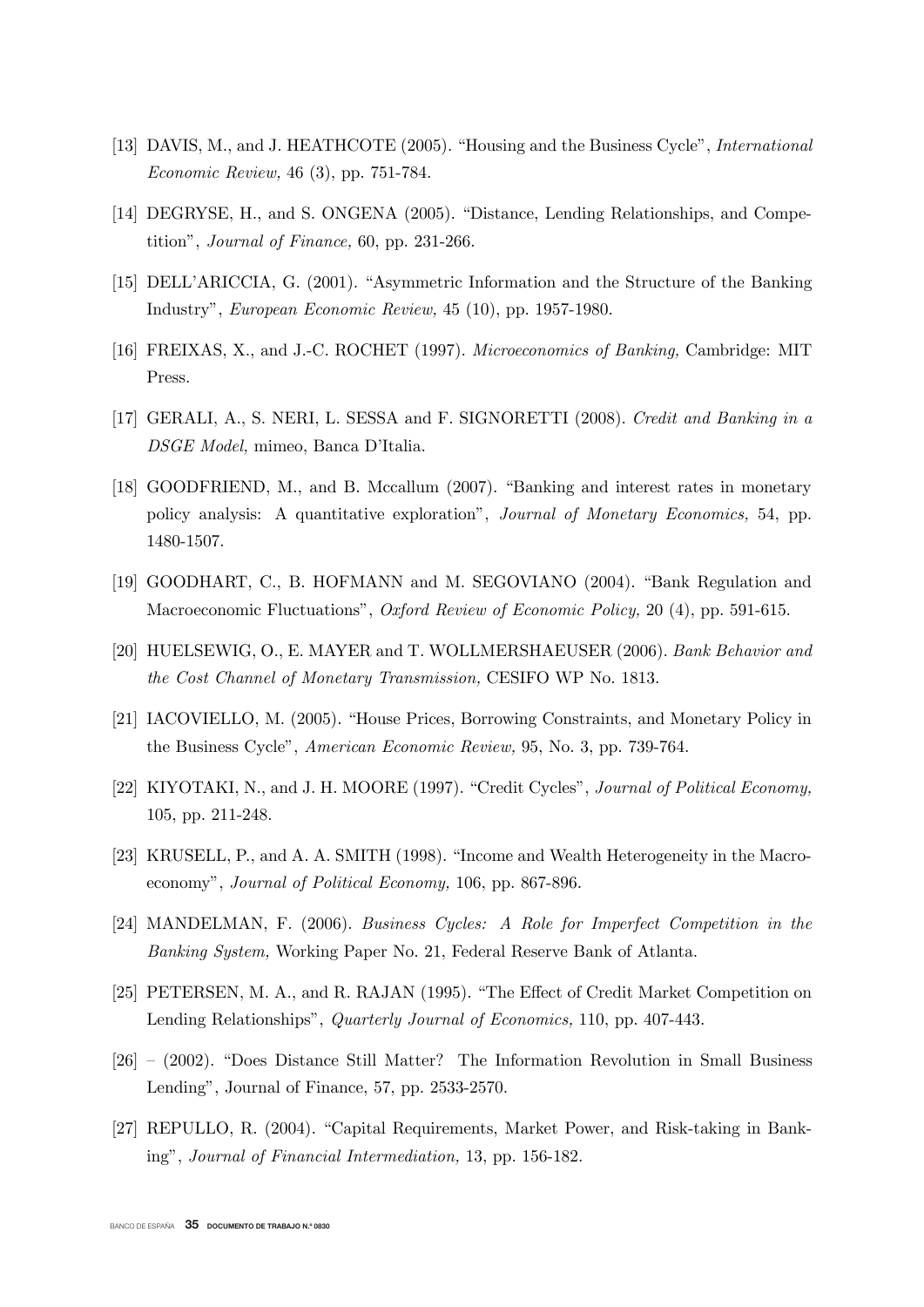- [28] SALOP, S. (1979). "Monopolistic Competition with Outside Goods", Bell Journal of Economics, 10, pp. 141-156.
- [29] STEBUNOVS, V. (2008). Finance as a Barrier to Entry: U.S. Bank Deregulation and the Business Cycle, mimeo, Board of the Governors of the Federal Reserve System.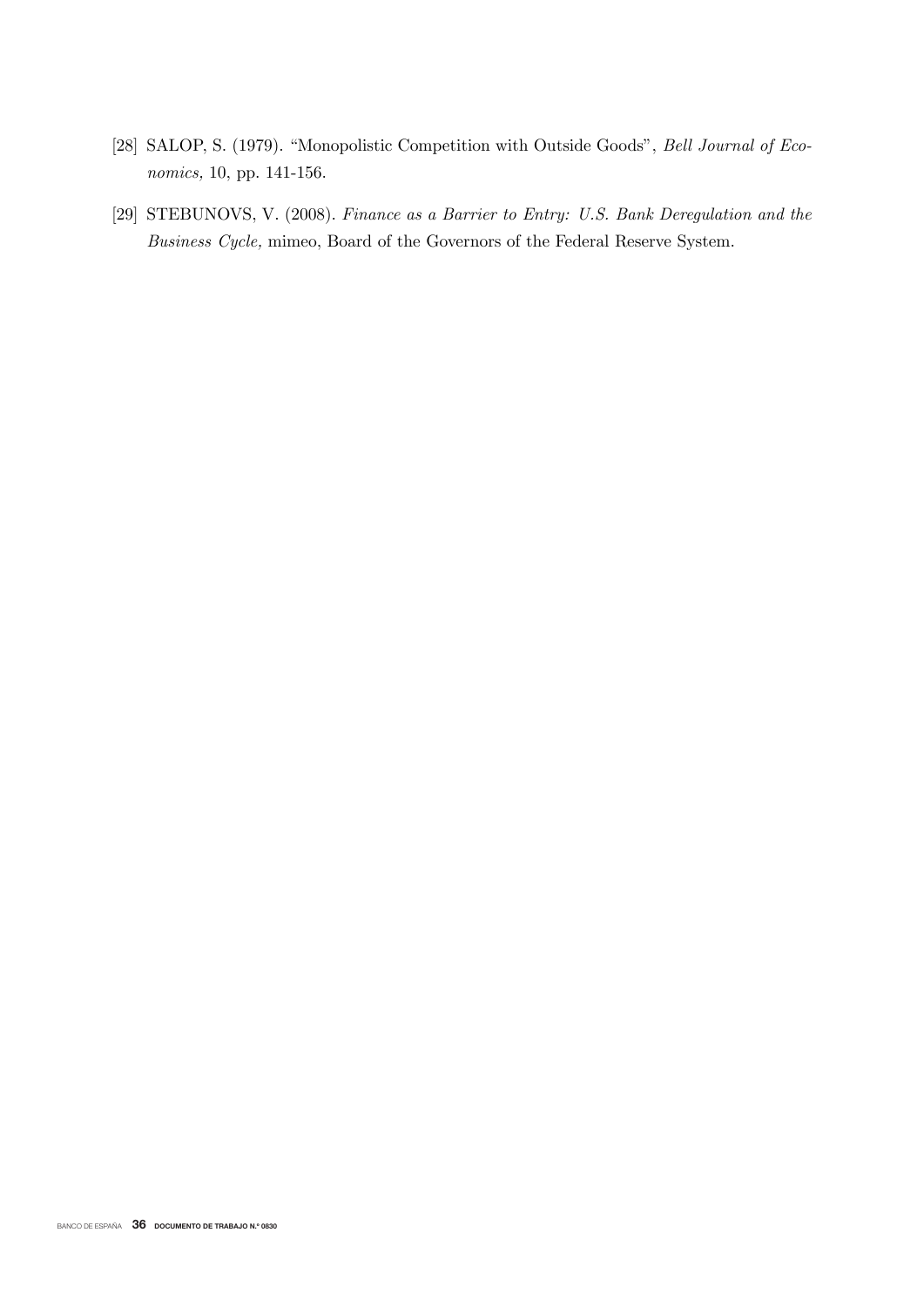

Figure 1.Steady State levels for different degrees of banking competition. 1.1 Output 1.2. Investment

Horizontal axis: real lending margin (basis points, annual); .vertical axis: for figures 1.1-1.5, normalized levels (benchmark with 250 basis point  $= 100$ ); for figure 1.6, value of the realtive user cost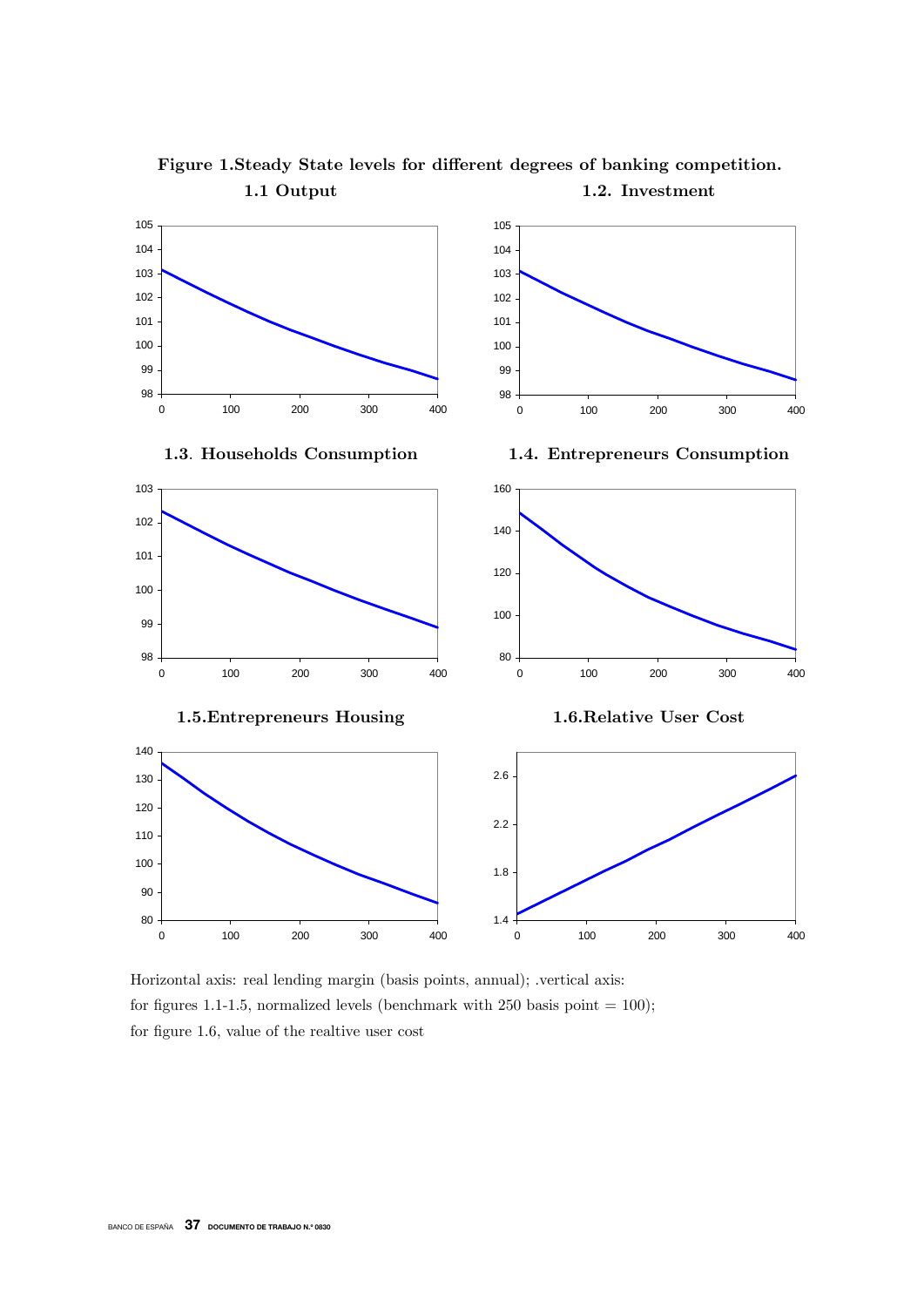

Figure 2. Monetary shock: Accumulated output response

Horizontal axis: quarters after the shock; vertical axis: accumulated deviation from the steady state value in percentage points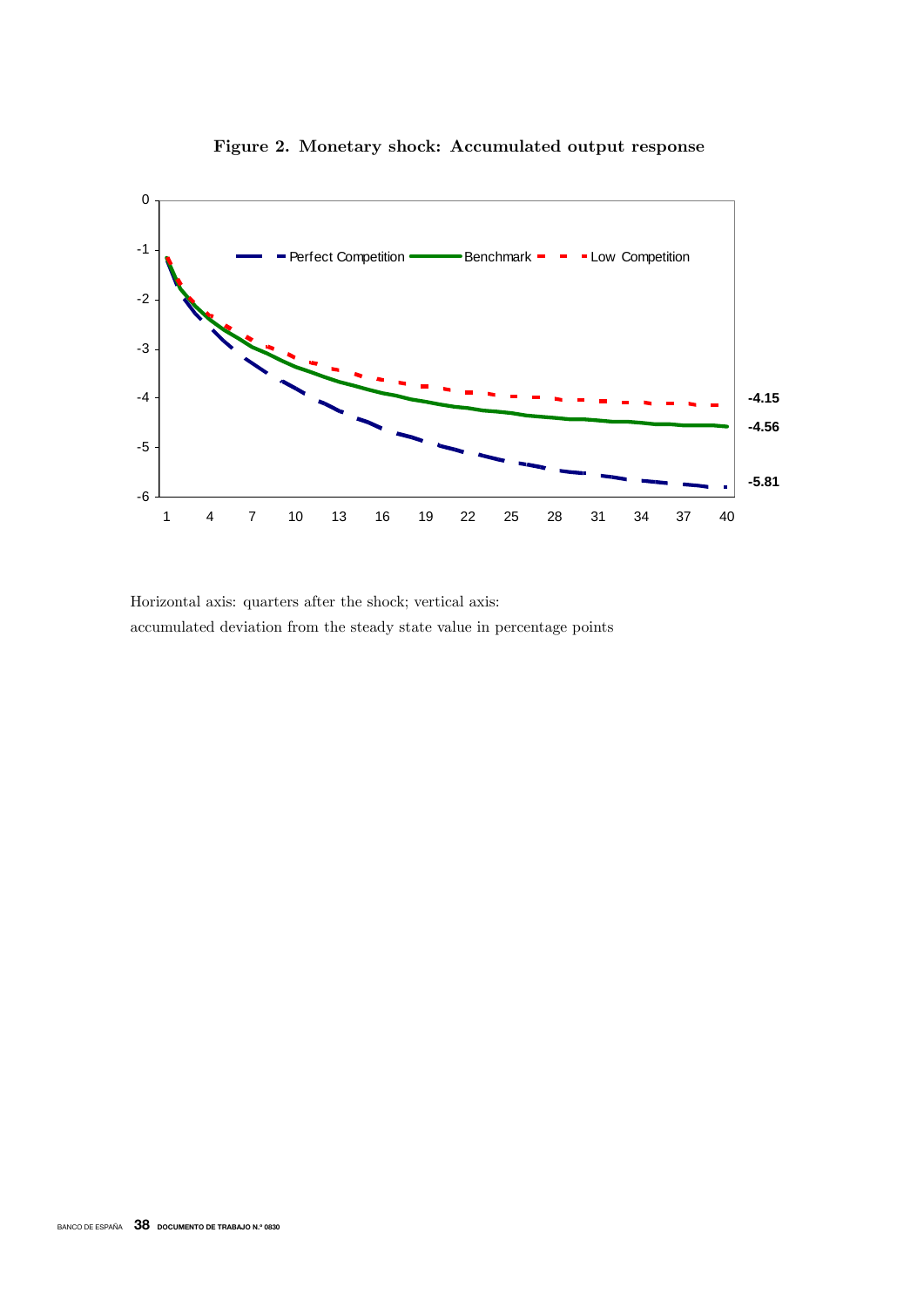

.

## Figure 3. Monetary shock: Impulse responses.

3.1 Inflation 3.2 Real lending margin

Horizontal axis: quarters after the shock; vertical axis: deviation from the steady state value in percentage points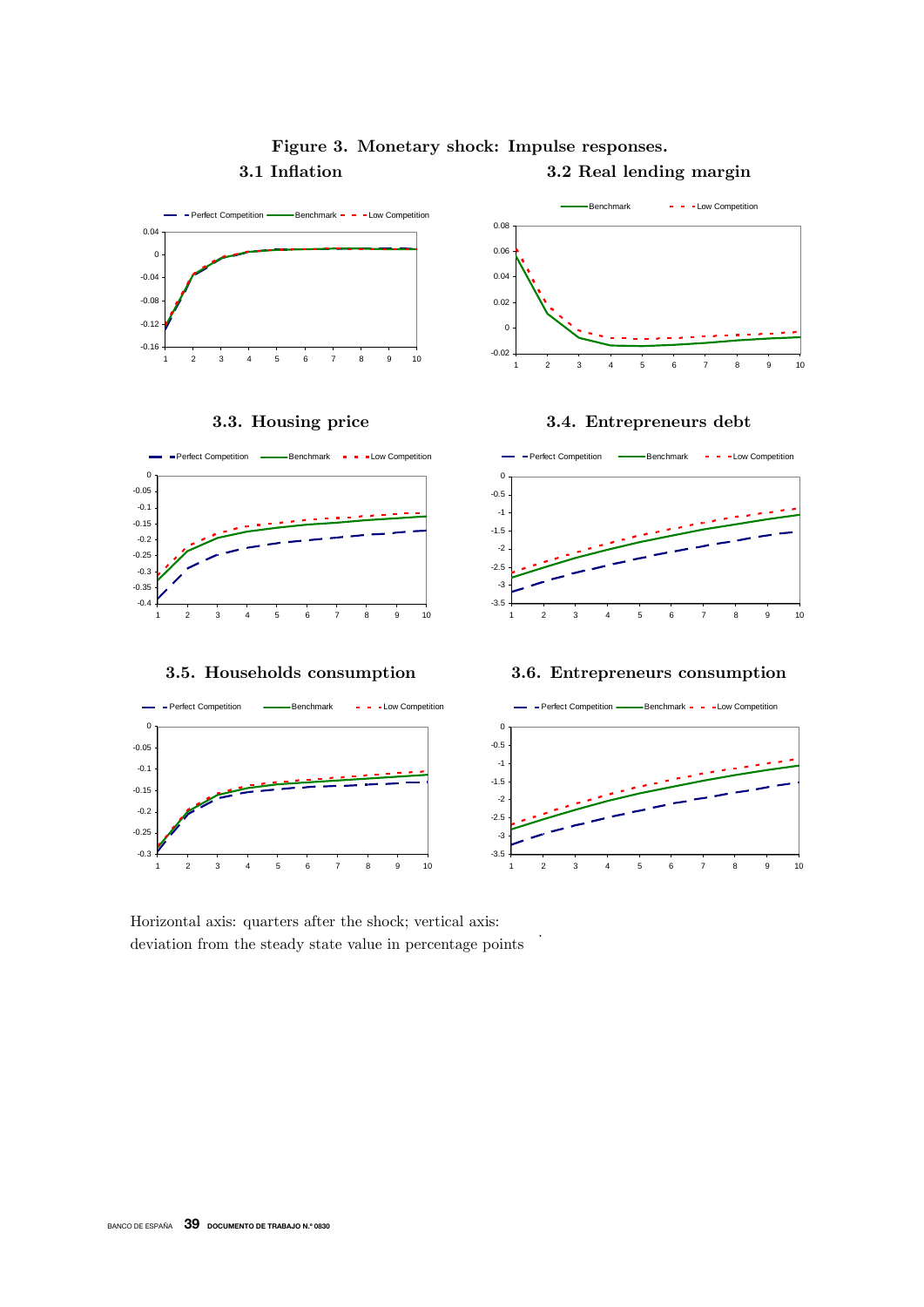

Figure 4. Technology shock: Accumulated output response

Horizontal axis: quarters after the shock; vertical axis: accumulated deviation from the steady state value in percentage points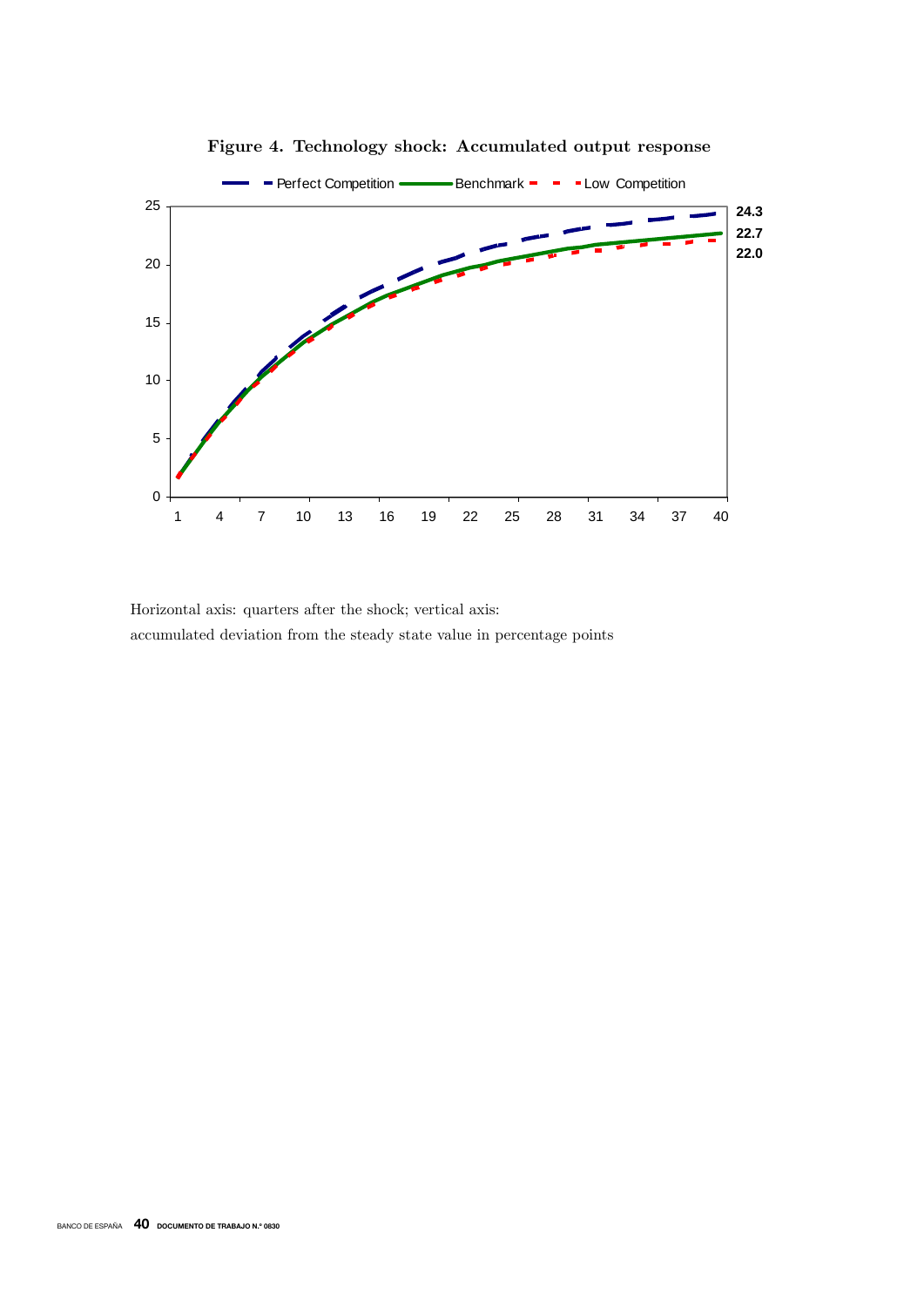

## Figure 5. Technology shock: Impulse responses. 5.1 Inflation 5.2 Real lending margin

Horizontal axis: quarters after the shock; vertical axis: deviation from the steady state value in percentage points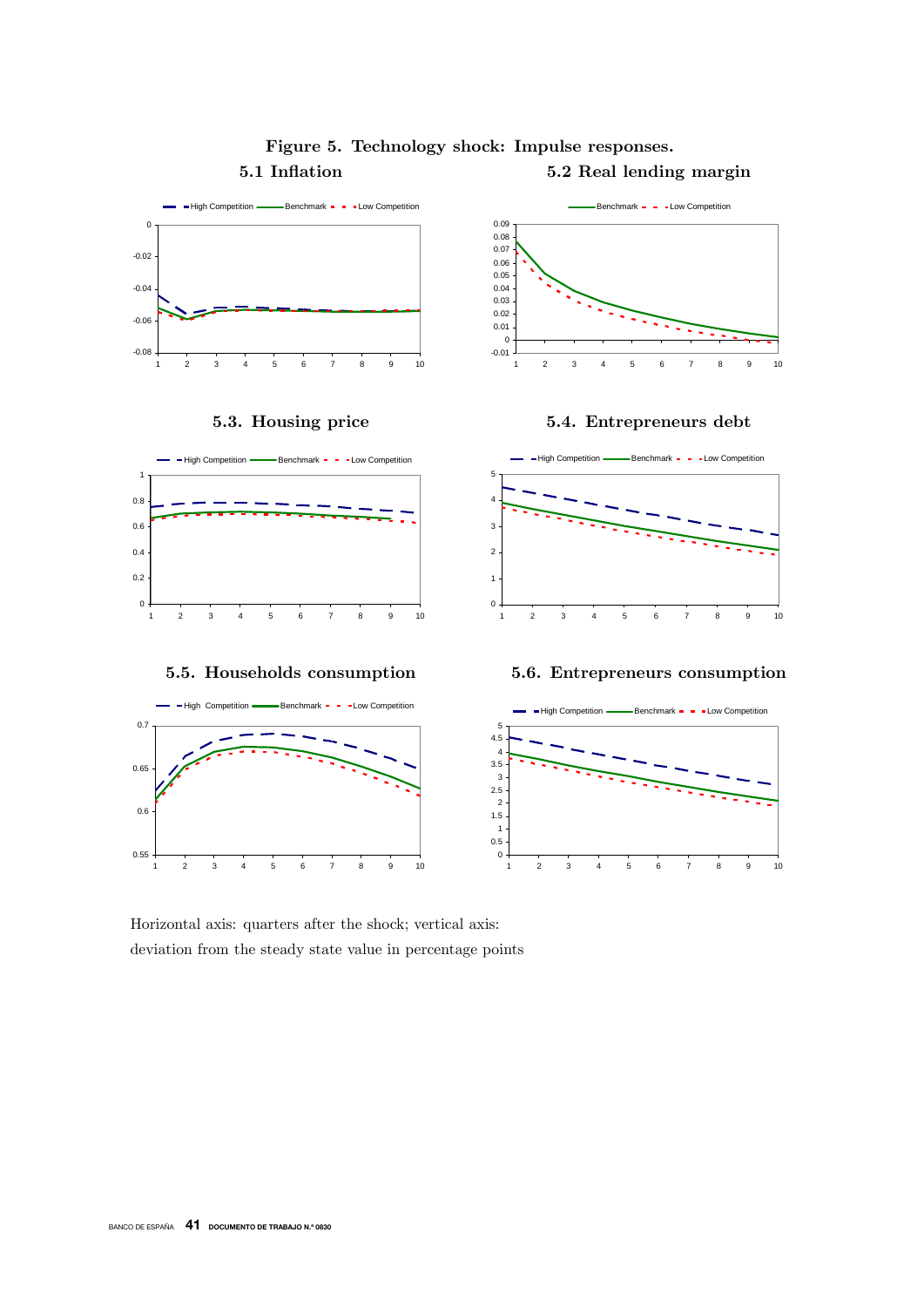#### BANCO DE ESPAÑA PUBLICATIONS

#### WORKING PAPERS<sup>1</sup>

- 0721 CLAUDIA CANALS, XAVIER GABAIX, JOSEP M. VILARRUBIA AND DAVID WEINSTEIN: Trade patterns, trade balances and idiosyncratic shocks.
- 0722 MARTÍN VALLCORBA AND JAVIER DELGADO: Determinantes de la morosidad bancaria en una economía dolarizada. El caso uruguayo.
- 0723 ANTÓN NÁKOV AND ANDREA PESCATORI: Inflation-output gap trade-off with a dominant oil supplier.
- 0724 JUAN AYUSO, JUAN F. JIMENO AND ERNESTO VILLANUEVA: The effects of the introduction of tax incentives on retirement savings.
- 0725 DONATO MASCIANDARO, MARÍA J. NIETO AND HENRIETTE PRAST: Financial governance of banking supervision.
- 0726 LUIS GUTIÉRREZ DE ROZAS: Testing for competition in the Spanish banking industry: The Panzar-Rosse approach revisited.
- 0727 LUCÍA CUADRO SÁEZ, MARCEL FRATZSCHER AND CHRISTIAN THIMANN: The transmission of emerging market shocks to global equity markets.
- 0728 AGUSTÍN MARAVALL AND ANA DEL RÍO: Temporal aggregation, systematic sampling, and the Hodrick-Prescott filter.
- 0729 LUIS J. ÁLVAREZ: What do micro price data tell us on the validity of the New Keynesian Phillips Curve?
- 0730 ALFREDO MARTÍN-OLIVER AND VICENTE SALAS-FUMÁS: How do intangible assets create economic value? An application to banks.
- 0731 REBECA JIMÉNEZ-RODRÍGUEZ: The industrial impact of oil price shocks: Evidence from the industries of six OECD countries.
- 0732 PILAR CUADRADO, AITOR LACUESTA, JOSÉ MARÍA MARTÍNEZ AND EDUARDO PÉREZ: El futuro de la tasa de actividad española: un enfoque generacional.
- 0733 PALOMA ACEVEDO, ENRIQUE ALBEROLA AND CARMEN BROTO: Local debt expansion… vulnerability reduction? An assessment for six crises-prone countries.
- 0734 PEDRO ALBARRÁN, RAQUEL CARRASCO AND MAITE MARTÍNEZ-GRANADO: Inequality for wage earners and self-employed: Evidence from panel data.
- 0735 ANTÓN NÁKOV AND ANDREA PESCATORI: Oil and the Great Moderation.
- 0736 MICHIEL VAN LEUVENSTEIJN, JACOB A. BIKKER, ADRIAN VAN RIXTEL AND CHRISTOFFER KOK-SØRENSEN: A new approach to measuring competition in the loan markets of the euro area.
- 0737 MARIO GARCÍA-FERREIRA AND ERNESTO VILLANUEVA: Employment risk and household formation: Evidence from differences in firing costs.
- 0738 LAURA HOSPIDO: Modelling heterogeneity and dynamics in the volatility of individual wages.
- 0739 PALOMA LÓPEZ-GARCÍA, SERGIO PUENTE AND ÁNGEL LUIS GÓMEZ: Firm productivity dynamics in Spain.
- 0740 ALFREDO MARTÍN-OLIVER AND VICENTE SALAS-FUMÁS: The output and profit contribution of information technology and advertising investments in banks.
- 0741 ÓSCAR ARCE: Price determinacy under non-Ricardian fiscal strategies.
- 0801 ENRIQUE BENITO: Size, growth and bank dynamics.

j

- 0802 RICARDO GIMENO AND JOSÉ MANUEL MARQUÉS: Uncertainty and the price of risk in a nominal convergence process.
- 0803 ISABEL ARGIMÓN AND PABLO HERNÁNDEZ DE COS: Los determinantes de los saldos presupuestarios de las Comunidades Autónomas.
- 0804 OLYMPIA BOVER: Wealth inequality and household structure: US vs. Spain.
- 0805 JAVIER ANDRÉS, J. DAVID LÓPEZ-SALIDO AND EDWARD NELSON: Money and the natural rate of interest: structural estimates for the United States and the euro area.
- 0806 CARLOS THOMAS: Search frictions, real rigidities and inflation dynamics.
- 0807 MAXIMO CAMACHO AND GABRIEL PEREZ-QUIROS: Introducing the EURO-STING: Short Term INdicator of Euro Area Growth.
- 0808 RUBÉN SEGURA-CAYUELA AND JOSEP M. VILARRUBIA: The effect of foreign service on trade volumes and trade partners.
- 0809 AITOR ERCE: A structural model of sovereign debt issuance: assessing the role of financial factors.
- 0810 ALICIA GARCÍA-HERRERO AND JUAN M. RUIZ: Do trade and financial linkages foster business cycle synchronization in a small economy?

<sup>1.</sup> Previously published Working Papers are listed in the Banco de España publications catalogue.